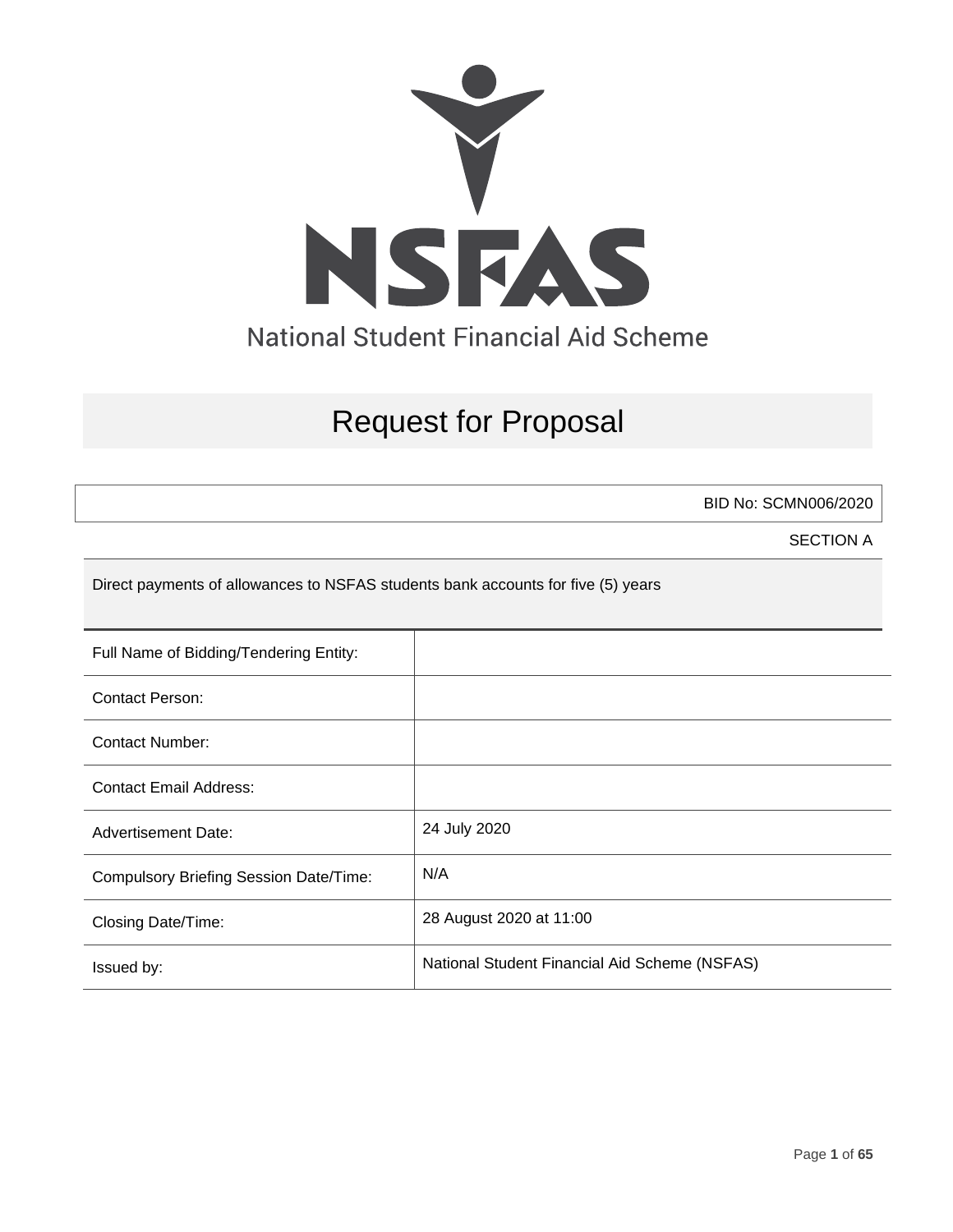

# **Bidder's Authorised Signatory:**

Initials and Surname: Signature: Signature:

..…………………………………………… ..……………………………………………

| Please indicate whether it is the original or copy, tick the applicable block |  |             |  |                          |  |
|-------------------------------------------------------------------------------|--|-------------|--|--------------------------|--|
| <b>ORIGINAL</b>                                                               |  | <b>COPY</b> |  | <b>NUMBER SUBMITTED:</b> |  |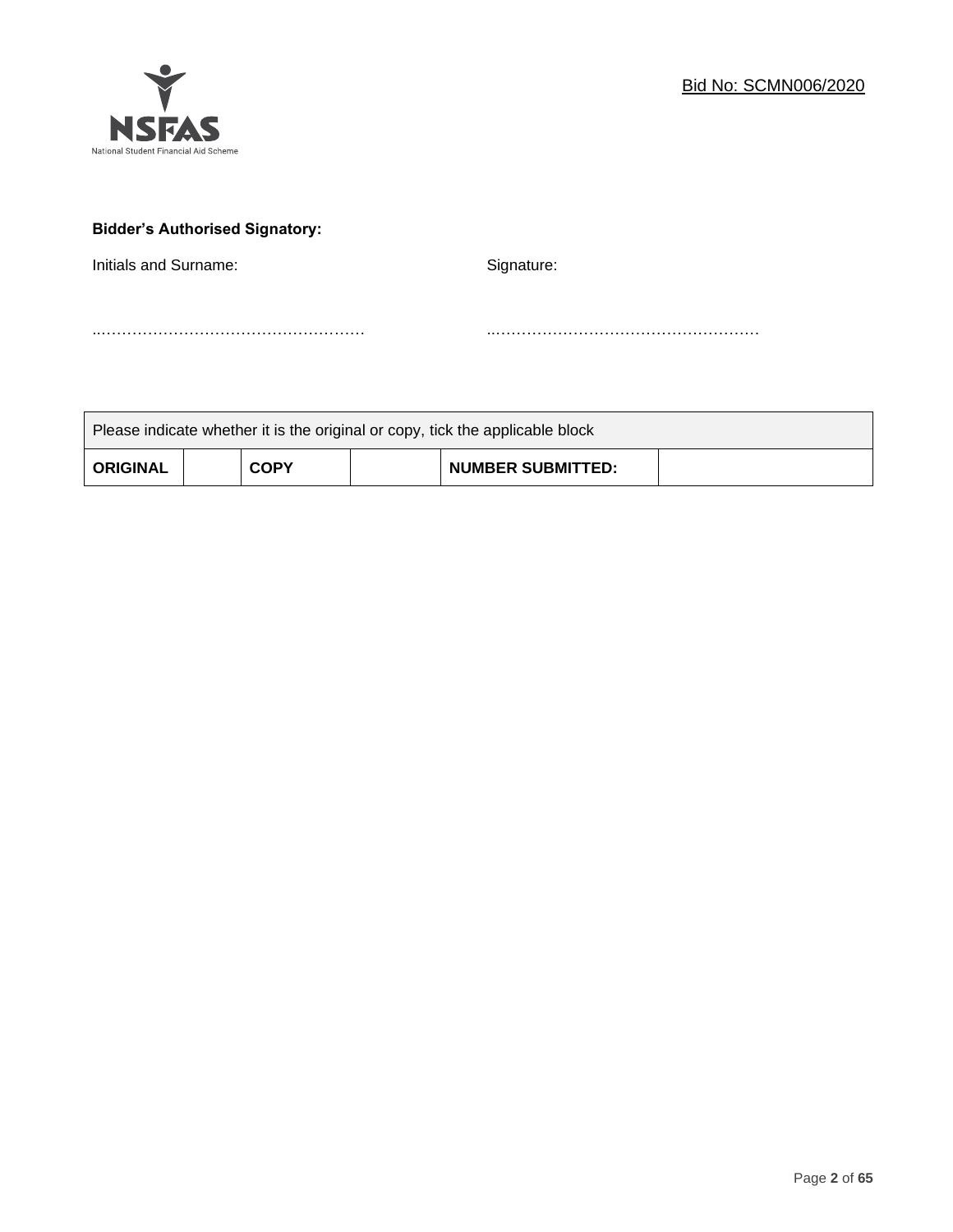

# **Glossary**

| Award                   | Conclusion of the procurement process and final notification to the successful bidder                                                                                                                                               |
|-------------------------|-------------------------------------------------------------------------------------------------------------------------------------------------------------------------------------------------------------------------------------|
| <b>B-BBEE</b>           | Broad-based Black Economic Empowerment (BBBEE) Act, 2003 (Act No. 53 of 2003) and BBBEE<br>Amended Act, 2013 (Act No. 46 of 2013) and the Codes of Good Practice issued thereunder by the<br>Department of Trade and Industry (DTI) |
| <b>Bid</b>              | Written offer in a prescribed or stipulated form in response to an invitation by NSFAS for the<br>provision of goods, works or services                                                                                             |
| Contractor              | Organization with whom NSFAS will conclude a contract and potential service level agreement<br>subsequent to the final award of the contract based on this Request for Bid                                                          |
| Core Team               | Team members who fill the non-administrative positions against which the experience will be<br>measured.                                                                                                                            |
| DTI                     | Department of Trade and Industry                                                                                                                                                                                                    |
| EME                     | <b>Exempted Micro Enterprise</b>                                                                                                                                                                                                    |
| QSE                     | <b>Qualifying Small Enterprise</b>                                                                                                                                                                                                  |
| <b>NSFAS</b>            | National Student Financial Aid Scheme                                                                                                                                                                                               |
| GCC                     | <b>General Conditions of Contract</b>                                                                                                                                                                                               |
|                         | Original Bid Original document signed in ink, or Copy of original document signed in ink                                                                                                                                            |
| Originally<br>certified | To comply with the principle of originally certified, a document must be both stamped and signed in<br>original ink by a commissioner of oaths.                                                                                     |
| <b>SCM</b>              | Supply Chain Management                                                                                                                                                                                                             |
| <b>SLA</b>              | Service Level Agreement                                                                                                                                                                                                             |
| <b>TOR</b>              | <b>Terms of Reference</b>                                                                                                                                                                                                           |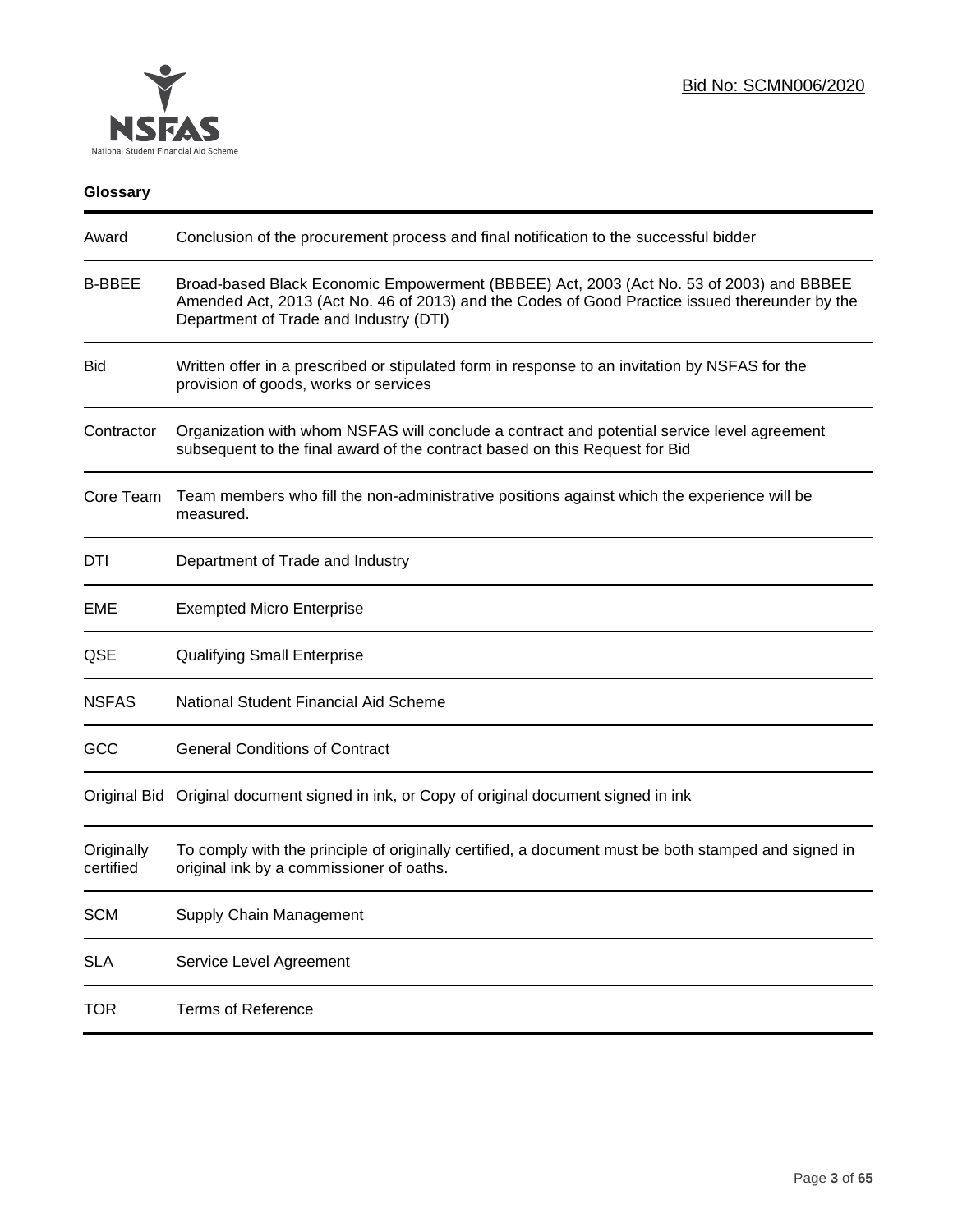

#### **Documents in this Bid Document Pack**

Bidders are to ensure that they have received all pages 1 to 65 of this document, which consist of the following sections:

#### **SECTION A**

#### **Note: Documents in this section must be completed and returned or supplied with bids as prescribed.**

- □ Section A1: SBD1: Invitation to Bid
- □ Section A2: Executive Summary and Bid submission conditions and Instructions
- □ Section A3: Terms of Reference

#### **SECTION B**

**Note: Documents in this section must be completed and returned or supplied with bids as prescribed.**

- **D** Section B1: Pricing schedule (SBD 3)
- □ Section B2: Declaration of Interest (SBD 4)
- Section B3: Preference Points Claim form in terms of the PPFA 2017 regulations (SBD 6.1)
- □ Section B4: Declaration of bidder's past SCM practices (SBD 8)
- □ Section B5: Certificate of Independent Bid Determination (SBD 9)
- **I** Section B6: General Conditions of Contract
- □ Section B7: Local content requirements (SBD 6.2) (not applicable)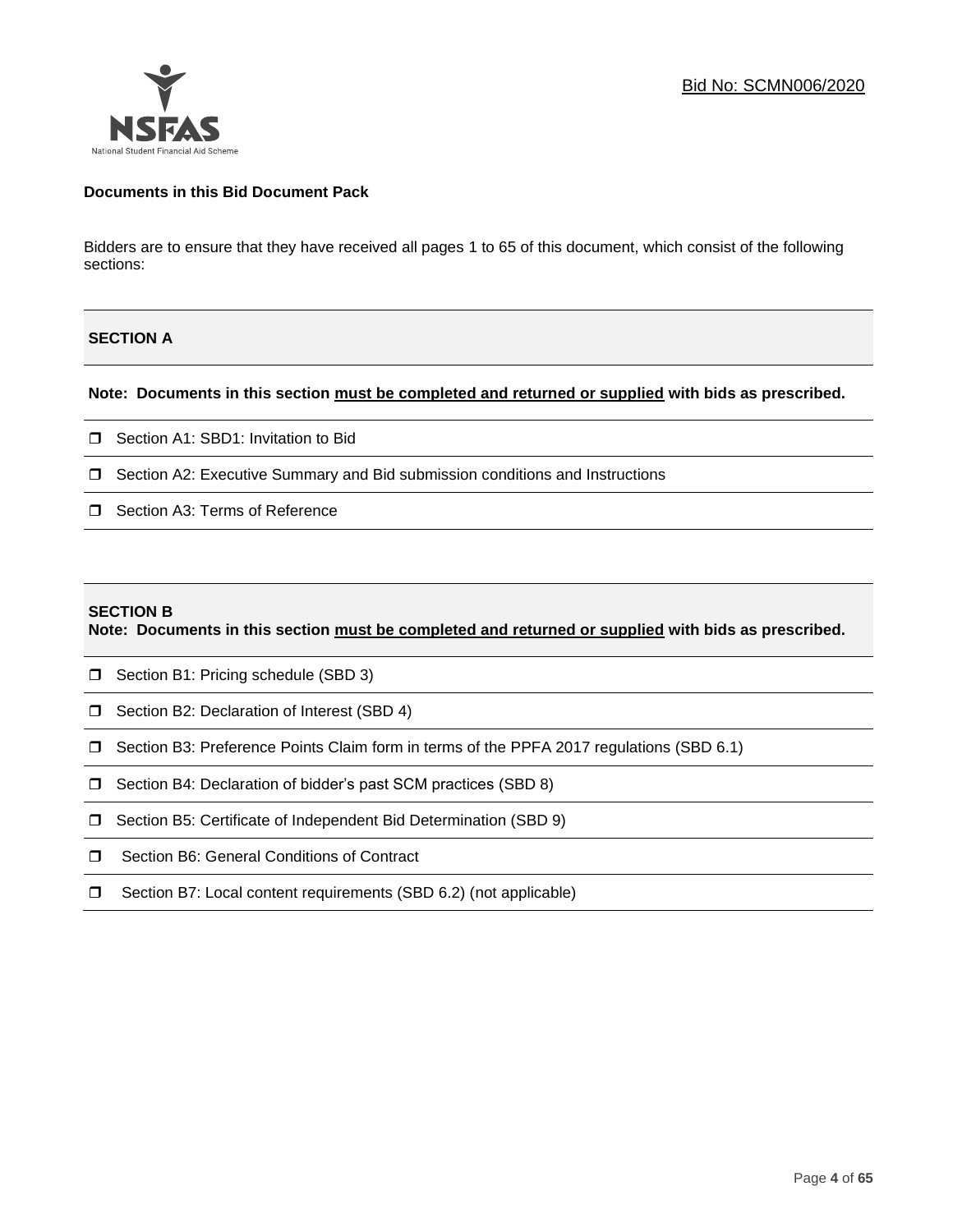

#### **SECTION A 1 PART A INVITATION TO BID (SBD1)**

|                                                                                                                                                                      |                                                                                  |                                             |                             |  |                         |                       | YOU ARE HEREBY INVITED TO BID FOR REQUIREMENTS OF THE NATONAL STUDENT FINANCIAL AID SCHEME (NSFAS) |             |              |                              |
|----------------------------------------------------------------------------------------------------------------------------------------------------------------------|----------------------------------------------------------------------------------|---------------------------------------------|-----------------------------|--|-------------------------|-----------------------|----------------------------------------------------------------------------------------------------|-------------|--------------|------------------------------|
| <b>BID NUMBER:</b>                                                                                                                                                   |                                                                                  | <b>SCMN006/2020</b><br><b>CLOSING DATE:</b> |                             |  |                         | <b>28 AUGUST 2020</b> | <b>CLOSING TIME:</b>                                                                               |             | 11:00AM      |                              |
| <b>DESCRIPTION</b>                                                                                                                                                   | DIRECT PAYMENTS OF ALLOWANCES TO NSFAS STUDENTS BANK ACCOUNTS FOR FIVE (5) YEARS |                                             |                             |  |                         |                       |                                                                                                    |             |              |                              |
|                                                                                                                                                                      |                                                                                  |                                             |                             |  |                         |                       | BID RESPONSE DOCUMENTS MAY BE DEPOSITED IN THE BID BOX SITUATED AT (STREET ADDRESS)                |             |              |                              |
| NSFAS Office, 10 Brodie Road                                                                                                                                         |                                                                                  |                                             |                             |  |                         |                       |                                                                                                    |             |              |                              |
| 1 <sup>st</sup> Floor, House Vincent Building                                                                                                                        |                                                                                  |                                             |                             |  |                         |                       |                                                                                                    |             |              |                              |
| Wynberg, Cape Town                                                                                                                                                   |                                                                                  |                                             |                             |  |                         |                       |                                                                                                    |             |              |                              |
| 7801                                                                                                                                                                 |                                                                                  |                                             |                             |  |                         |                       |                                                                                                    |             |              |                              |
| <b>BIDDING PROCEDURE ENQUIRIES MAY BE DIRECTED TO</b>                                                                                                                |                                                                                  |                                             |                             |  |                         |                       | TECHNICAL ENQUIRIES MAY BE DIRECTED TO:                                                            |             |              |                              |
| <b>CONTACT PERSON</b>                                                                                                                                                |                                                                                  | <b>SCM</b>                                  |                             |  | <b>CONTACT PERSON</b>   |                       |                                                                                                    |             | <b>SCM</b>   |                              |
| <b>TELEPHONE NUMBER</b>                                                                                                                                              |                                                                                  | 021 763 3200                                |                             |  | <b>TELEPHONE NUMBER</b> |                       |                                                                                                    |             | 021 763 3200 |                              |
| <b>FACSIMILE NUMBER</b>                                                                                                                                              |                                                                                  | N/A                                         |                             |  | <b>FACSIMILE NUMBER</b> |                       |                                                                                                    |             | N/A          |                              |
| <b>E-MAIL ADDRESS</b>                                                                                                                                                |                                                                                  | SCM@NSFAS.ORG.ZA                            |                             |  | <b>E-MAIL ADDRESS</b>   |                       | SCM@NSFAS.ORG.ZA                                                                                   |             |              |                              |
| <b>SUPPLIER INFORMATION</b>                                                                                                                                          |                                                                                  |                                             |                             |  |                         |                       |                                                                                                    |             |              |                              |
| NAME OF BIDDER                                                                                                                                                       |                                                                                  |                                             |                             |  |                         |                       |                                                                                                    |             |              |                              |
| POSTAL ADDRESS                                                                                                                                                       |                                                                                  |                                             |                             |  |                         |                       |                                                                                                    |             |              |                              |
| <b>STREET ADDRESS</b>                                                                                                                                                |                                                                                  |                                             |                             |  |                         |                       |                                                                                                    |             |              |                              |
| <b>TELEPHONE NUMBER</b>                                                                                                                                              |                                                                                  | CODE                                        |                             |  |                         |                       | <b>NUMBER</b>                                                                                      |             |              |                              |
| <b>CELLPHONE NUMBER</b>                                                                                                                                              |                                                                                  |                                             |                             |  |                         |                       |                                                                                                    |             |              |                              |
| <b>FACSIMILE NUMBER</b>                                                                                                                                              |                                                                                  | CODE                                        |                             |  |                         |                       | <b>NUMBER</b>                                                                                      |             |              |                              |
| <b>E-MAIL ADDRESS</b>                                                                                                                                                |                                                                                  |                                             |                             |  |                         |                       |                                                                                                    |             |              |                              |
| VAT REGISTRATION NUMBER                                                                                                                                              |                                                                                  |                                             |                             |  |                         |                       |                                                                                                    |             |              |                              |
| <b>SUPPLIER</b><br><b>COMPLIANCE STATUS</b>                                                                                                                          |                                                                                  | <b>TAX COMPLIANCE</b><br><b>SYSTEM PIN:</b> |                             |  | <b>OR</b>               |                       | <b>CENTRAL SUPPLIER</b><br><b>DATABASE No:</b>                                                     | <b>MAAA</b> |              |                              |
| <b>B-BBEE STATUS</b>                                                                                                                                                 |                                                                                  |                                             | <b>TICK APPLICABLE BOXI</b> |  |                         |                       | <b>B-BBEE STATUS LEVEL SWORN</b>                                                                   |             |              | <b>[TICK APPLICABLE BOX]</b> |
| <b>LEVEL VERIFICATION</b><br><b>CERTIFICATE</b>                                                                                                                      |                                                                                  | $\Box$ Yes                                  | $\Box$ No                   |  | <b>AFFIDAVIT</b>        |                       |                                                                                                    |             | $\Box$ Yes   | No<br>×                      |
|                                                                                                                                                                      |                                                                                  |                                             |                             |  |                         |                       |                                                                                                    |             |              |                              |
| [A B-BBEE STATUS LEVEL VERIFICATION CERTIFICATE/ SWORN AFFIDAVIT (FOR EMES & QSEs) MUST BE SUBMITTED IN<br><b>ORDER TO QUALIFY FOR PREFERENCE POINTS FOR B-BBEET</b> |                                                                                  |                                             |                             |  |                         |                       |                                                                                                    |             |              |                              |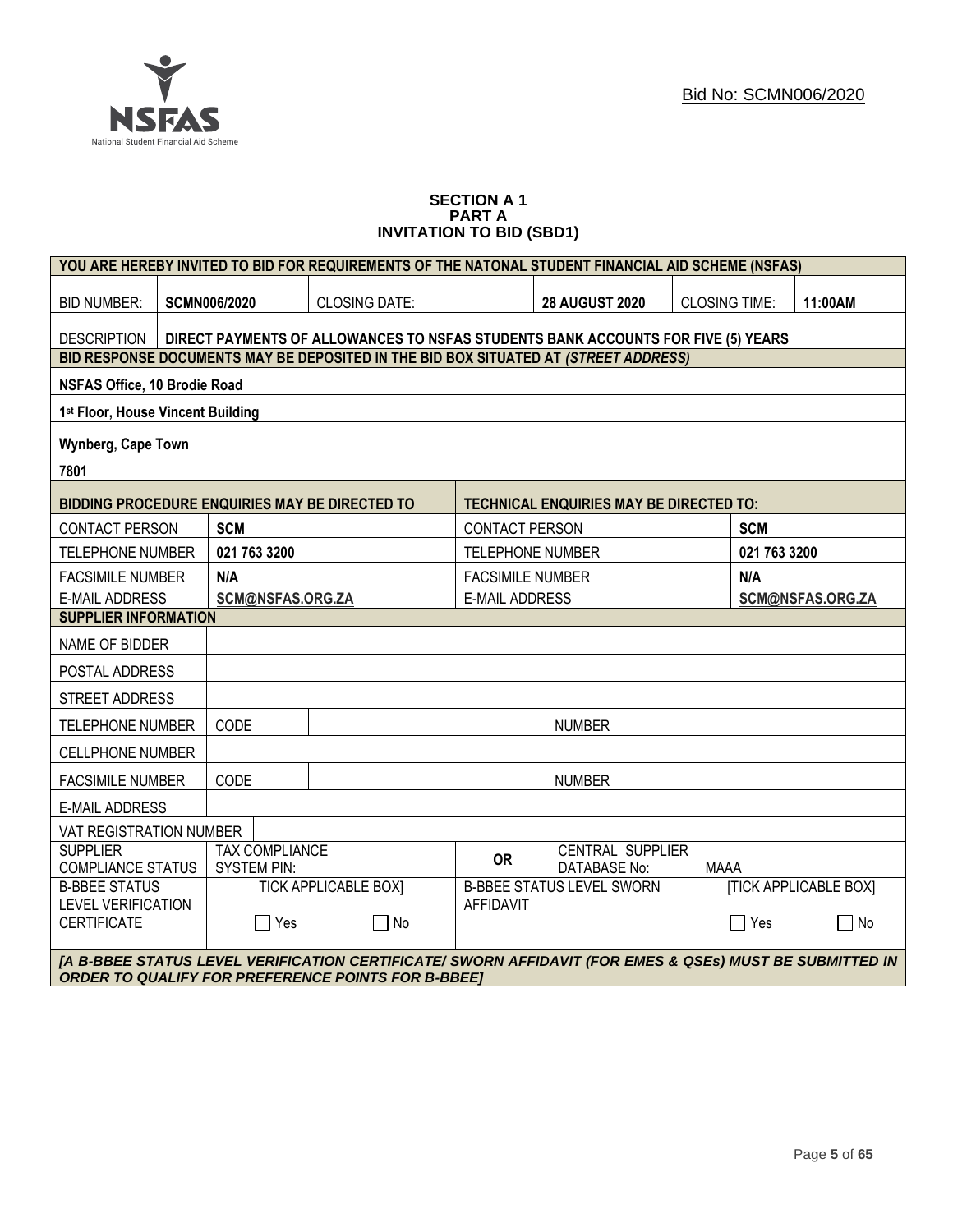

| ARE YOU THE<br>ACCREDITED<br>REPRESENTATIVE IN SOUTH<br>AFRICA FOR THE GOODS<br>/SERVICES /WORKS OFFERED?                                                                                                                                                                                        | ∏ No<br>lYes<br><b>IF YES ENCLOSE PROOFI</b>                                     | 2<br>ARE YOU A FOREIGN<br>BASED SUPPLIER FOR THE GOODS<br><b>/SERVICES/WORKS OFFERED?</b> | No<br>  Yes<br><b>IF YES, ANSWER THE</b><br><b>QUESTIONNAIRE BELOW 1</b> |  |  |  |
|--------------------------------------------------------------------------------------------------------------------------------------------------------------------------------------------------------------------------------------------------------------------------------------------------|----------------------------------------------------------------------------------|-------------------------------------------------------------------------------------------|--------------------------------------------------------------------------|--|--|--|
| QUESTIONNAIRE TO BIDDING FOREIGN SUPPLIERS                                                                                                                                                                                                                                                       |                                                                                  |                                                                                           |                                                                          |  |  |  |
|                                                                                                                                                                                                                                                                                                  | YES $\Box$ NO<br>IS THE ENTITY A RESIDENT OF THE REPUBLIC OF SOUTH AFRICA (RSA)? |                                                                                           |                                                                          |  |  |  |
| DOES THE ENTITY HAVE A BRANCH IN THE RSA?                                                                                                                                                                                                                                                        |                                                                                  |                                                                                           | YES □ NO                                                                 |  |  |  |
| DOES THE ENTITY HAVE A PERMANENT ESTABLISHMENT IN THE RSA?                                                                                                                                                                                                                                       |                                                                                  |                                                                                           | YES NO                                                                   |  |  |  |
| YES   NO<br>DOES THE ENTITY HAVE ANY SOURCE OF INCOME IN THE RSA?                                                                                                                                                                                                                                |                                                                                  |                                                                                           |                                                                          |  |  |  |
| IS THE ENTITY LIABLE IN THE RSA FOR ANY FORM OF TAXATION?<br>YES I INO<br>IF THE ANSWER IS "NO" TO ALL OF THE ABOVE, THEN IT IS NOT A REQUIREMENT TO REGISTER FOR A TAX COMPLIANCE STATUS<br>SYSTEM PIN CODE FROM THE SOUTH AFRICAN REVENUE SERVICE (SARS) AND IF NOT REGISTER AS PER 2.3 BELOW. |                                                                                  |                                                                                           |                                                                          |  |  |  |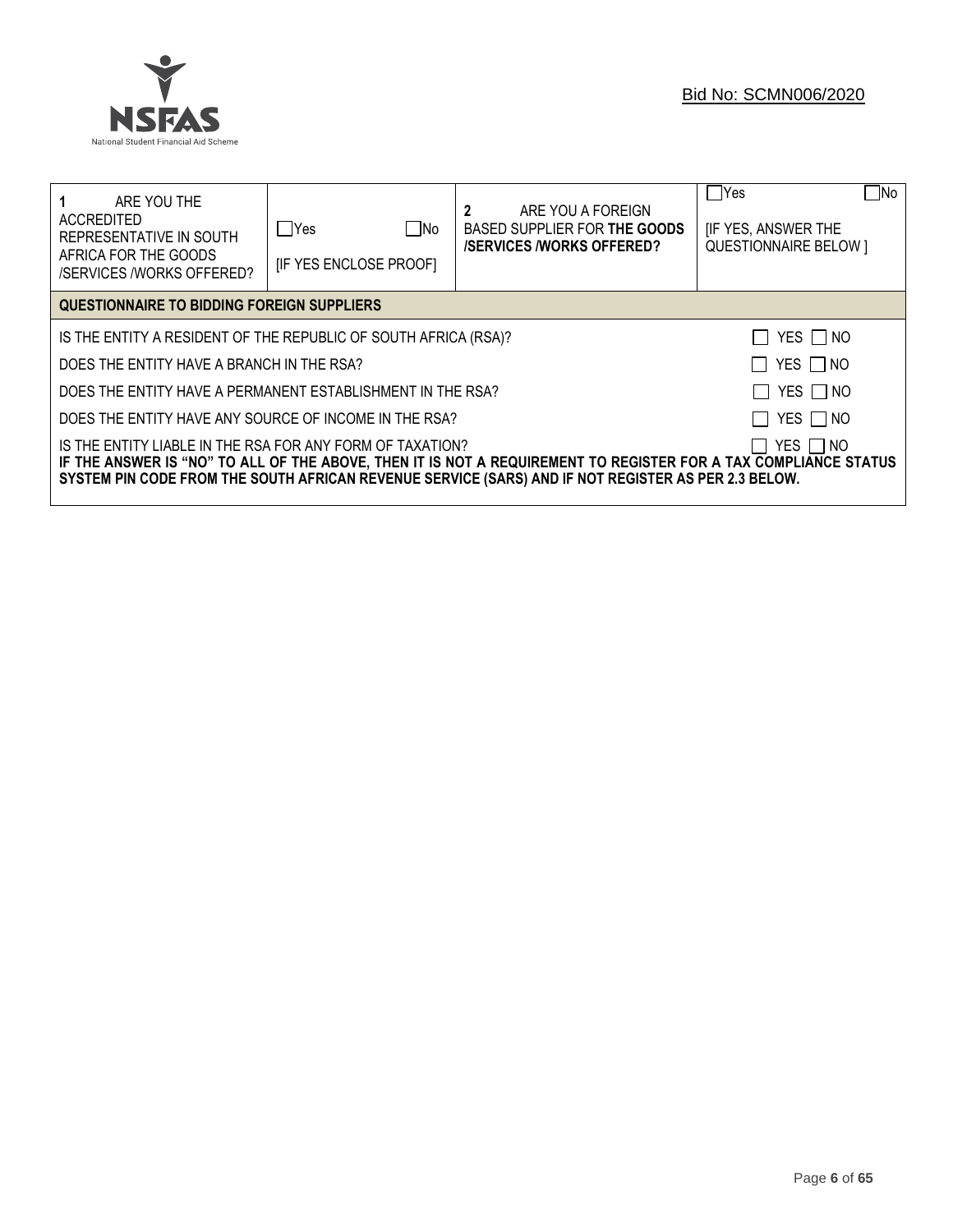

# **PART B TERMS AND CONDITIONS FOR BIDDING**

| $\overline{1}$ . | <b>BID SUBMISSION:</b>                                                                                    |
|------------------|-----------------------------------------------------------------------------------------------------------|
|                  | 1.1. BIDS MUST BE DELIVERED BY THE STIPULATED TIME TO THE CORRECT ADDRESS. LATE BIDS WILL NOT BE ACCEPTED |
|                  | FOR CONSIDERATION.                                                                                        |
|                  | 1.2. ALL BIDS MUST BE SUBMITTED ON THE OFFICIAL FORMS PROVIDED-(NOT TO BE RE-TYPED) OR IN THE MANNER      |
|                  | PRESCRIBED IN THE BID DOCUMENT.                                                                           |
|                  | 1.3. THIS BID IS SUBJECT TO THE PREFERENTIAL PROCUREMENT POLICY FRAMEWORK ACT, 2000 AND THE PREFERENTIAL  |
|                  | PROCUREMENT REGULATIONS, 2017, THE GENERAL CONDITIONS OF CONTRACT (GCC) AND, IF APPLICABLE, ANY           |
|                  | OTHER SPECIAL CONDITIONS OF CONTRACT.                                                                     |
|                  | 1.4. THE SUCCESSFUL BIDDER WILL BE REQUIRED TO FILL IN AND SIGN A WRITTEN CONTRACT FORM (SBD7).           |
|                  |                                                                                                           |
| 2.               | <b>TAX COMPLIANCE REQUIREMENTS</b>                                                                        |
| 2.1              | BIDDERS MUST ENSURE COMPLIANCE WITH THEIR TAX OBLIGATIONS.                                                |
| $2.2^{\circ}$    | BIDDERS ARE REQUIRED TO SUBMIT THEIR UNIQUE PERSONAL IDENTIFICATION NUMBER (PIN) ISSUED BY SARS TO        |
|                  | ENABLE THE ORGAN OF STATE TO VERIFY THE TAXPAYER'S PROFILE AND TAX STATUS.                                |
| 2.3              | APPLICATION FOR TAX COMPLIANCE STATUS (TCS) PIN MAY BE MADE VIA E-FILING THROUGH THE SARS WEBSITE         |
|                  | WWW.SARS.GOV.ZA.                                                                                          |
| 2.4              | BIDDERS MAY ALSO SUBMIT A PRINTED TCS CERTIFICATE TOGETHER WITH THE BID.                                  |
| 2.5              | IN BIDS WHERE CONSORTIA / JOINT VENTURES / SUB-CONTRACTORS ARE INVOLVED, EACH PARTY MUST SUBMIT A         |
|                  | SEPARATE TCS CERTIFICATE / PIN / CSD NUMBER.                                                              |
| 2.6              | WHERE NO TCS PIN IS AVAILABLE BUT THE BIDDER IS REGISTERED ON THE CENTRAL SUPPLIER DATABASE (CSD), A      |
|                  | CSD NUMBER MUST BE PROVIDED.                                                                              |
| 2.7              | NO BIDS WILL BE CONSIDERED FROM PERSONS IN THE SERVICE OF THE STATE, COMPANIES WITH DIRECTORS WHO         |
|                  | ARE PERSONS IN THE SERVICE OF THE STATE, OR CLOSE CORPORATIONS WITH MEMBERS PERSONS IN THE SERVICE        |
|                  | OF THE STATE."                                                                                            |
|                  | NB: FAILURE TO PROVIDE / OR COMPLY WITH ANY OF THE ABOVE PARTICULARS MAY RENDER THE BID INVALID.          |
|                  |                                                                                                           |

SIGNATURE OF BIDDER: ……………………………………………

CAPACITY UNDER WHICH THIS BID IS SIGNED: …………………………………………… (Proof of authority must be submitted e.g. company resolution)

DATE: …………………………………………...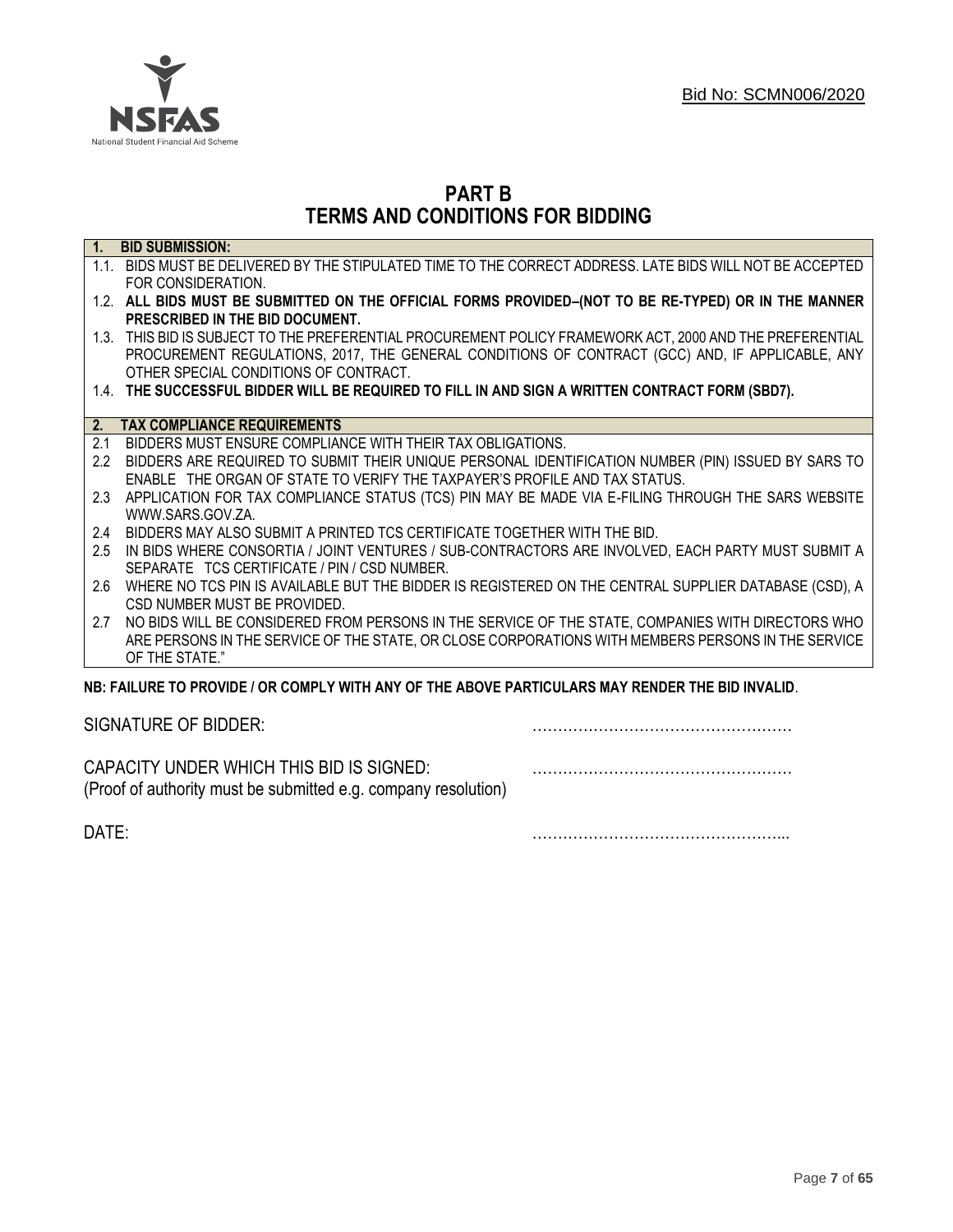

# **Executive Summary**

The National Student Financial Aid Scheme (NSFAS) is a statutory body providing financial aid to eligible students who wish to study at public universities and Technical Vocational Education and Training (TVET) colleges. NSFAS is mandated to manage and distribute funds in accordance with the provisions of the NSFAS Act (Act 56 of 1999).

# **Fraud and Corruption**

All providers are to take note of the implications of contravening the Prevention and Combating of Corrupt Activities Act, Act No 12 of 2004 and any other Act applicable.

# **Clarifications / Additional information / Rights / Appeals**

# **Clarification**

Any clarification required by a bidder regarding the meaning or interpretation of the TOR, or any other aspect concerning the bid, are to be requested in writing by email from scm@nsfas.org.za. The bid number should be mentioned in all correspondence. Telephonic requests for clarification will not be accepted. If appropriate, the clarifying information will be made available to all bidders by e-mail only.

# **Additional Information**

During the evaluation of the bids, additional information may be requested in writing from bidders, for clarity. Replies to such requests must be submitted, within 5 (five) working days from the date of request, or as otherwise indicated. Failure to comply, may lead to your bid being disregarded.

#### **Rights**

NSFAS reserves the right to appoint more than one (1) service provider. NSFAS further reserves the right to engage with the short-listed bidders for price negotiation and a site inspection where necessary. NSFAS in addition reserves the right to invite the shortlisted for a presentation as part of the bid process. NFAS reserves the right to not select the lowest price. In addition, NSFAS reserves the right to consider the performance of bidders in past contracts/services delivered to NSFAS in the determination of the award outcome. NSFAS reserves the right to award the contract in whole or in parts.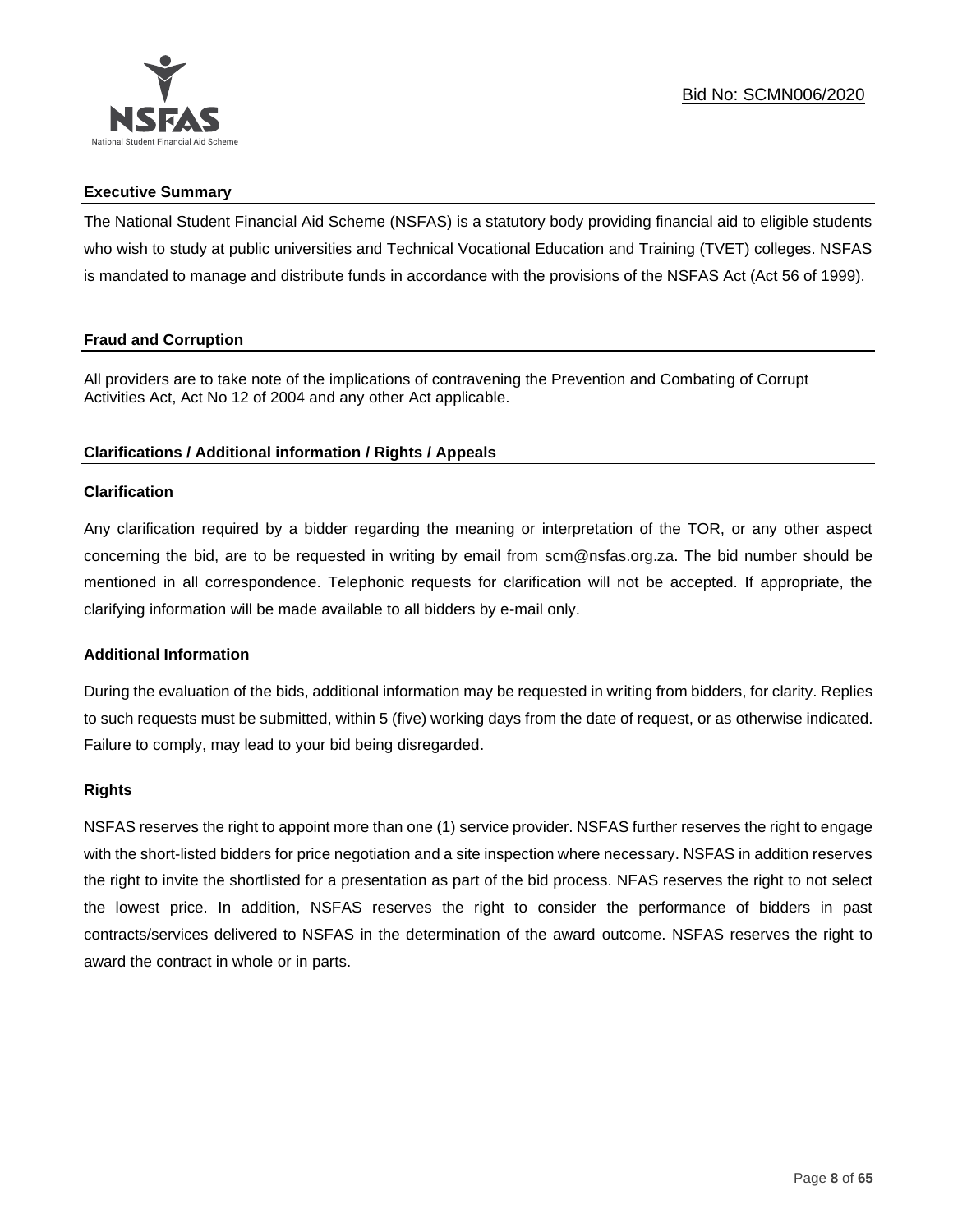

# **Appeals**

The unsuccessful bidder (s) has a period of fourteen (14) working days following the date of the letter of regret to formally lodge an appeal. The appeal should include the reasons of the appeal, the way in which the bidder's rights have been affected, and how the bidder would like the matter to be fixed. All formal appeals should be forwarded to [scm@nsfas.org.za](mailto:scm@nsfas.org.za)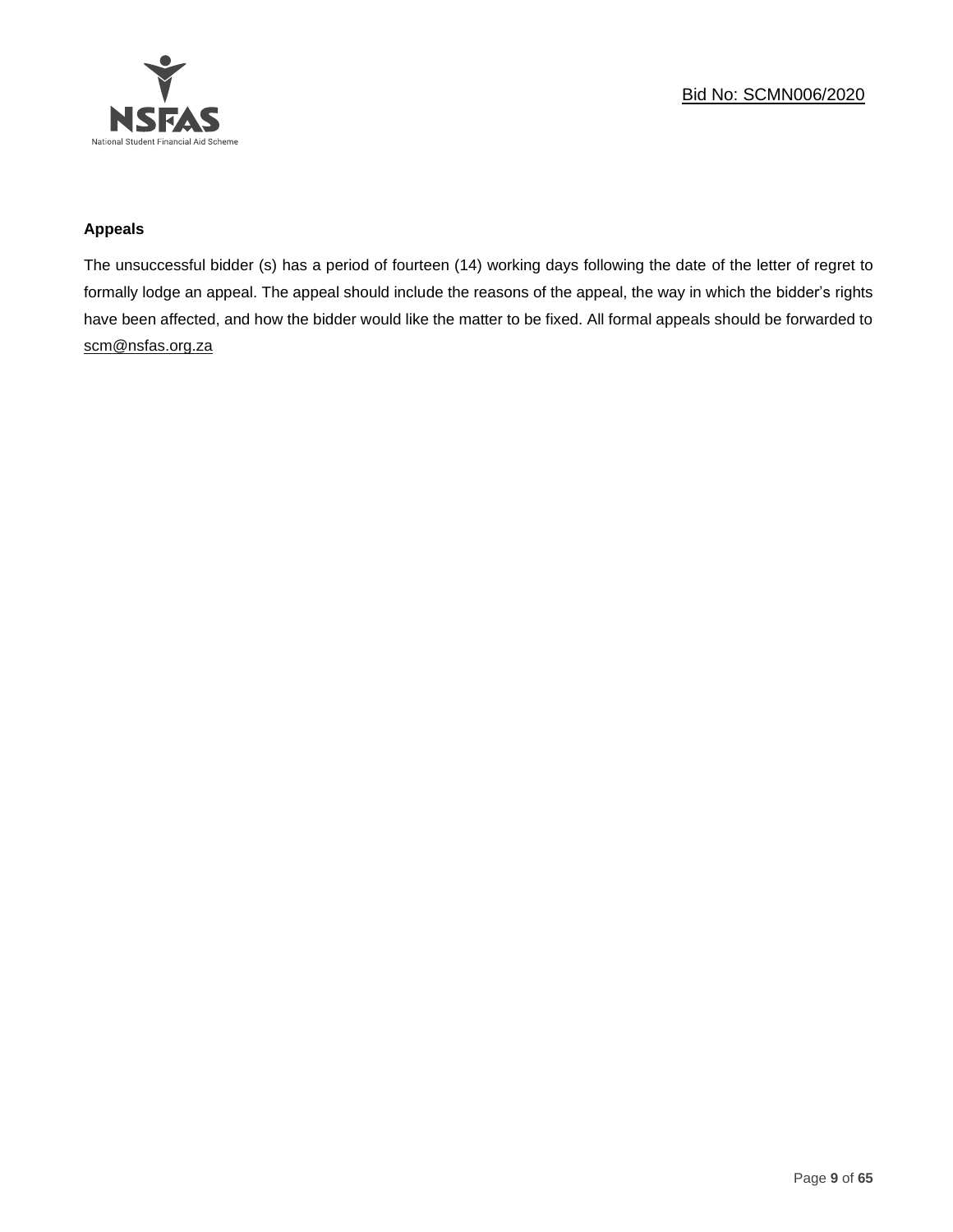

# **Submitting Bids**

**One (1) original and one (1) hard copy**, i.e. two documents must be handed in/delivered to:

The deposit box situated at: 1st Floor, House Vincent Brodie Road Wynberg 7801

Tenders can be delivered and deposited into the tender box between 08:30 and 17:00, Mondays to Fridays and, prior to the closing date, and between 08:30 and 11:00 on the closing date.

No faxed or e-mailed quotations will be accepted. All tenders must be submitted on the official forms (not to be re typed).

# **Only bids that are submitted as one (1) original and one (1) copy will be accepted as valid and responsive.**

The original and copies will be distributed to the bid evaluation committee and must contain the same information; and must all be nearly marked and professionally presented. All bid documents should be referenced.

Respondents should ensure that tender documents are delivered to NSFAS before the closing date and time to the correct physical address. If the tender document is late, it will not be accepted and will be disregarded.

Any tender submitted shall remain valid, irrevocable and open for written acceptance by NSFAS for a period of 120 (one hundred and twenty) days. A tender submitted shall further be deemed to remain valid after the expiry of the above mentioned 120-day period until formal acceptance by NSFAS, unless NSFAS is notified in writing by the tenderer of anything to the contrary (including any further conditions the tender may introduce). Any further conditions that the tenderer may introduce will be considered at the sole discretion of NSFAS.

Bidders must indicate on the cover of each document whether it is the original or a copy. Copies must be numbered, e.g. Copy 1. Bids should be submitted in a sealed envelope, marked with:

- Bid number **SCMN006/2020**
- Closing date and time **28 August 2020 at 11:00**
- The name and address of the bidder

Documents submitted on time by bidders shall not be returned.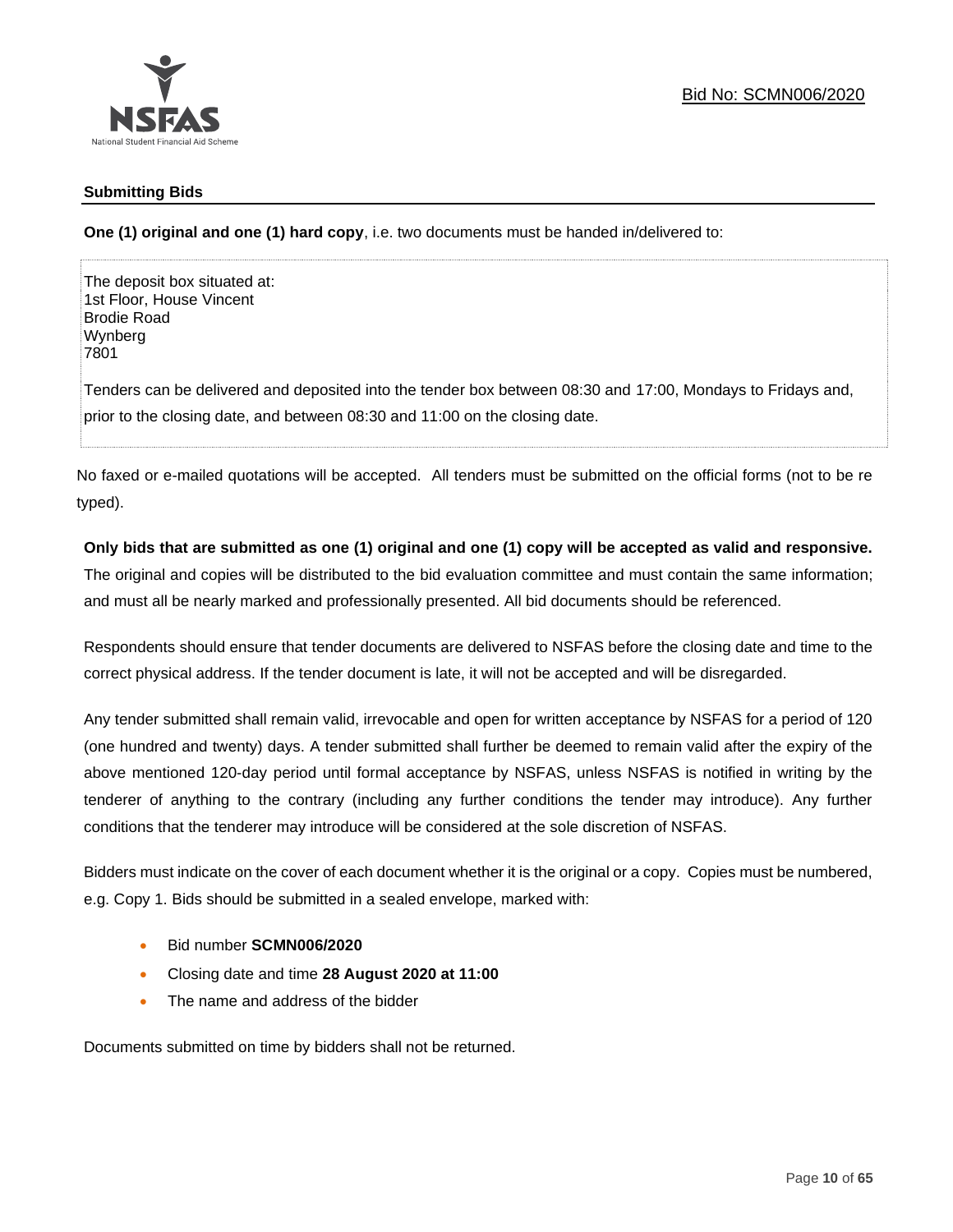

# **LATE BIDS**

Bids received late will not be considered for evaluation purposes. A bid will be considered late if it arrived even one second after 11:00 am or any time thereafter. The tender (bid) box shall be locked at exactly 11:00 am and bids arriving late will not be considered under any circumstances. Bidders are therefore strongly advised to ensure that bids be dispatched allowing enough time for any unforeseen events that may delay the delivery of the bid.

Bids sent to the NSFAS via courier shall be deemed to be received at the date and time of arrival at the NSFAS premises (tender/bid box or reception). Bids received at the physical address after the closing date and time of the bid, shall therefore be deemed to be received late. **Bidders should allow time to access the premises due to security arrangements that need to be observed.**

#### **Response Structure:**

The contents of the **BID/TENDER** document must be as follows, and numbering below, with each schedule punched, placed in a file and separated from the next schedule with a file divider.

Please complete the checklist below to verify your submission of the relevant documents:

| Schedules         | Description                                                                                                  |  | Submitted<br>(tick box below): |  |  |
|-------------------|--------------------------------------------------------------------------------------------------------------|--|--------------------------------|--|--|
|                   |                                                                                                              |  | <b>No</b>                      |  |  |
| <b>Schedule 1</b> | Entity registration documentation                                                                            |  |                                |  |  |
| Schedule 2        | Original Valid Tax Clearance Certificate/tax pin                                                             |  |                                |  |  |
| Schedule 3        | BBB-EE Certificate / or BBBEE Sworn Affidavit for EME/QSE signed by<br>Commissioner of Oaths                 |  |                                |  |  |
| <b>Schedule 4</b> | National Treasury Central Supplier Database proof of registration<br>(Mandatory requirement)                 |  |                                |  |  |
| Schedule 5        | Letter from Bank confirming banking details (not older than 3 months from<br>date of closing date of tender) |  |                                |  |  |
| Schedule 6        | Completed and signed Tender Documents: including the following;<br>SBD <sub>1</sub><br>SBD <sub>3</sub>      |  |                                |  |  |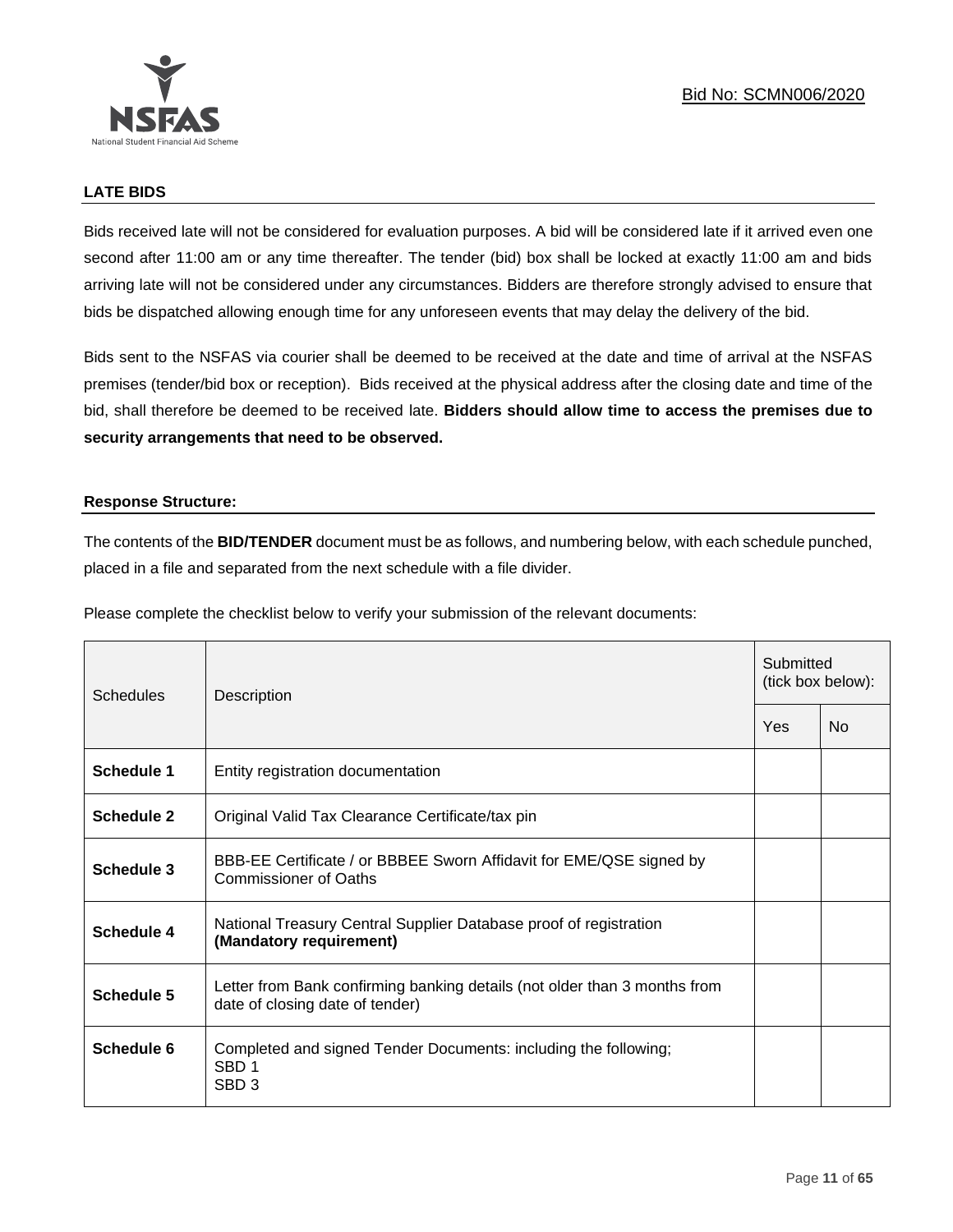

| <b>Schedules</b>  | Description                                                                                                                                                      |  | Submitted<br>(tick box below): |  |
|-------------------|------------------------------------------------------------------------------------------------------------------------------------------------------------------|--|--------------------------------|--|
|                   |                                                                                                                                                                  |  | <b>No</b>                      |  |
|                   | SBD <sub>4</sub><br>SBD 6.1<br>SDB 6.2 (where applicable)<br>SBD <sub>8</sub><br>SBD <sub>9</sub><br>General Conditions of Contracts (with every page initiated) |  |                                |  |
| <b>Schedule 7</b> | Detailed Bid proposal in response to bid specification requirements                                                                                              |  |                                |  |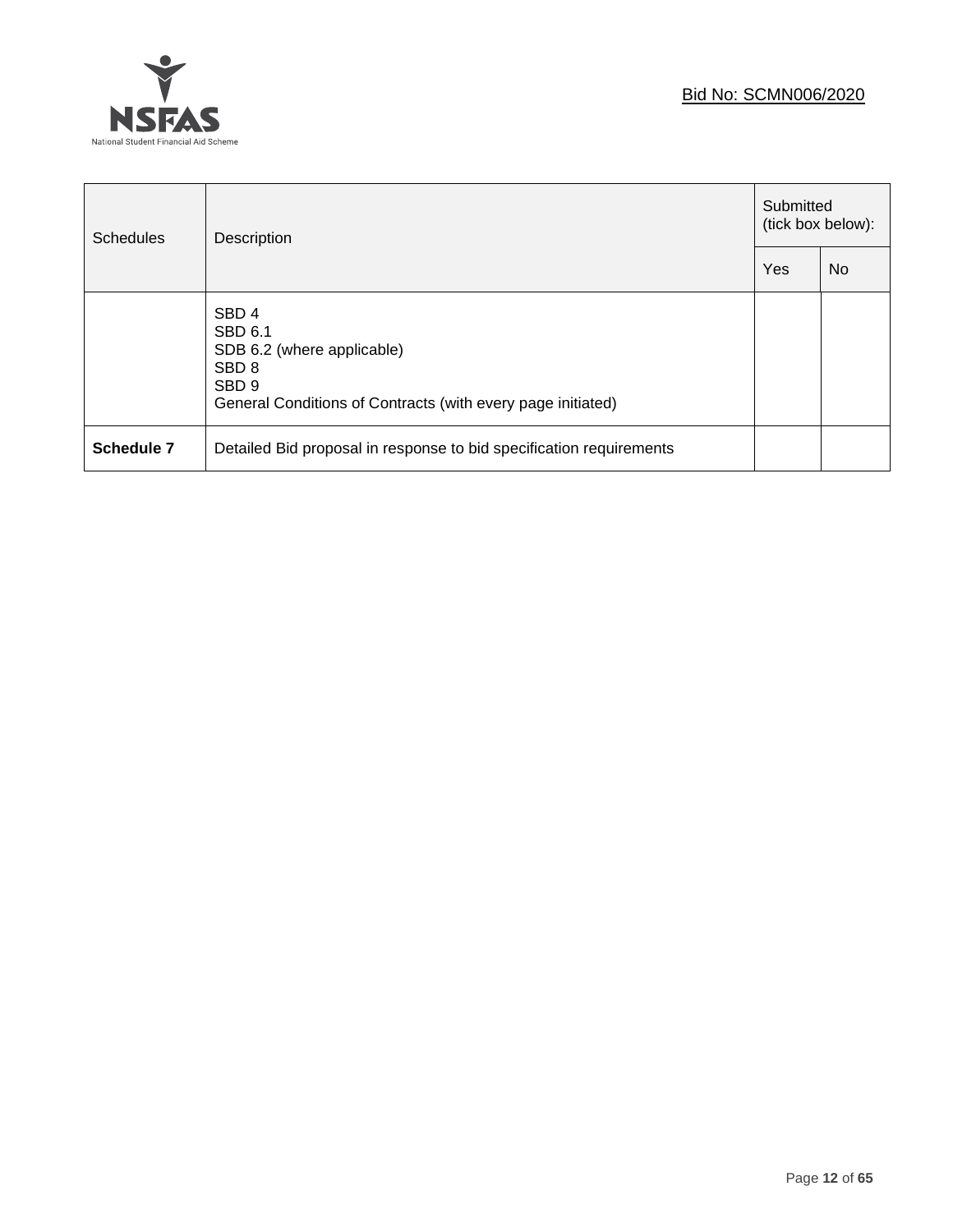

# **Contract Negotiations**

The successful bidder (s) will be required to enter into a written contract/SLA with NSFAS. The final terms and conditions will be negotiated between NSFAS and the successful bidders (s). Should the awarded bidder fail to sign the SLA within a reasonable timeframe deemed by NSFAS, NSFAS reserves the right to cancel the award/contract and award the tender to the 2<sup>nd</sup> placed bidder.

The **GENERAL CONDITIONS OF CONTRACT (GCC)** will form the basis of the contract; however, NSFAS reserves its rights to impose additional terms and conditions at its sole discretion. General Conditions of Contract are obtainable from [www.nsfas.org.za.](http://www.nsfas.org.za/) The General Conditions of Contract must be accepted.

# **Payments**

NSFAS will pay the successful bidder (s) the fees set out in the final contract according to the table of deliverables. No additional amounts will be payable by NSFAS to the successful bidder (s).

The successful bidder (s) shall invoice NSFAS for the services rendered in a reasonable timeframe. The invoices billed to NSFAS must be in relation to the original scope of work/terms of reference.

The invoice must be accompanied by supporting source document(s) containing detailed information, as NSFAS may reasonably require, for the purposes of establishing the specific nature, extent and quality of the services which were undertaken by the successful bidder (s).

No payment will be made to the successful bidder (s) unless an original tax invoice complying with section 20 of the VAT Act, 1991 (Act No 89 of 1991), as amended, has been submitted to NSFAS.

Payment shall be made by bank transfer into the successful bidder (s) back account normally 30 days after receipt of an acceptable, original, valid tax invoice. Money will only be transferred into a South African bank account. (Banking details on a bank letterhead must be submitted as soon as the bid is awarded).

Payments will only be made to the bidder in accordance with the purchase order issued to the awarded bidder. Any services delivered by the bidder outside of the original bid specifications and over and above the purchase order value will not be paid for as NSFAS is not liable for these payments.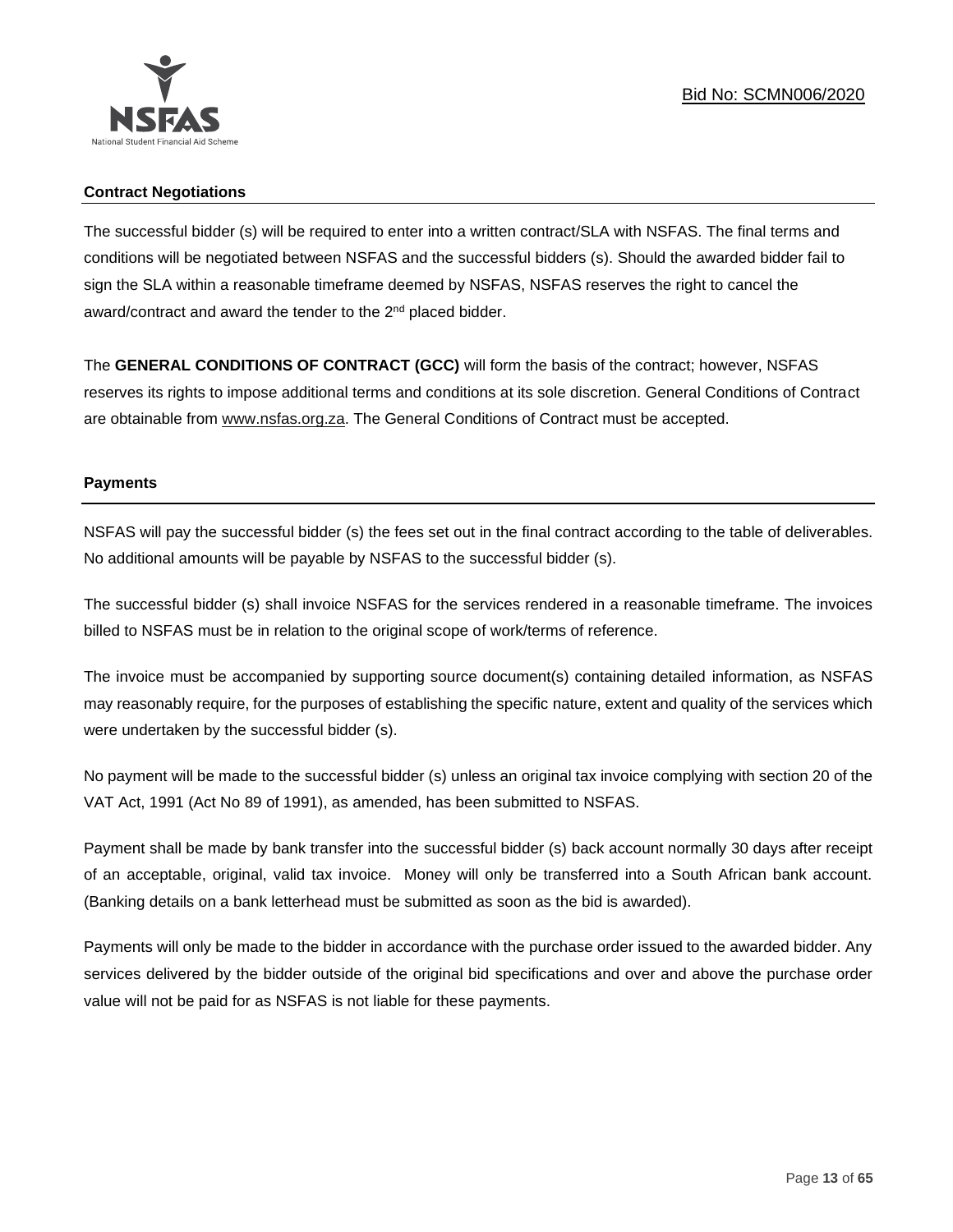# **1 PURPOSE**

- 1.1.The purpose of this bid specification is to obtain bid proposals from prospective service providers to disburse allowances directly to NSFAS funded students at public universities and TVET colleges across South Africa, into the students' bank accounts. The NSFAS regulations stipulates that NSFAS must disburse allowances directly to students. The regulations further emphasize that any third-party appointment to disburse allowances must be vetted and approved by the NSFAS. In many instances, institutions have appointed third-party agents to disburse student allowances and the NSFAS does not have direct line of sight on these transactions.
- 1.2. In order to remove all commercial interests from the disbursements and payments processes and mitigate internal risks associated with the processes, this Request for Proposal invites potential service providers in the financial services sector to submit their proposals to disburse allowances directly to NSFAS funded students studying at public universities and TVET colleges, into the students bank accounts.

# **2 BACKGROUND**

- 2.1 NSFAS is a statutory body, funded primarily by the South African National Department of Higher Education and Training (DHET). NSFAS provides bursaries to eligible students who wish to study at the 26 public universities and 50 Technical and Vocational Education and Training (TVETs) colleges.
- 2.2 Since the inception of NSFAS in 1999, funds allocated to NSFAS have increased substantially from R441million in 1999 to R36.7 billion in 2020/21 financial year. During this period, the processes and operations at NSFAS have remained largely unchanged. Furthermore, the December 2017 Presidential pronouncement on Fee Free Education, has led to the need to redesign and restructure the organisation to enable it to deal with its existing requirements and, more importantly, to create a platform for the future as a full bursary provider.
- 2.3 The table below shows the number of students that NSFAS funded in 2019/2020 academic year.

| <b>EDUCATIONAL INSTITUTION TYPE</b> | <b>MAXIMUM NO OF NSFAS STUDENTS</b> |
|-------------------------------------|-------------------------------------|
| 26 Universities                     | 430,000                             |
| 50 TVET colleges                    | 300,000                             |
| <b>Total</b>                        | 730,000                             |

NSFAS reserves the right to appoint more than one (1) service provider.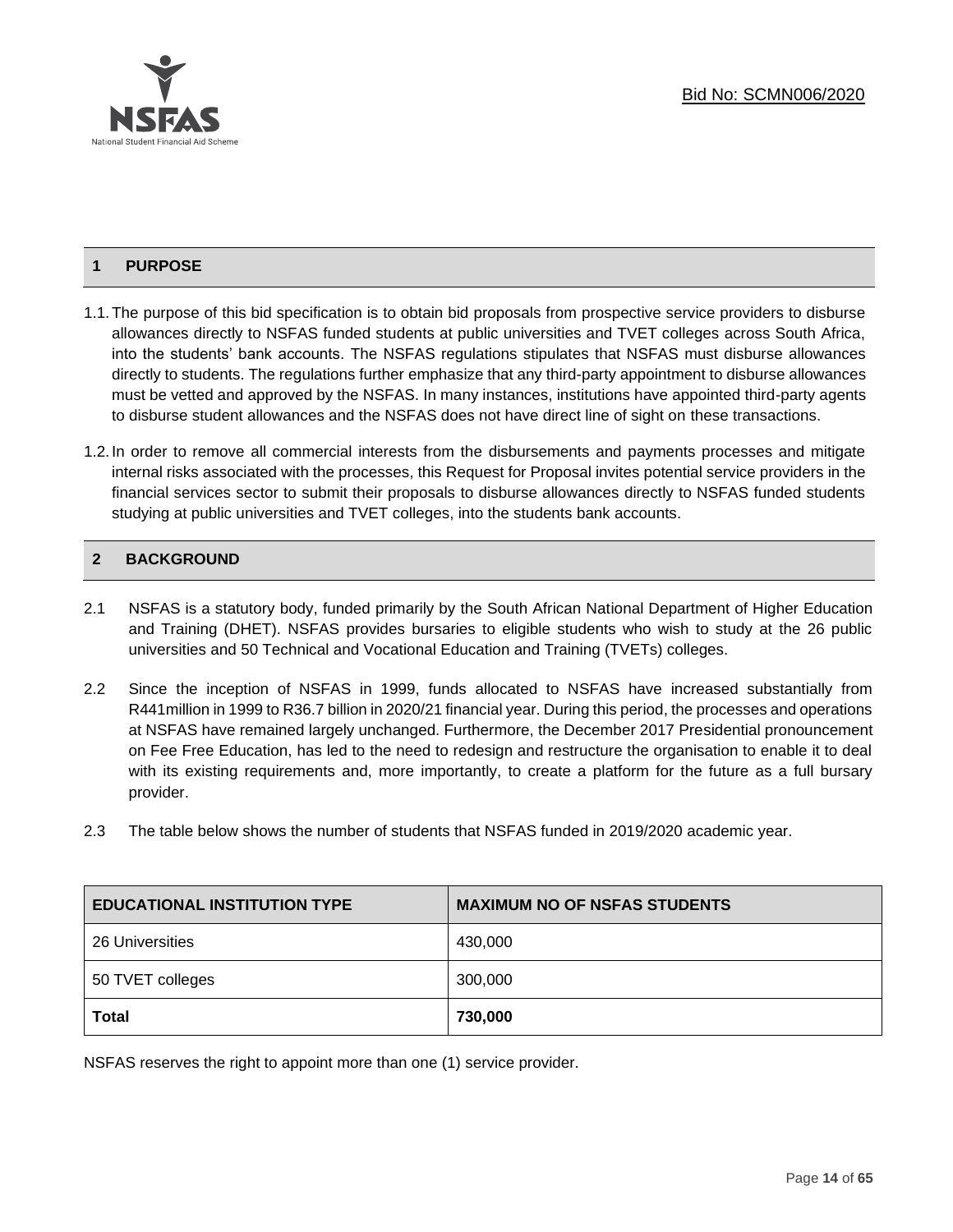

# **3 EVALUATION PROCESS**

The table below summarizes the steps that NSFAS follows to evaluate service providers proposals.

| <b>No</b> | <b>PHASE</b>                                                                                                         | <b>DESCRIPTION</b>                                                                                                                                                                                                                                                                                                                              |
|-----------|----------------------------------------------------------------------------------------------------------------------|-------------------------------------------------------------------------------------------------------------------------------------------------------------------------------------------------------------------------------------------------------------------------------------------------------------------------------------------------|
| 3.1       | <b>PHASE 1: Mandatory</b><br>Requirements                                                                            | All bids must comply with the mandatory requirements and failure to<br>comply with any of these requirements will immediately disqualify the bid.<br>The bidder should clearly mark in the table below at paragraph 4, where<br>in the proposal is the supporting evidence included.                                                            |
| 3.2       | PHASE 2: Company<br>Experience, Core Team<br>Experience, Solution<br>requirements, and Disaster<br>recovery services | Bidders are required to achieve a combined minimum score of 80% for<br>functional criteria i.e. company experience; core team experience,<br>solution requirements and disaster recovery requirements in order to<br>progress to be evaluated for the Price and BBB-EE.<br>Only bidders who passed the mandatory requirements (Phase 1) and the |
|           |                                                                                                                      | evaluation criteria (Phase 2) will proceed to be evaluated for Price and<br>BBB-EE.                                                                                                                                                                                                                                                             |
| 3.3       | <b>PHASE 3: Price and</b><br><b>BBBEE</b>                                                                            | The 80/20 Preference Point System will be used to calculate points for<br>price. The final points are calculated on points for price and BBB-EE<br>points, combined.                                                                                                                                                                            |

# **4 PHASE 1: MANDATORY REQUIREMENTS**

All bids must comply with the mandatory requirements and failure to comply with any of these requirements will immediately disqualify the bid. The bidder should clearly mark the in the table below where in the proposal is the supporting evidence included.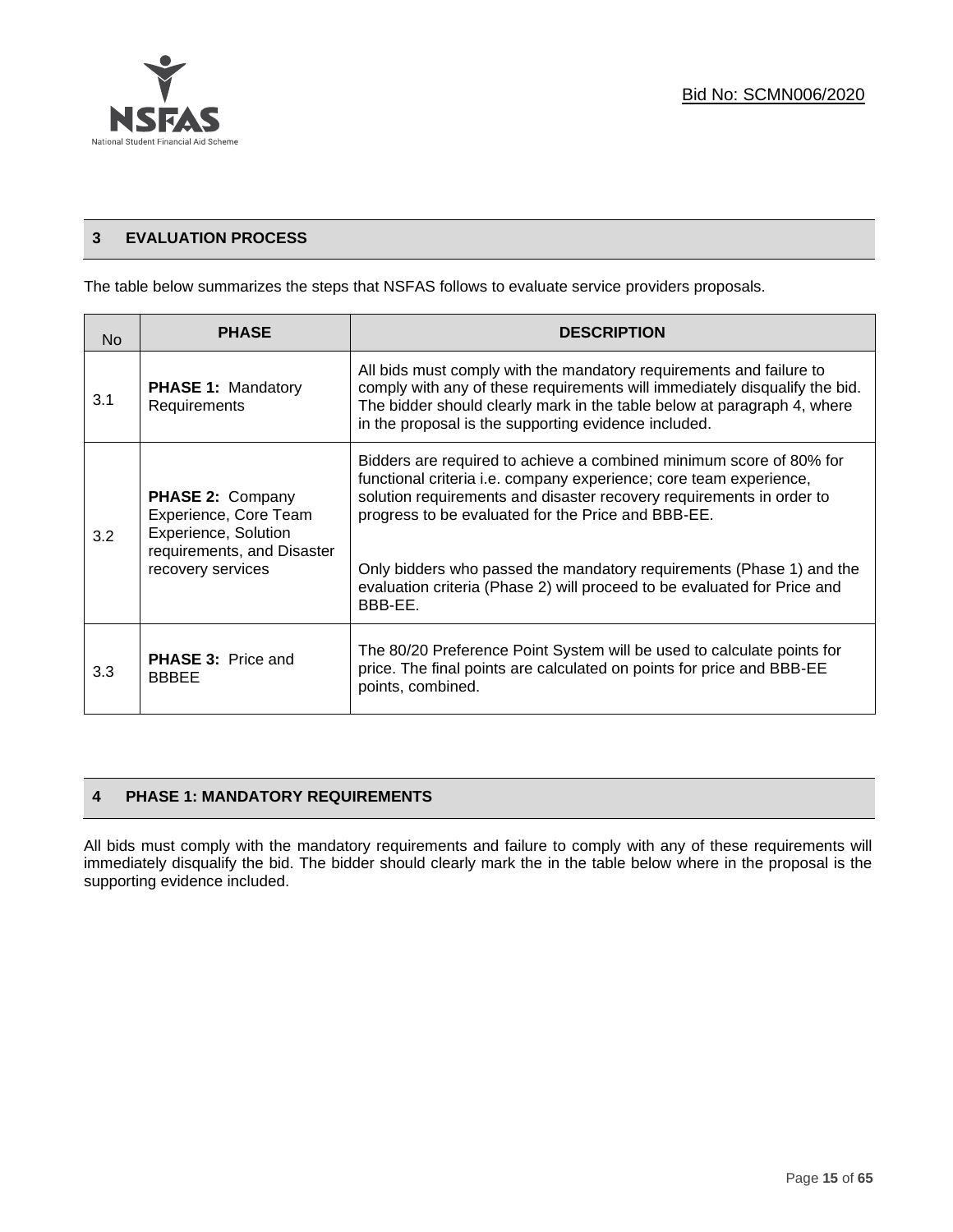

| <b>NO</b> | <b>MANDATORY REQUIREMENTS</b>                                                                                                                                                                                                                                               | <b>COMPLIED</b><br>(Y/N) | <b>PAGE REFERENCE</b> |
|-----------|-----------------------------------------------------------------------------------------------------------------------------------------------------------------------------------------------------------------------------------------------------------------------------|--------------------------|-----------------------|
| 4.1       | <b>MEMBERSHIP</b>                                                                                                                                                                                                                                                           |                          |                       |
| 4.1.1     | The service provider must submit proof of<br>membership or certificate issued by either Banking<br>Association of South Africa (BASA) or Payments<br>Association of South Africa (PASA).                                                                                    |                          |                       |
| 4.1.2     | The service provider must submit evidence of a<br>banking license.                                                                                                                                                                                                          |                          |                       |
| 4.2       | <b>COMPANY EXPERIENCE</b>                                                                                                                                                                                                                                                   |                          |                       |
| 4.2.1     | The service provider must provide a minimum of three<br>(3) reference letters, on the letterhead of the clients,<br>where they have successfully distributed funds on<br>behalf of the client on a continuous basis.<br>Note that NSFAS reserves the right to contact these |                          |                       |
|           | references.                                                                                                                                                                                                                                                                 |                          |                       |
| 4.3       | <b>PROJECT GOVERNANCE AND KEY RESOURCES</b>                                                                                                                                                                                                                                 |                          |                       |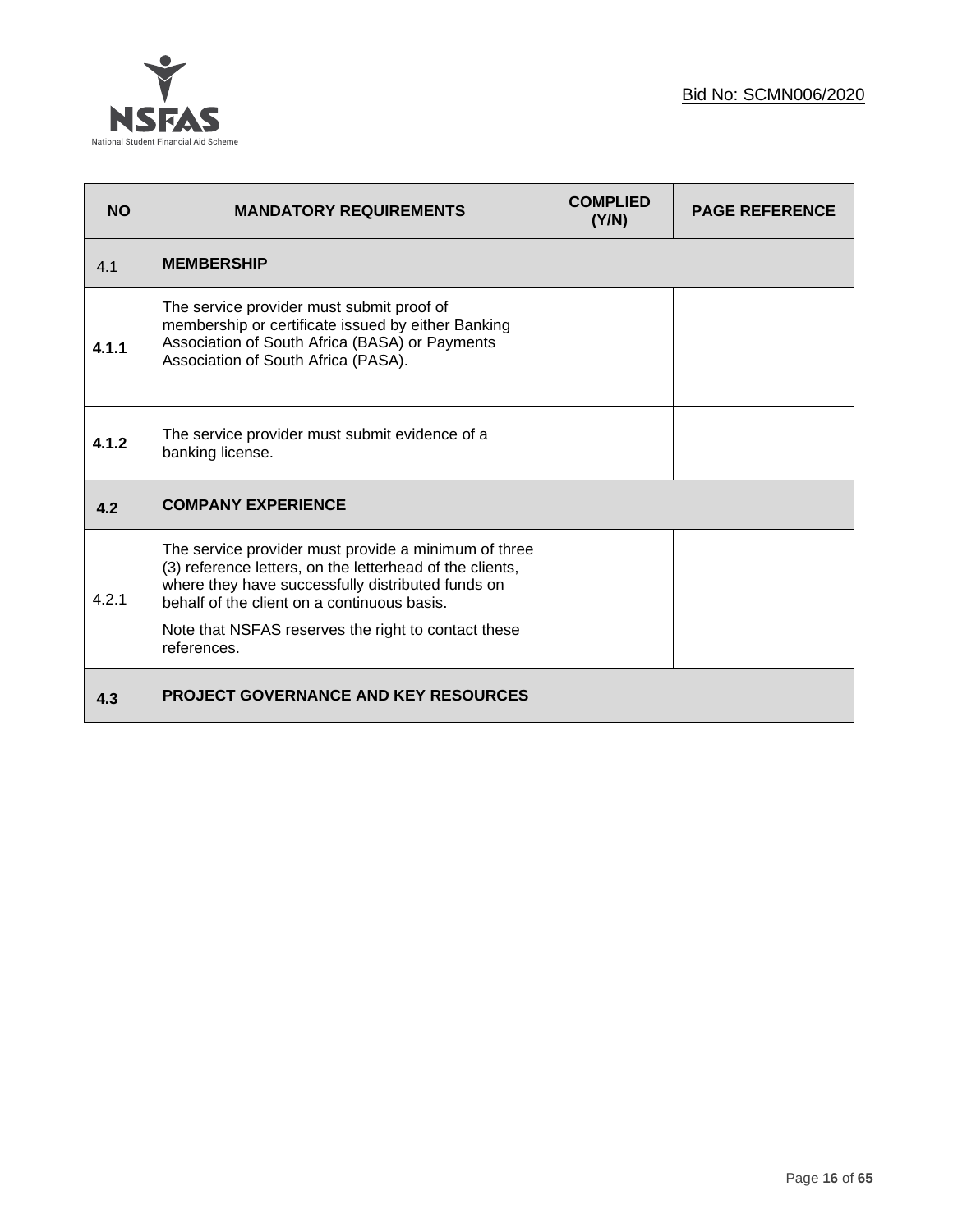

| <b>NO</b> | <b>MANDATORY REQUIREMENTS</b>                                                                                                                                                                                                                                                                                                                                                                                                                                                                                                                                                            | <b>COMPLIED</b><br>(Y/N) | <b>PAGE REFERENCE</b> |
|-----------|------------------------------------------------------------------------------------------------------------------------------------------------------------------------------------------------------------------------------------------------------------------------------------------------------------------------------------------------------------------------------------------------------------------------------------------------------------------------------------------------------------------------------------------------------------------------------------------|--------------------------|-----------------------|
| 4.3.1     | <b>METHODOLOGY:</b><br>The service provider's proposal must include a project<br>methodology demonstrating how the project will be<br>governed, managed and delivered.                                                                                                                                                                                                                                                                                                                                                                                                                   |                          |                       |
| 4.3.2     | <b>PROJECT PLAN:</b><br>The service provider must include a milestone<br>schedule with timelines to complete the project work                                                                                                                                                                                                                                                                                                                                                                                                                                                            |                          |                       |
| 4.3.3     | <b>KEY RESOURCES:</b><br>The core team assigned must possess the required<br>experience / past implementation experience and<br>qualifications/professional certification from accredited<br>bodies:<br>Detailed CVs must be provided for the following<br>project Roles: Refer to the Evaluation Criteria for<br>minimum requirements that will be assessed.<br>(1) Project Lead/Account Manager<br>(2) Project Manager<br>(3) Technical Lead/Integration<br>(4) Data Management and Reporting Lead<br>(5) Business Analysis Lead<br>(6) Cybersecurity, Risk and Disaster recovery Lead |                          |                       |
|           | The service provider must indicate where one<br>resource will be executing more than one role.                                                                                                                                                                                                                                                                                                                                                                                                                                                                                           |                          |                       |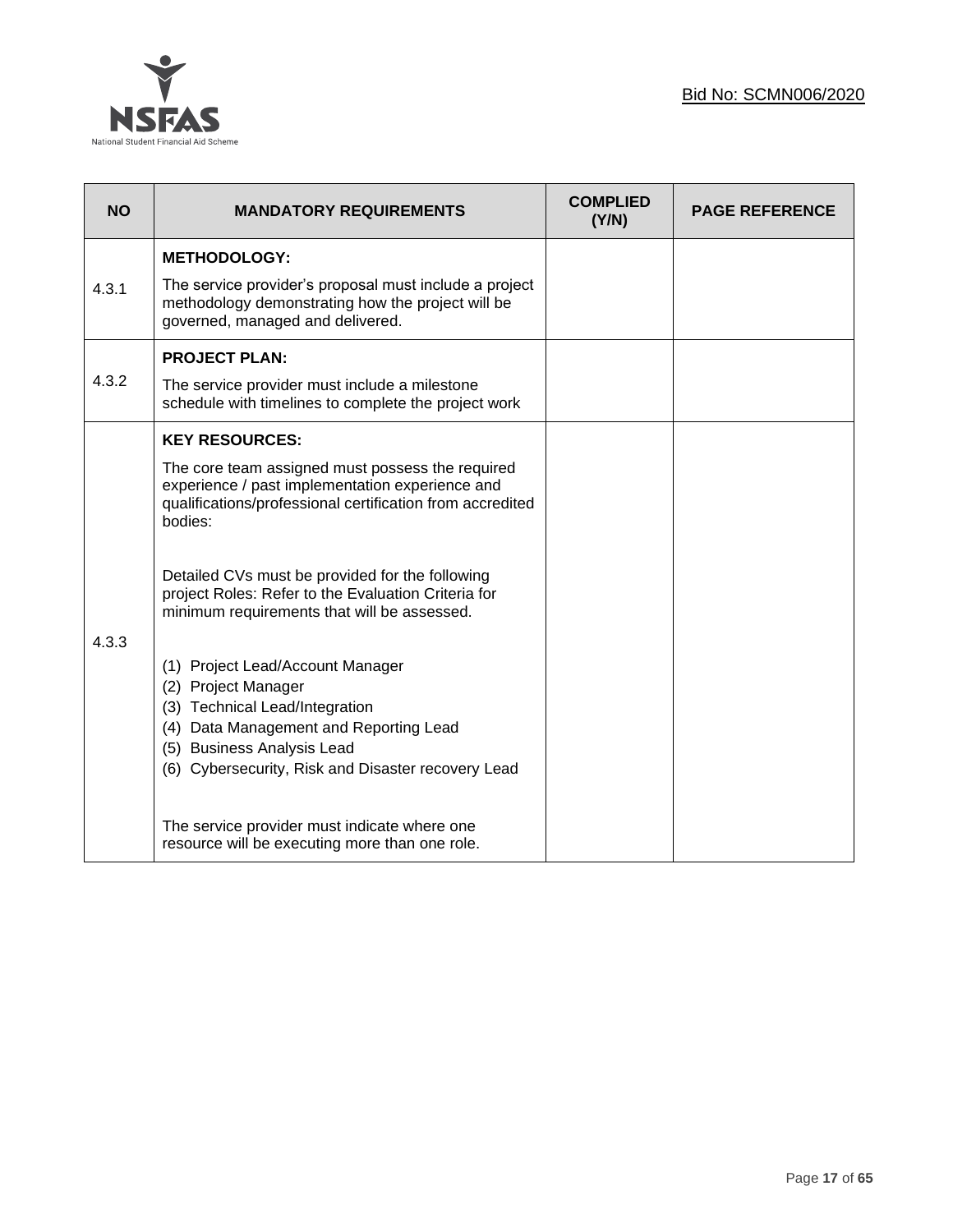

| <b>NO</b> | <b>MANDATORY REQUIREMENTS</b>                                                                                                                                                                               | <b>COMPLIED</b><br>(Y/N) | <b>PAGE REFERENCE</b> |
|-----------|-------------------------------------------------------------------------------------------------------------------------------------------------------------------------------------------------------------|--------------------------|-----------------------|
|           | <b>PROJECT COSTS:</b>                                                                                                                                                                                       |                          |                       |
|           | The service provider must tailor existing services to<br>suit students from poor and working-class families<br>who were previously disadvantaged. That is, the costs<br>must be innovative and competitive. |                          |                       |
|           | The service provider must clearly indicate the<br>following cost categories separately:                                                                                                                     |                          |                       |
| 4.3.4     | 1) Student On-boarding costs.<br>2) Transaction costs.<br>3) Verification costs.<br>4) Implementation costs.<br>5) Support costs<br>6) Costing for Cybersecurity testing<br>7) Other Costs                  |                          |                       |
|           | Indicate what costs will be paid by the students and<br>what costs will be paid by NSFAS.                                                                                                                   |                          |                       |
|           | Differentiate recurring and from once-off costs.                                                                                                                                                            |                          |                       |
|           | <b>PROJECT RISKS:</b>                                                                                                                                                                                       |                          |                       |
| 4.3.5     | Like all projects, NSFAS anticipates there may be<br>potential disruptions to the schedule and timelines as<br>a result of known and unknown project risks.                                                 |                          |                       |
|           | (1) The potential risk of a missed project milestone<br>(2) The contingency action plan to such risk.                                                                                                       |                          |                       |
|           | <b>PROJECT DEPENDENCIES:</b>                                                                                                                                                                                |                          |                       |
| 4.3.6     | The service provider must indicate their dependencies<br>for the project to ensure that, where required, NSFAS<br>plans and supports the project adequately.                                                |                          |                       |
| 4.4       | <b>SECURITY CERTIFICATIONS</b>                                                                                                                                                                              |                          |                       |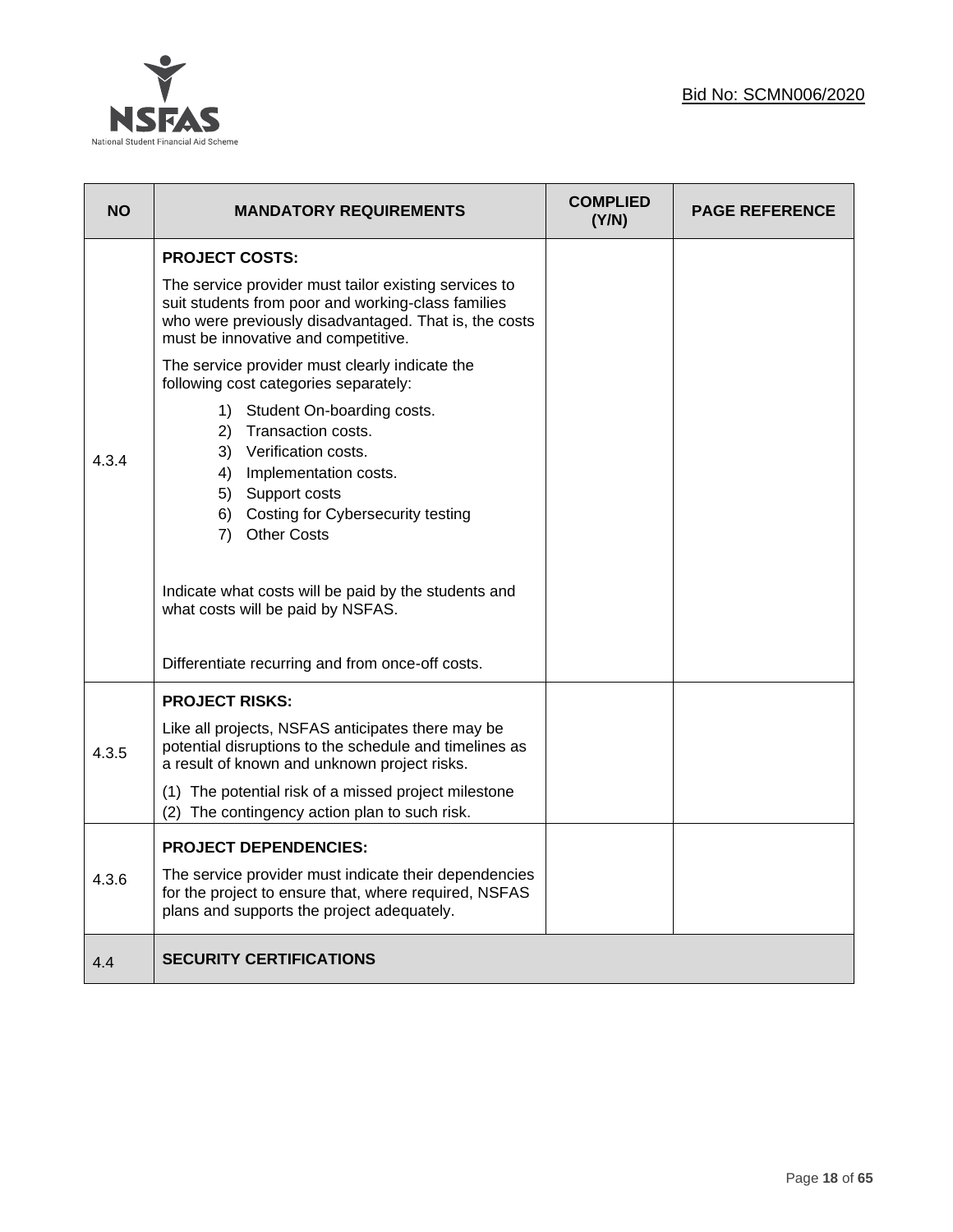



| <b>NO</b> | <b>MANDATORY REQUIREMENTS</b>                                                                                                                                                                                                    | <b>COMPLIED</b><br>(Y/N) | <b>PAGE REFERENCE</b> |
|-----------|----------------------------------------------------------------------------------------------------------------------------------------------------------------------------------------------------------------------------------|--------------------------|-----------------------|
| 4.4.1     | The bidder must provide proof of their ISO/IEC 27001<br>Information Security Management certifications.                                                                                                                          |                          |                       |
| 4.4.2     | The bidder must provide proof of their PCI DSS<br>certification.                                                                                                                                                                 |                          |                       |
| 4.5       | <b>PENETRATION TESTING</b>                                                                                                                                                                                                       |                          |                       |
|           | The bidder must provide a proposal from an<br>independent third party that demonstrates its ability to<br>adequately perform cyber security penetration testing<br>of the solution.                                              |                          |                       |
|           | (1) The proposal must include the detailed CV's of<br>the individual team members.                                                                                                                                               |                          |                       |
| 4.5.1     | (2) The resources provided by the third-party must be<br>experienced and skilled in overt, external security<br>assessments and penetration testing which align<br>to the technologies used in the bidders proposed<br>solution. |                          |                       |
|           | (3) The third-party Information/ Cyber Security<br>provider individuals must possess industry<br>recognized technical cyber security certifications.<br>CEH, LPT, ECSA, OSCP, OSCE, WAPT or<br>similar.                          |                          |                       |
| 4.6       | <b>ACCOUNT VERIFICATION</b>                                                                                                                                                                                                      |                          |                       |
| 4.6.1     | The proposed solution must include account holder<br>verification (AHV) or account verification services<br>(AVS) whereby the identity number of the student is<br>verified against the bank account number.                     |                          |                       |
| 4.6.2     | The proposed solution must not allow students to<br>register bank accounts where the servicing bank is not<br>able to perform AHV or AVS.                                                                                        |                          |                       |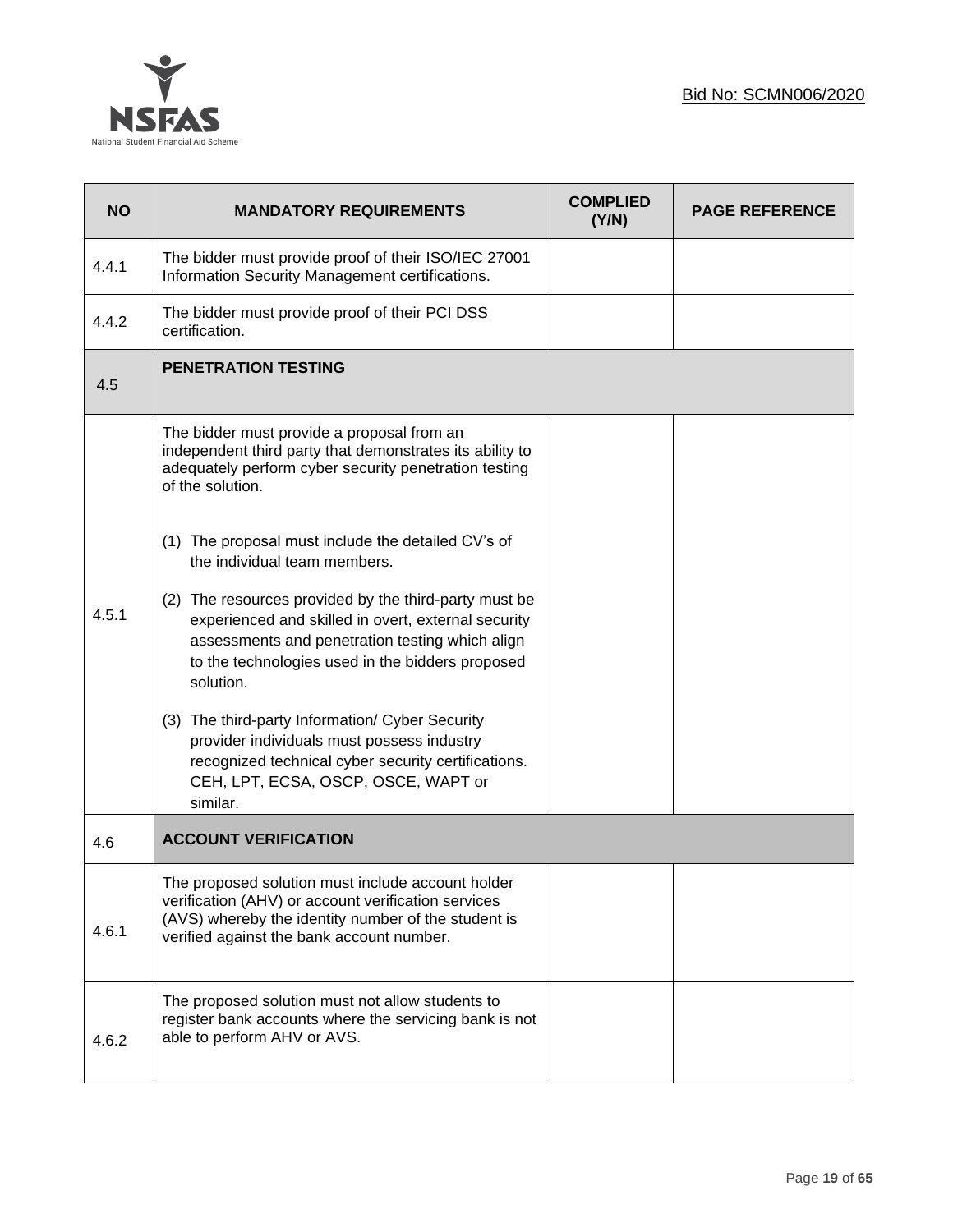

# **5 PHASE 2.1: SOLUTION REQUIREMENTS**

The bidder's proposal should cover the following solution requirements:

| No. | <b>SOLUTION REQUIREMENTS</b>                                                                                                                                                                                                                                                                                              | <b>COMPLIED</b><br>(Y/N) | <b>PAGE REFERENCE</b> |
|-----|---------------------------------------------------------------------------------------------------------------------------------------------------------------------------------------------------------------------------------------------------------------------------------------------------------------------------|--------------------------|-----------------------|
| 5.1 | The solution must disburse funds on a scheduled basis<br>to students for books, meals, and other allowances as<br>determined by NSFAS. However, the solution must also<br>be able to pay allowance on an ad-hoc basis based on<br>student needs.                                                                          |                          |                       |
| 5.2 | The solution must provide students unrestricted ability to<br>transact with a wide variety of service providers including<br>supermarkets, food chains, bookstores, transport<br>providers and provide the ability to access cash where<br>required.                                                                      |                          |                       |
| 5.3 | The solution must provide ability to physically verify the<br>identity of the student or by using biometrics at the point<br>of issuing the facility and regularly during the period as<br>recipients of NSFAS funding.                                                                                                   |                          |                       |
|     | The solution must NOT allow NSFAS staff the ability to<br>edit or update a transacting facility details (or the<br>equivalent thereof) and all data must be securely stored<br>within the service providers environment with a full audit<br>trail of all changes.                                                        |                          |                       |
| 5.4 | Note that all the data stored within the service providers<br>environment is owned by NSFAS. Therefore, NSFAS<br>management may require full access of such data<br>through the organisation's Chief Governance Risk and<br>Compliance Officer. Again, all data must be returned to<br>NSFAS at the end of this contract. |                          |                       |
| 5.5 | The solution must be able to provide read only access to<br>NSFAS staff. The solution must further be able to restrict<br>viewing access of sensitive information to NSFAS staff,<br>which may include bank account numbers.                                                                                              |                          |                       |
| 5.6 | The solution must be able to produce daily, weekly and<br>monthly reports on the distribution of allowances for<br>students.                                                                                                                                                                                              |                          |                       |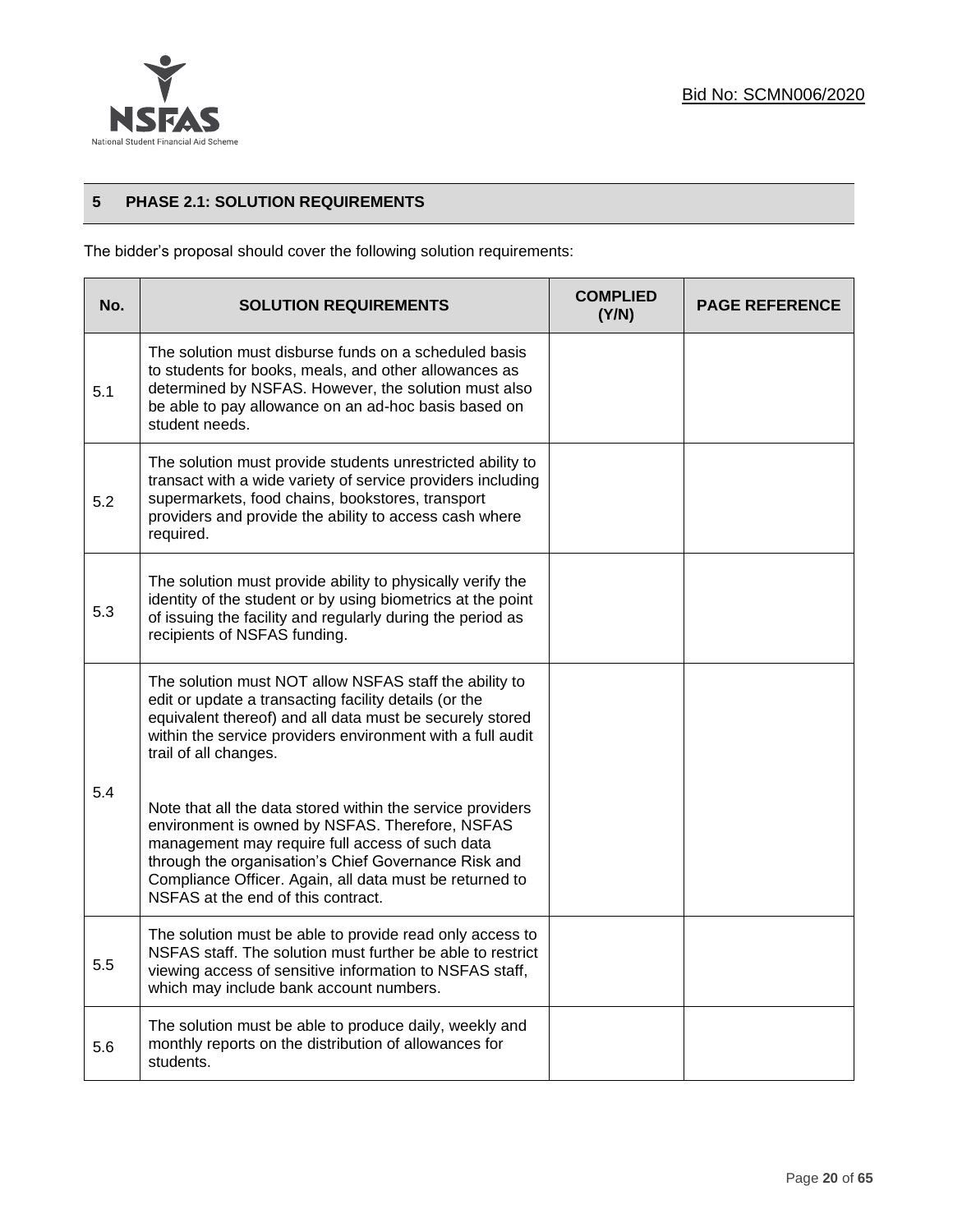

| No.  | <b>SOLUTION REQUIREMENTS</b>                                                                                                                                                                                                                                                           | <b>COMPLIED</b><br>(Y/N) | <b>PAGE REFERENCE</b> |
|------|----------------------------------------------------------------------------------------------------------------------------------------------------------------------------------------------------------------------------------------------------------------------------------------|--------------------------|-----------------------|
| 5.7  | The solution must ensure that students have complete<br>visibility of all transactions and balances at all times via<br>different approved platforms (preferably online, mobile<br>application or other physical facilities).                                                          |                          |                       |
| 5.8  | The solution must be secure and meet all Financial<br>sector regulatory standards. The security features of the<br>solution must have the ability to stop payments, and<br>block/unblock and flag accounts in cases of fraud, death,<br>etc                                            |                          |                       |
| 5.9  | The solution must be able to facilitate the communication<br>(email, SMS, and other forms) of essential messaging to<br>students at different points which will be agreed with<br>NSFAS and in line with NSFAS Corporate Branding                                                      |                          |                       |
| 5.10 | In a situation where the student has an existing facility to<br>transact from other providers, the solution must allow<br>students to capture and validate, and make updates to<br>their facility details. Validation must be performed using<br>the South African National ID number. |                          |                       |
| 5.11 | Validation and verification of facilities must meet the<br>requirements of the South African financial regulations<br>and standards.                                                                                                                                                   |                          |                       |
| 5.12 | The service provider must provide access and ability to<br>support students nationally, anywhere in the country.                                                                                                                                                                       |                          |                       |
| 5.13 | The solution provider must be able to provide 24x7<br>account service support as the NSFAS Contact Centre<br>will not have access to the service provider's payment<br>platforms.                                                                                                      |                          |                       |
| 5.14 | The service provider must store all student transactional<br>data for a minimum period of seven (7) financial years.                                                                                                                                                                   |                          |                       |
| 5.15 | The service provider must never use student data for<br>any other purposes except the intended use by NSFAS<br>and its processes.                                                                                                                                                      |                          |                       |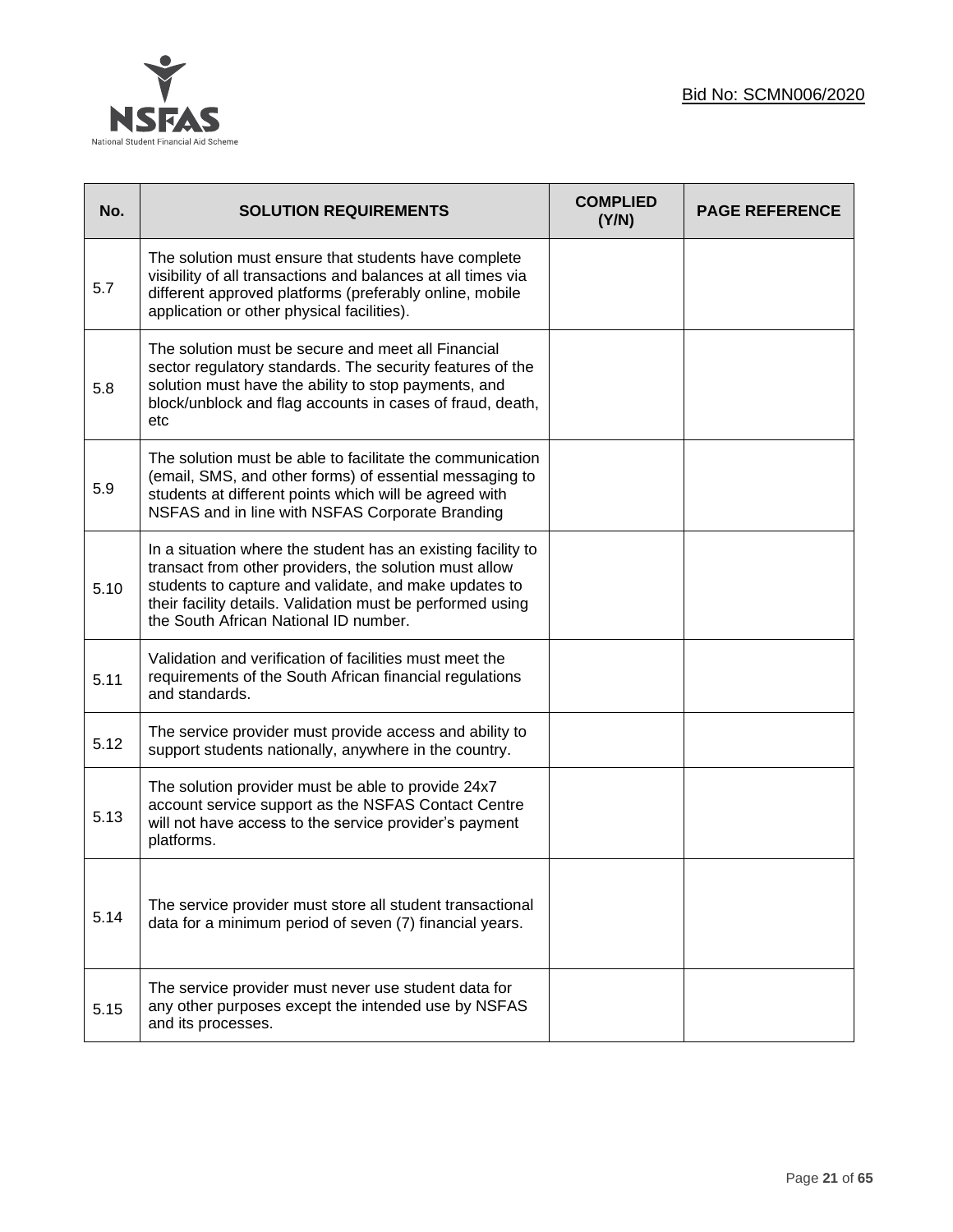

| No.  | <b>SOLUTION REQUIREMENTS</b>                                                                                                                                                                                                                                                                                                        | <b>COMPLIED</b><br>(Y/N) | <b>PAGE REFERENCE</b> |
|------|-------------------------------------------------------------------------------------------------------------------------------------------------------------------------------------------------------------------------------------------------------------------------------------------------------------------------------------|--------------------------|-----------------------|
| 5.16 | The service provider must provide adequate evidence of<br>its financial stability. As a minimum requirement, a set of<br>the audited financial statements and audit reports for the<br>most recent three financial years must be provided<br>which must clearly demonstrate the solution provider's<br>solvency and sustainability. |                          |                       |
| 5.17 | The service provider must provide a white labelled<br>transacting facility to students. Example, mobile<br>application or online platforms must carry NSFAS<br>branding.                                                                                                                                                            |                          |                       |

# **6 PHASE 2.2: DISASTER RECOVERY AND SYSTEM AVAILABILITY REQUIREMENTS**

The bidder's proposal should cover the following disaster recovery and system availability requirements:

| No. | <b>DISASTER RECOVERY AND SYSTEM</b><br><b>AVAILABILITY REQUIREMENTS</b>                                                                                                                                                           | <b>COMPLIED</b><br>(Y/N) | <b>PAGE</b><br><b>REFERENCE</b> |  |
|-----|-----------------------------------------------------------------------------------------------------------------------------------------------------------------------------------------------------------------------------------|--------------------------|---------------------------------|--|
|     | The service provider must provide a Disaster<br>Recovery Plan for the proposed solution.                                                                                                                                          |                          |                                 |  |
| 6.1 | The system availability must include a minimum<br>1.<br>of 99.9% uptime.<br>The disaster recovery plan must include a<br>2.<br>minimum of 2 hours Recovery Time Objective<br>(RTO) and 4 hours Recovery Point Objective<br>(RPO). |                          |                                 |  |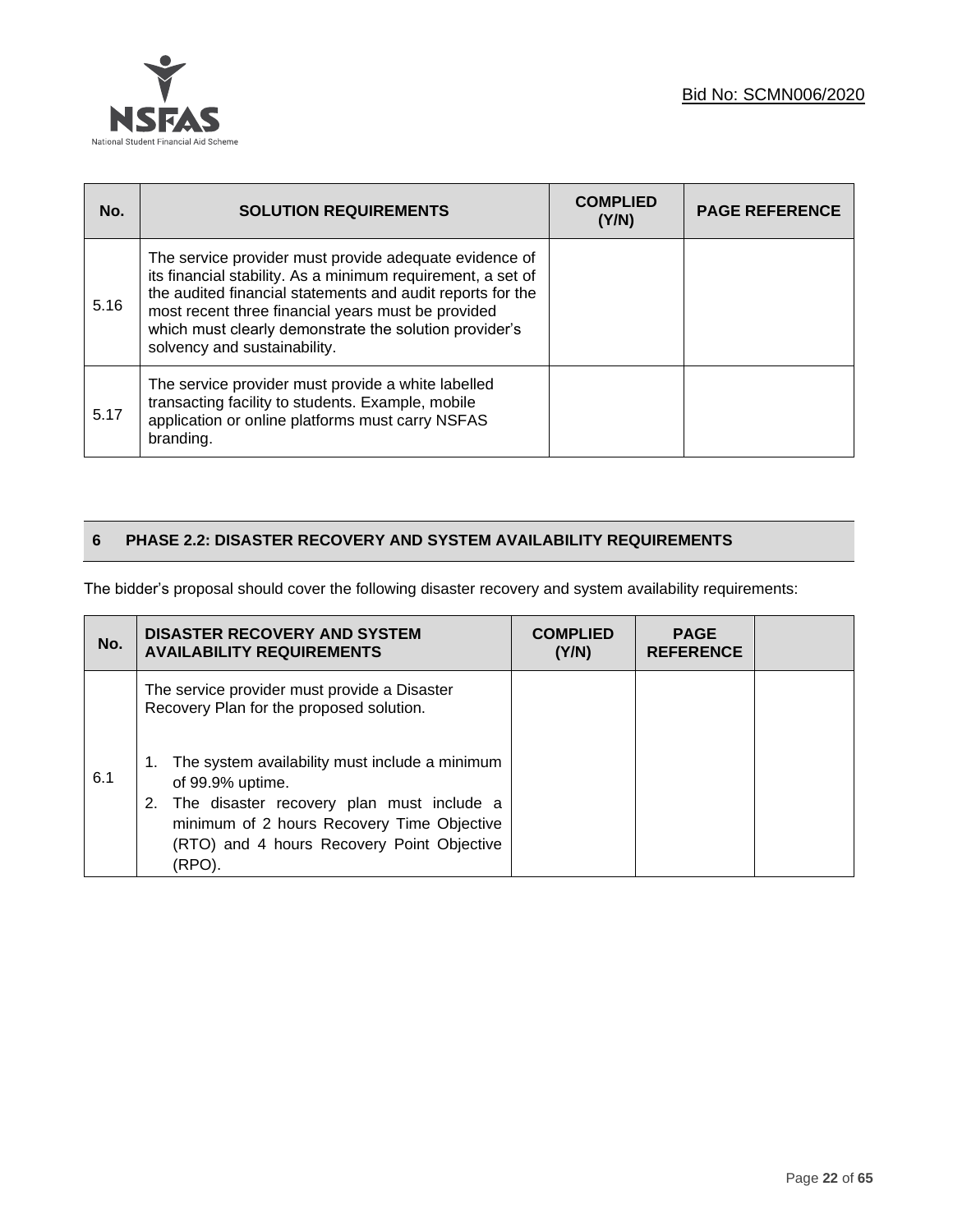

# *7* **EVALUATION CRITERIA- PHASE 2**

Bidders are required to achieve the minimum score of 80 points for Phase 2 for company experience, core team, solution requirements, disaster recovery and system availability requirements in order to progress to be evaluated for the Price and BBB-EE. Only bidders who passed the mandatory requirements and the evaluation criteria will proceed to be evaluated for Price and BBB-EE.

| <b>ELEMENT</b>                                        | <b>WEIGHT</b> |
|-------------------------------------------------------|---------------|
| <b>Company Experience</b>                             | 20 points     |
| Core Team Experience                                  | 20 points     |
| <b>Solution Requirements</b>                          | 50 points     |
| Disaster recovery and system availability requirement | 10 points     |
| <b>TOTAL</b>                                          | 100 points    |

| <b>COMPANY EXPERIENCE (max of 20 points)</b><br>7.1                                                                     |                                        |                                 |                      |
|-------------------------------------------------------------------------------------------------------------------------|----------------------------------------|---------------------------------|----------------------|
| <b>CATEGORY</b>                                                                                                         | <b>POINTS AVAILABLE</b>                | <b>BIDDER</b><br><b>SCORING</b> | <b>POINTS SCORED</b> |
| Provide a minimum of five (5)<br>reference letters on previous client's                                                 | Less than 5 reference letters $=$<br>0 |                                 |                      |
| company letterhead where similar work<br>was completed in the last five years.<br>(NSFAS reserves the right to contact) | 5 reference letters $=$ 10             |                                 |                      |
| the company to confirm the details as<br>per the reference letters).                                                    | 6 or more reference letters $=$<br>20  |                                 |                      |

| 7.2   | <b>CORE TEAM EXPERIENCE</b>                                           |                                        |                                 |                      |  |
|-------|-----------------------------------------------------------------------|----------------------------------------|---------------------------------|----------------------|--|
|       | <b>CATEGORY</b>                                                       | <b>POINTS AVAILABLE</b>                | <b>BIDDER</b><br><b>SCORING</b> | <b>POINTS SCORED</b> |  |
| 7.2.1 | <b>PROJECT LEAD/ACCOUNT MANAGER (max of 6 points)</b>                 |                                        |                                 |                      |  |
|       | 10 years+ experience in financial<br>sector in Senior Management Role | Does not meet the<br>requirement $= 0$ |                                 |                      |  |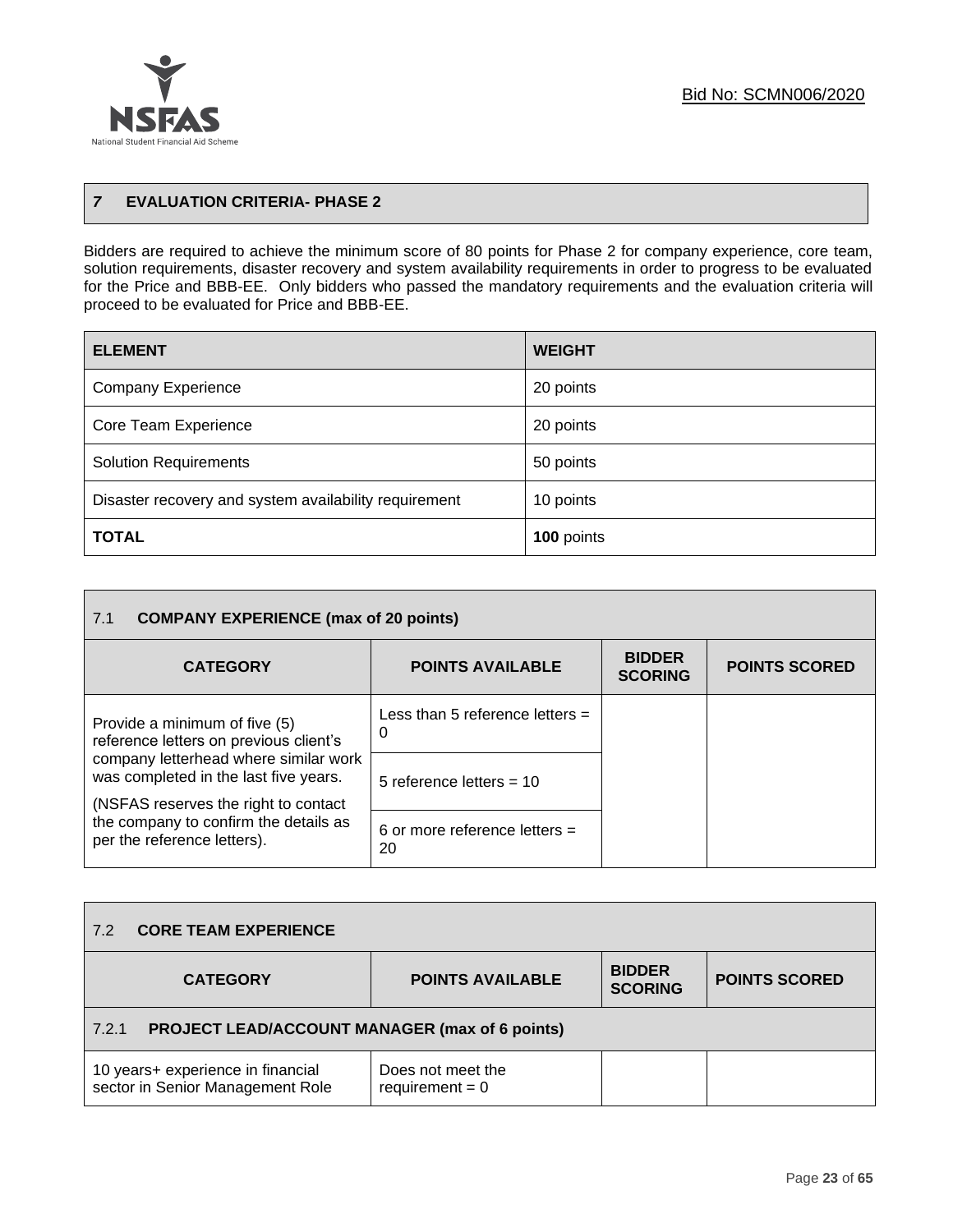



|                                                                          | Meets the requirements $= 2$           |  |  |
|--------------------------------------------------------------------------|----------------------------------------|--|--|
| 10 years+ experience in Programme                                        | Does not meet the<br>requirement = $0$ |  |  |
| Management                                                               | Meets the requirements $= 2$           |  |  |
| Educated to a Postgraduate or Master<br>level in Business Administration | Does not meet the<br>requirement = $0$ |  |  |
|                                                                          | Meets the requirements $= 2$           |  |  |
| 7.2.2<br><b>PROJECT MANAGER (max of 6 points)</b>                        |                                        |  |  |
| 8 years+ experience in financial sector                                  | Does not meet the<br>requirement = $0$ |  |  |
| in management role                                                       | Meets the requirements $= 2$           |  |  |
| 8 years+ experience in Project<br>Management with at least two projects  | Does not meet the<br>requirement = $0$ |  |  |
| of over R10 million budget.                                              | Meets the requirements $= 2$           |  |  |
| Bachelor's degree in business<br>administration or Project Management    | Does not meet the<br>$requirement = 0$ |  |  |
| certification                                                            | Meets the requirements $= 2$           |  |  |
| 7.2.3<br><b>TECHNICAL LEAD/INTEGRATION (max of 2 points)</b>             |                                        |  |  |
| 8 years+ experience in a technical role                                  | Does not meet the<br>$requirement = 0$ |  |  |
| within the financial sector                                              | Meets the requirements $= 1$           |  |  |
| Bachelor's degree in Computer<br>Science or related technical            | Does not meet the<br>requirement = $0$ |  |  |
| certification                                                            | Meets the requirements $= 1$           |  |  |
| 7.2.4<br>DATA MANAGEMENT AND REPORTING LEAD (max of 2 points)            |                                        |  |  |
| 8 years+ experience in data<br>management                                | Does not meet the<br>requirement = $0$ |  |  |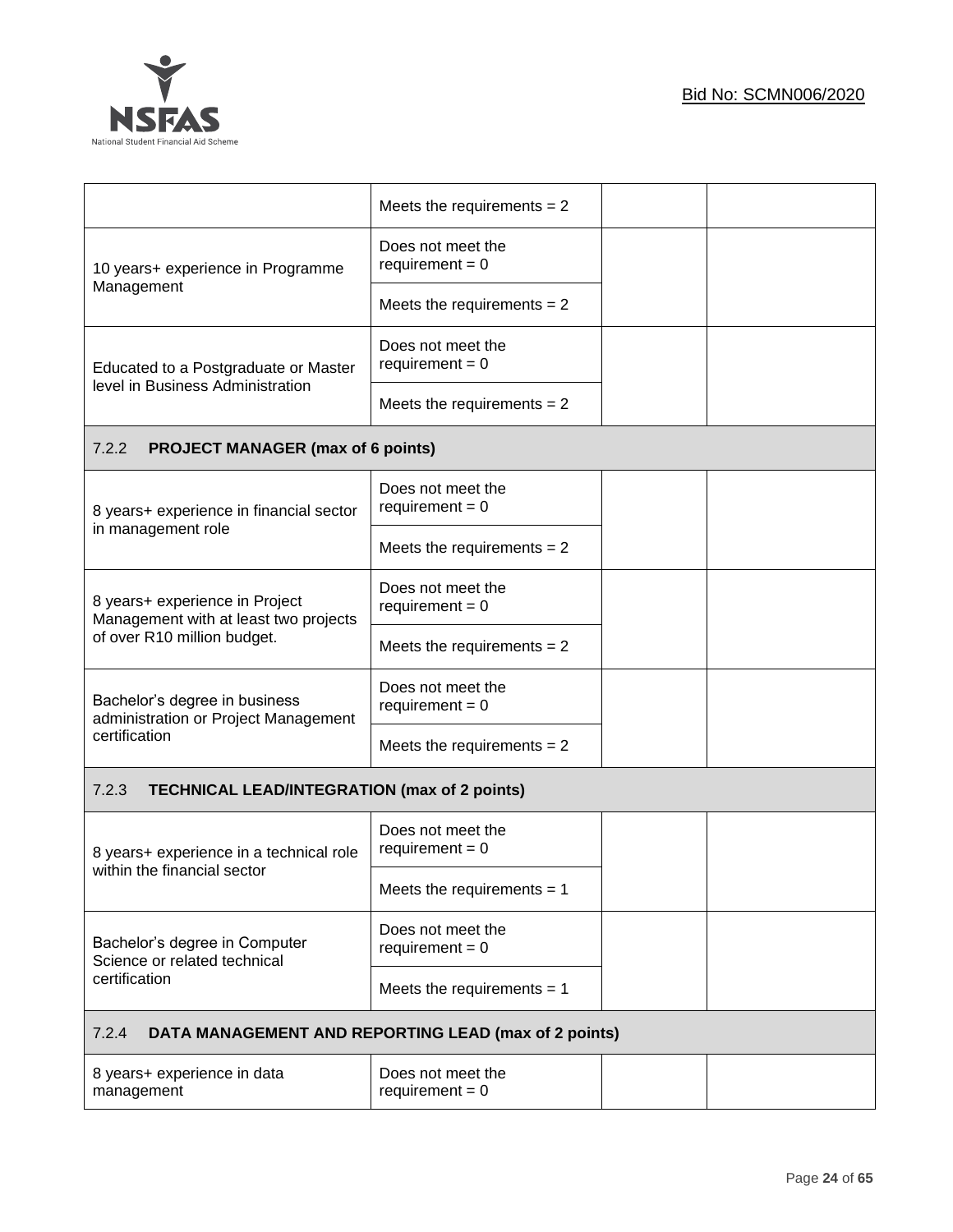

|                                                                        | Meets the requirements $= 1$           |  |
|------------------------------------------------------------------------|----------------------------------------|--|
| Bachelor's degree in Computer<br>Science, Data Science or related Data | Does not meet the<br>$requirement = 0$ |  |
| Management certification                                               | Meets the requirements $= 1$           |  |
| <b>BUSINESS ANALYSIS LEAD (max of 2 points)</b><br>7.2.5               |                                        |  |
| 8 years+ experience in business<br>analysis or process management      | Does not meet the<br>requirement = $0$ |  |
| within the financial sector                                            | Meets the requirements $= 1$           |  |
| Bachelor's degree in Computer<br>Science, or industrial engineering or | Does not meet the<br>$requirement = 0$ |  |
| related Business Process or Business<br>Analysis certification         | Meets the requirements $= 1$           |  |
| 7.2.6 CYBERSECURITY, RISK AND DISASTER RECOVERY LEAD (max of 2 points) |                                        |  |
| 8 years+ experience in information                                     | Does not meet the<br>$requirement = 0$ |  |
| security                                                               | Meets the requirements $= 1$           |  |
| Bachelor's degree in Computer<br>Science, or information security or   | Does not meet the<br>requirement = $0$ |  |
| related Information Security<br>certification                          | Meets the requirements $= 1$           |  |

| <b>SOLUTION REQUIREMENTS (max of 50 points)</b><br>7.3                           |                                                         |                                 |                      |  |
|----------------------------------------------------------------------------------|---------------------------------------------------------|---------------------------------|----------------------|--|
| <b>CATEGORY</b>                                                                  | <b>POINTS AVAILABLE</b>                                 | <b>BIDDER</b><br><b>SCORING</b> | <b>POINTS SCORED</b> |  |
| The service provider compliance with<br>all the solution requirements stipulated | Complies with all solution<br>requirements = $50$       |                                 |                      |  |
| under 5.1 to 5.17 of the solution<br>requirements section.                       | Does not comply with all<br>solution requirements = $0$ |                                 |                      |  |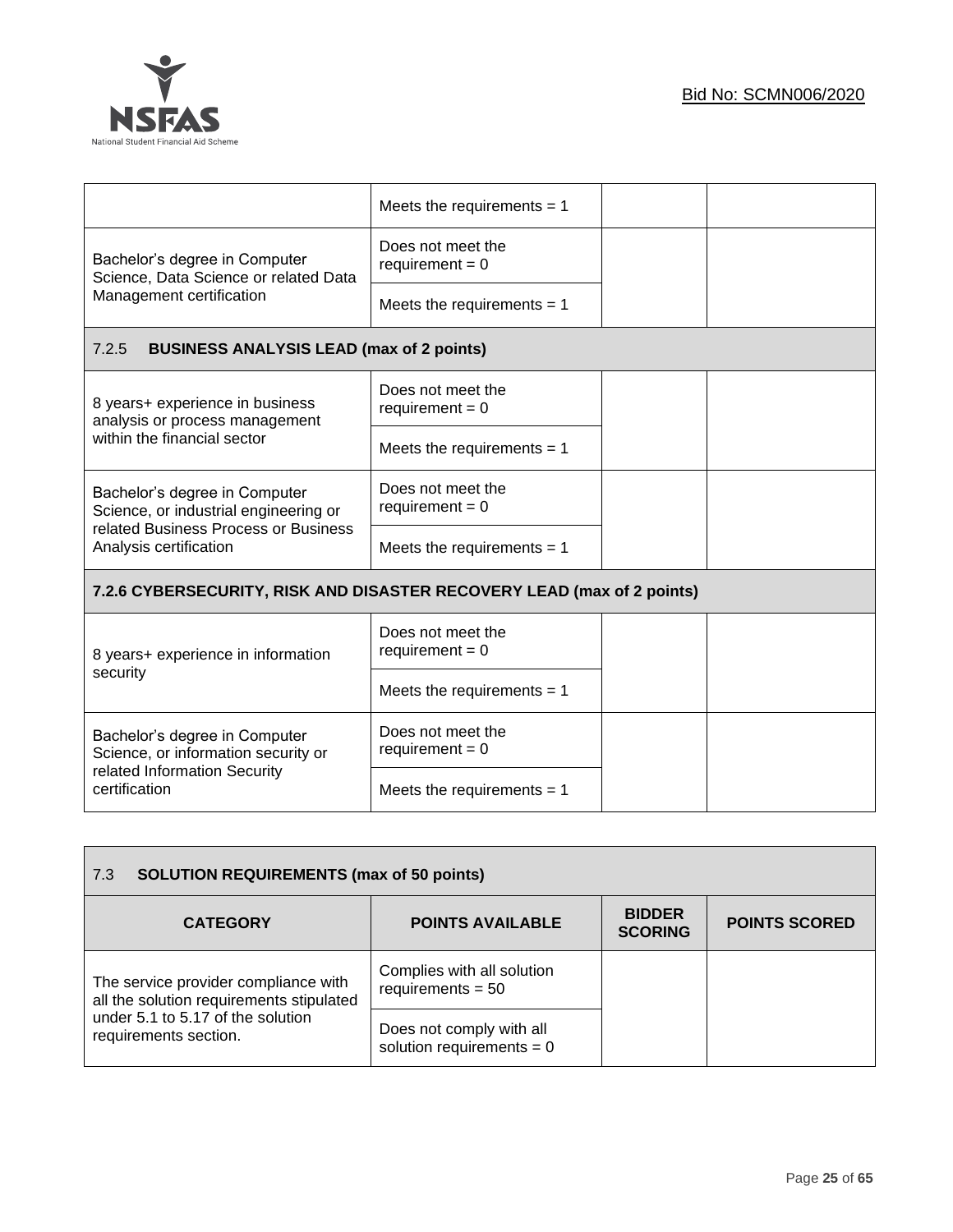



| DISASTER RECOVERY AND SYSTEM AVAILABILITY REQUIREMENTS (max of 10 points)<br>7.4                                    |                                                                                                                                                                                                                                                 |                                 |                      |
|---------------------------------------------------------------------------------------------------------------------|-------------------------------------------------------------------------------------------------------------------------------------------------------------------------------------------------------------------------------------------------|---------------------------------|----------------------|
| <b>CATEGORY</b>                                                                                                     | <b>POINTS AVAILABLE</b>                                                                                                                                                                                                                         | <b>BIDDER</b><br><b>SCORING</b> | <b>POINTS SCORED</b> |
| The bidder must provide an<br>appropriate disaster recovery plan and<br>the system availability must include a      | System availability of a<br>minimum of 99.9% uptime, 2<br>hours Recovery Time<br>Objective (RTO) and 4 hours<br><b>Recovery Point Objective</b><br>(RPO) included in the Disaster<br>$Plan = 10$                                                |                                 |                      |
| minimum of 99.9% uptime, 2 hours<br>Recovery Time Objective (RTO) and 4<br>hours Recovery Point Objective<br>(RPO). | System availability of less than<br>99.9% uptime and/or less than<br>2 hours Recovery Time<br>Objective (RTO) and/or less<br>than 4 hours Recovery Point<br>Objective (RPO), and/or no<br>appropriate disaster recovery<br>plan submitted = $0$ |                                 |                      |

# **8 TECHNICAL REQUIREMENTS INFORMATION**

| 8.1 | The solution must be able to be integrated seamlessly with core or chestration systems within<br>NSFAS.                                                                                                                                       |
|-----|-----------------------------------------------------------------------------------------------------------------------------------------------------------------------------------------------------------------------------------------------|
| 8.2 | In a case where there is customized development for NSFAS, the IP will be owned by NSFAS with<br>unrestricted access thereto.                                                                                                                 |
| 8.3 | The solution must provide a multi-functional mobile communication platform that allows NSFAS to<br>effectively manage its relationships with the students (e.g., perform live chats, and content<br>generation for a knowledge portal, etc.). |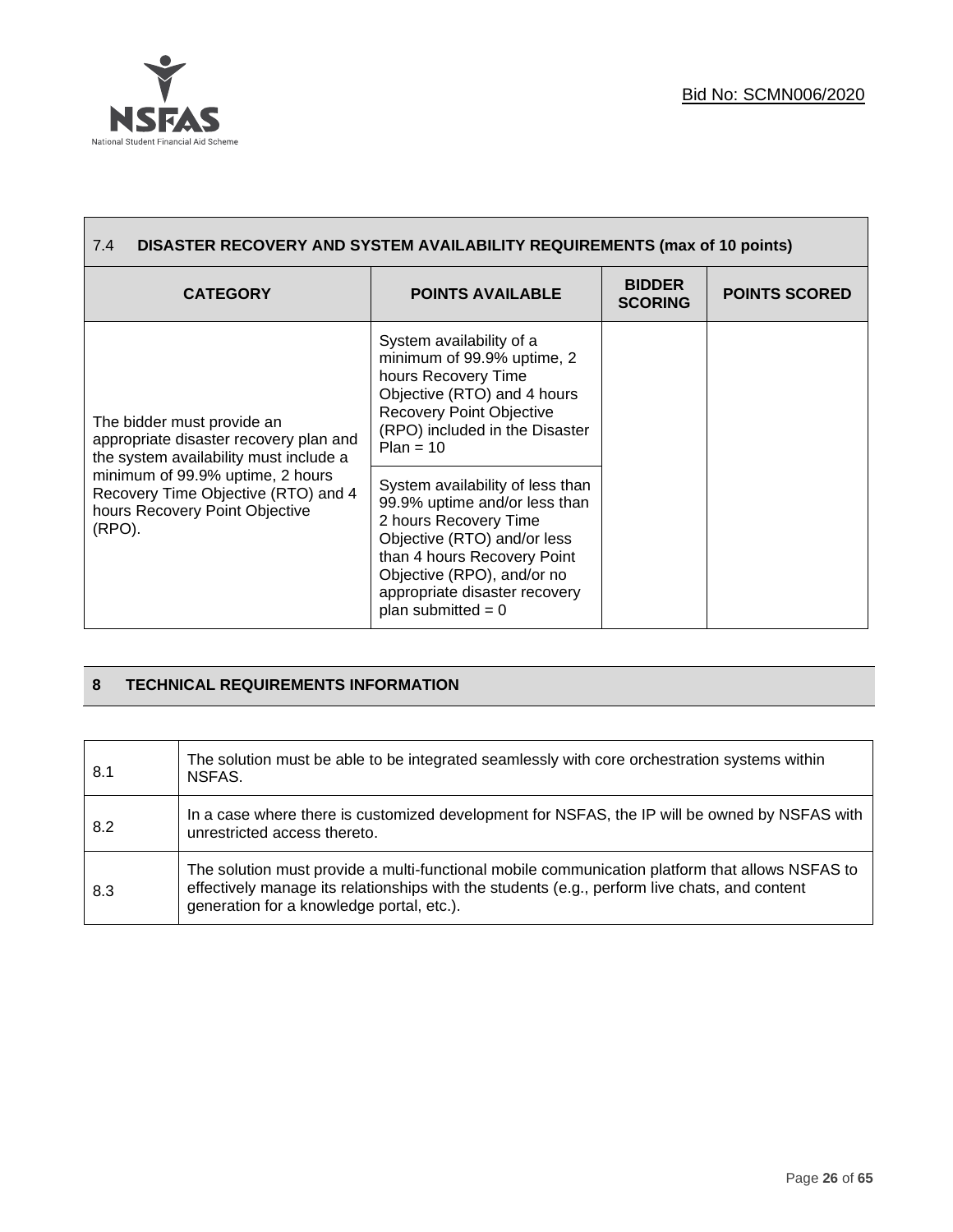

#### **9 CYBER SECURITY REQUIREMENTS INFORMATION**

|     | The third-party security provider must, through penetration testing identify vulnerabilities and<br>confirm,                                                                                                                           |
|-----|----------------------------------------------------------------------------------------------------------------------------------------------------------------------------------------------------------------------------------------|
| 9.1 | (1) Misconfigurations<br>(2) Kernel Flaws<br>(3) Buffer Overflows<br>(4) Insufficient Input Validation<br>(5) Symbolic Links<br>(6) File Descriptor Attacks<br>(7) Race Conditions<br>Incorrect File and Directory Permissions.        |
|     | The third-party security provider must recommend technical controls for identified vulnerabilities in<br>the following categories,                                                                                                     |
| 9.2 | (1) Insufficient patch management                                                                                                                                                                                                      |
|     | (2) Insufficient threat management<br>(3) Lack of security baselines, such as inconsistent security configuration settings on similar                                                                                                  |
|     | systems.<br>(4) Poor integration of security into the system development life cycle, such as missing or<br>unsatisfied security requirements and vulnerabilities in organization-developed application<br>code.                        |
|     | Security architecture weaknesses                                                                                                                                                                                                       |
|     | Vulnerabilities should be assessed and reported to NSFAS in terms of,                                                                                                                                                                  |
| 9.3 | (1) Discovery and reconnaissance<br>(2) Weaponization<br>(3) Delivery                                                                                                                                                                  |
|     | Exploitation.                                                                                                                                                                                                                          |
|     | The third-party security provider must manage the assessment by,                                                                                                                                                                       |
| 9.4 | (1) Coordinating and communicating any tests and assessments.<br>(2) Ensuring that proper authority is granted for any testing performed on NSFAS systems.<br>(3) Signing and abiding by any required NSFAS non-disclosure agreements. |
|     | Properly protecting data in accordance with NSFAS requirements, including handling,<br>transmission, storage, and deletion of all collected data and resulting reports.                                                                |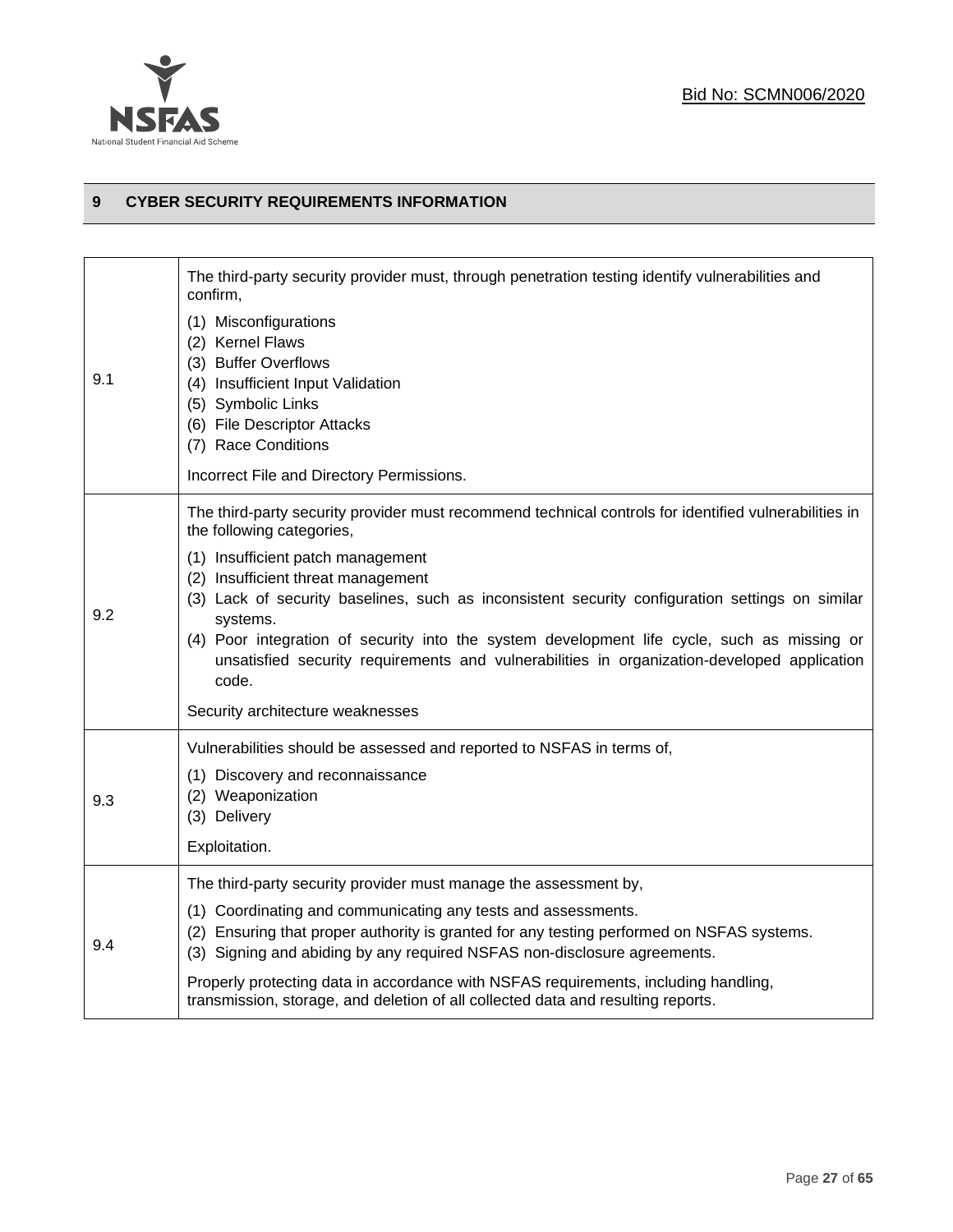

| 9.5 | Penetration testing must not include non-technical methods of attack such as,<br>physical security controls and procedures to connect to a network,<br>(1)<br>steal equipment,<br>(2)<br>capture sensitive information (possibly by installing keylogging devices),<br>(3)<br>(4) or disrupt communications<br>social engineering                                                                                                                                                                                                                                   |
|-----|---------------------------------------------------------------------------------------------------------------------------------------------------------------------------------------------------------------------------------------------------------------------------------------------------------------------------------------------------------------------------------------------------------------------------------------------------------------------------------------------------------------------------------------------------------------------|
| 9.6 | The third-party security provider must recommend technical controls for identified vulnerabilities in<br>the following categories,<br>(1) Insufficient patch management<br>(2) Insufficient threat management<br>(3) Lack of security baselines, such as inconsistent security configuration settings on similar<br>systems<br>(4) Poor integration of security into the system development life cycle, such as missing or<br>unsatisfied security requirements and vulnerabilities in organization-developed application code<br>Security architecture weaknesses. |
| 9.7 | The third-party security report must provide metrics and industry insight to explain and illustrate,<br>(1) How well the bidders' solution and systems tolerate real world-style attack patterns.<br>(2) The likely level of sophistication an attacker needs to successfully compromise the system.<br>(3) Additional countermeasures that could mitigate threats against the system.<br>The bidders' solution and systems ability to detect attacks and respond appropriately.                                                                                    |
| 9.8 | The third-party security assessment must be included in the proposed project plan,<br>(1) Where required for consultation with NSFAS be on-site at the NSFAS Head Office:<br>House Vincent, Brodie Road, Wynberg, Cape Town 7800.<br>Where required, perform agreed assessments and testing which may impact NSFAS systems<br>after-hours.                                                                                                                                                                                                                          |

# **10 PHASE 3: PRICE AND BBB-EE**

- 10.1 Only bidders that passed the 80% functionality score in Phase 2 will be evaluated in Phase 3 (Price & BBBEE) Please consider the inevitable Consumer Price Index (CPI) increases year on year on the pricing upon the duration of the contract period being in excess of a 12-month period. The pricing must be inclusive of all costs including disbursements (travel, accommodation etc) where applicable.
- 10.2 The solution should be ready by no later than 1 January 2021. The implementation date for TVET colleges is 1 April 2021. The implementation date for Universities is 1 April 2022 or an earlier date to be agreed upon.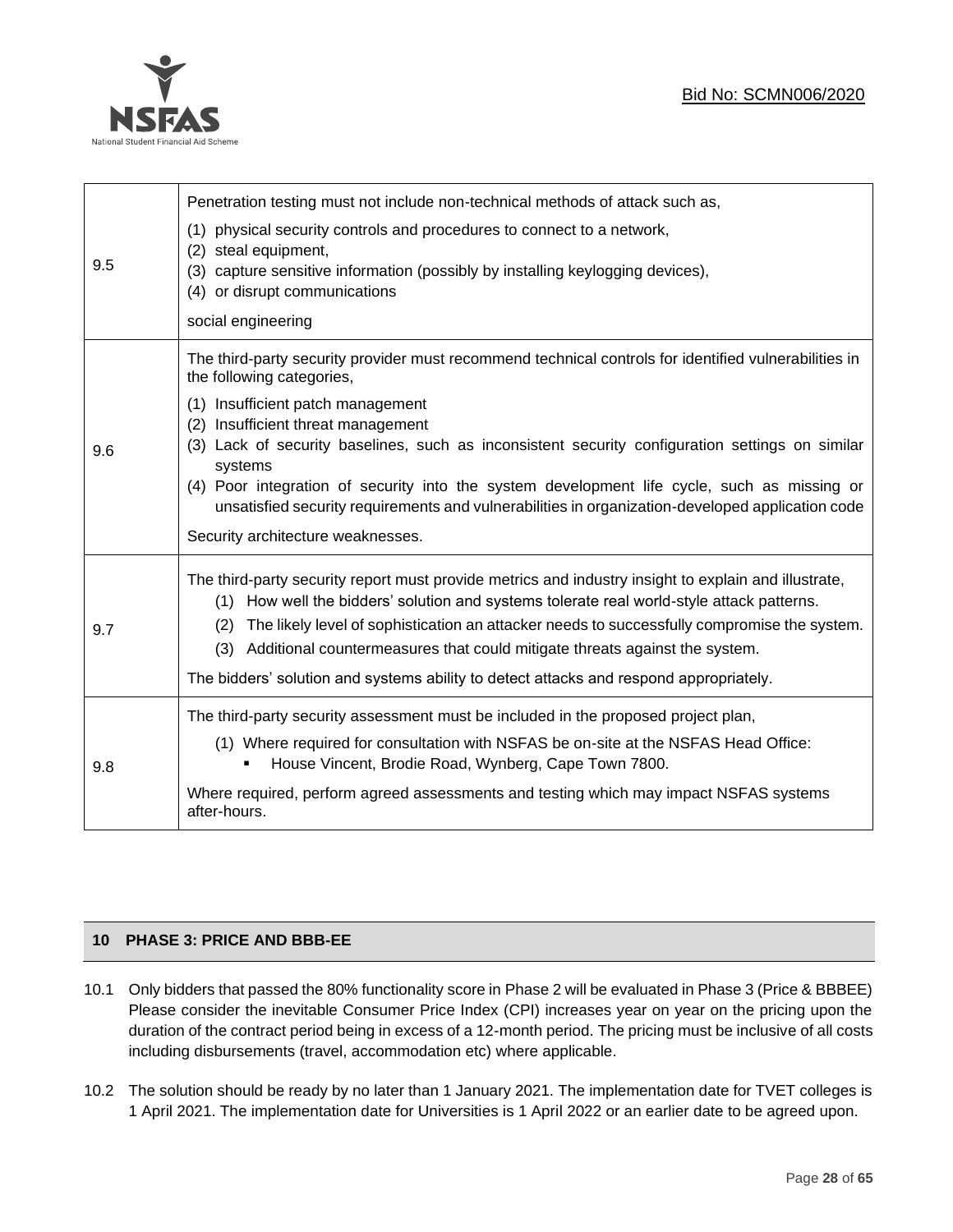

# 10.3 Bidders should indicate clearly which costs are for NSFAS and which costs are for the NSFAS student.

| NO.   | <b>DESCRIPTION</b>                                                                        | <b>UNIT PRICE (INC</b><br>VAT) | <b>PRICING FOR</b><br><b>ESTIMATD 300 000</b><br><b>STUDENTS</b><br>(INC VAT) | <b>RECURRING OR ONCE-OFF</b><br><b>COST</b> |
|-------|-------------------------------------------------------------------------------------------|--------------------------------|-------------------------------------------------------------------------------|---------------------------------------------|
| 10.4  | <b>Student On-Boarding</b><br>Costs                                                       |                                |                                                                               |                                             |
| 10.5  | <b>Transaction Costs</b>                                                                  |                                |                                                                               |                                             |
| 10.6  | <b>Verification Costs</b>                                                                 |                                |                                                                               |                                             |
| 10.7  | <b>Communication Costs</b>                                                                |                                |                                                                               |                                             |
| 10.8  | <b>Implementation Costs</b><br>including<br>Project Management,<br>Integration costs, etc |                                |                                                                               |                                             |
| 10.9  | Costing for<br>Cybersecurity testing                                                      |                                |                                                                               |                                             |
| 10.10 | <b>Technical Support Cost</b><br>for 3 years                                              |                                |                                                                               |                                             |
| 10.11 | <b>Other Costs</b>                                                                        |                                |                                                                               |                                             |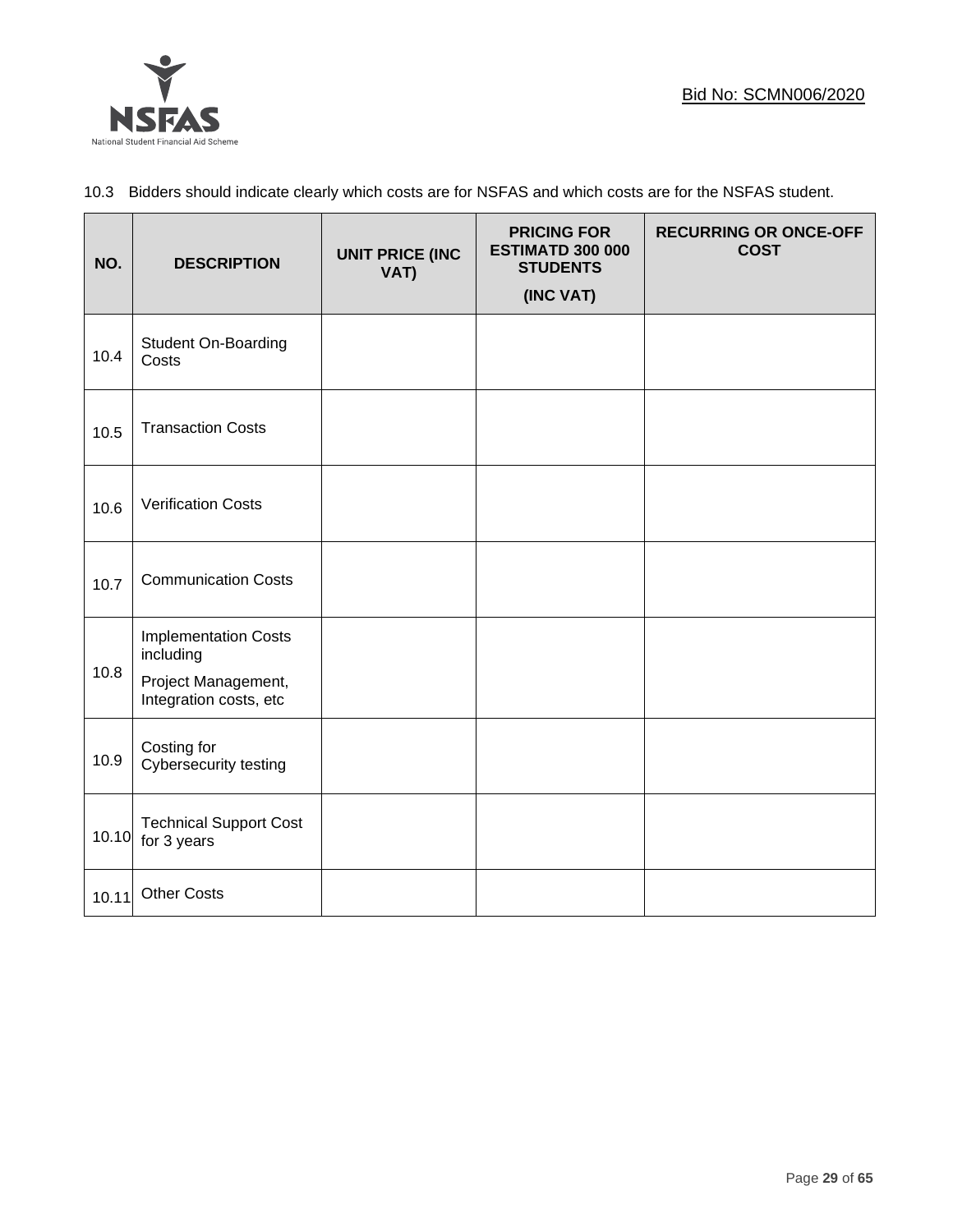

# **PREFERENCE POINT SYSTEM**

10.3 All proposals that will achieve the minimum qualifying score (acceptable tenders) will be evaluated further in terms of the preference point system as follows: The 80/20 points system will be applied as the estimated value of the tender award will not exceed R50m. A maximum of 80 points is allocated for price on the following basis:

80/20

$$
Ps = 80 \left( 1 - \frac{Pt - P \min}{P \min} \right)
$$

**Where** 

Ps = Points scored for comparative price of proposal under consideration

Pt = Comparative price of bid under consideration

Pmin = Comparative price of lowest acceptable proposal

10.4 A maximum of 20 points will be allocated for BBB—EE. The points for price and BBBEE will be added together to determine the total points achieved.

# **11 CONTRACT PERIOD**

The contract period is for five (5) years and will be reviewed after three (3) years, at which point NSFAS reserves the right to cancel the contract based on the service providers performance or change in organisational strategy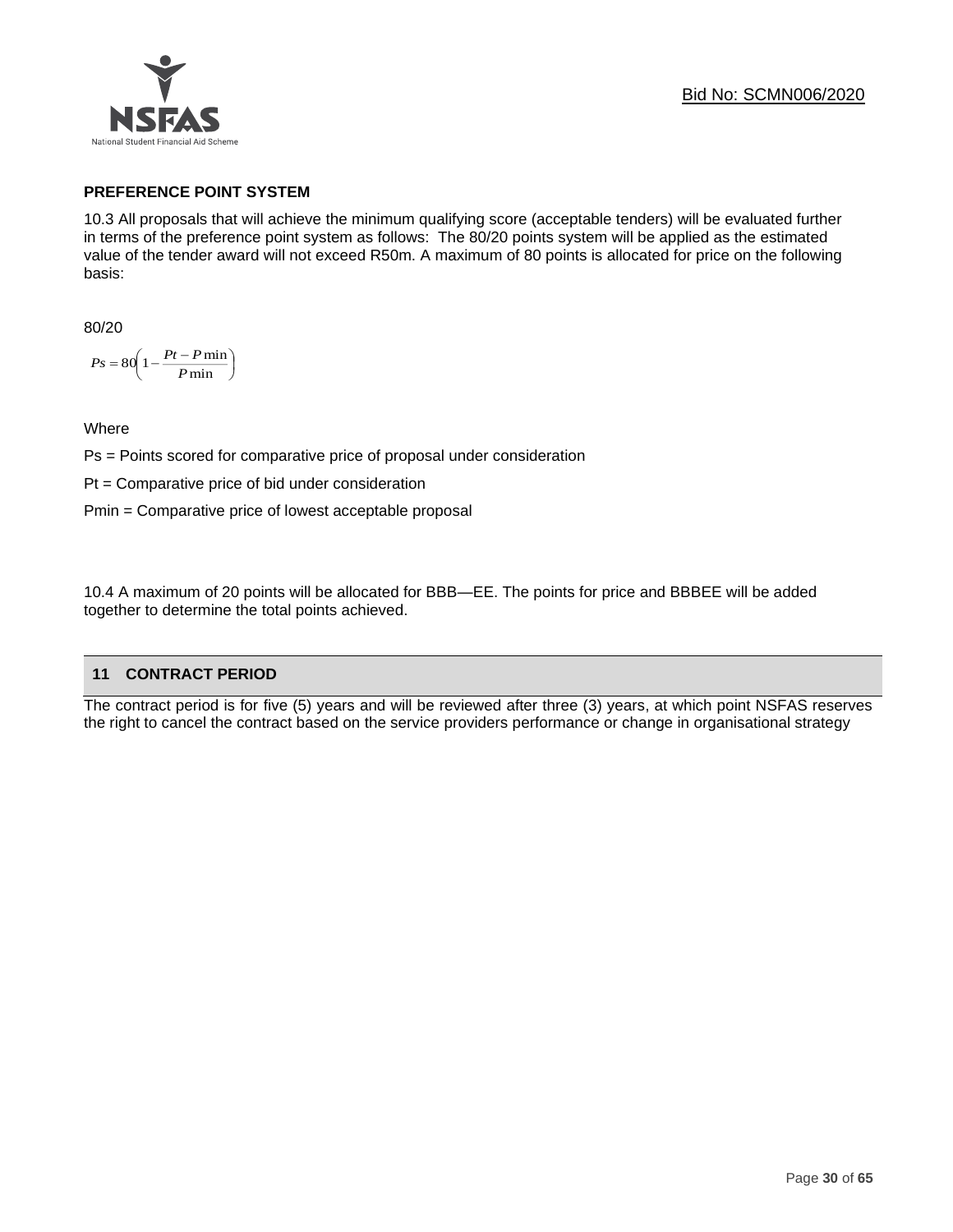

#### **1. Declaration of Interest**

This declaration will be used by institutions to ensure that when goods and services are being procured, all reasonable steps are taken to combat the abuse of the supply chain management system.

The bid of any bidder may be disregarded if that bidder, or any of its directors have:

- A. abused the NSFAS's supply chain management system;
- B. committed fraud or any other improper conduct in relation to such system; or
- C. failed to perform on any previous contract.

**In order to give effect to the above, the following questionnaire must be completed and submitted with the bid**.

|     | The following particulars must be furnished:                                             |  |  |
|-----|------------------------------------------------------------------------------------------|--|--|
| 2.1 | Full Name of bidder or his or her representative:                                        |  |  |
|     |                                                                                          |  |  |
| 2.2 | <b>Identity Number:</b>                                                                  |  |  |
|     |                                                                                          |  |  |
| 2.3 | Position occupied in the Company (director, trustee, shareholder <sup>2</sup> , member): |  |  |
|     |                                                                                          |  |  |

| Registration number of the company, enterprise, close corporation, partnership agreement or trust:<br>2.4 |
|-----------------------------------------------------------------------------------------------------------|
|-----------------------------------------------------------------------------------------------------------|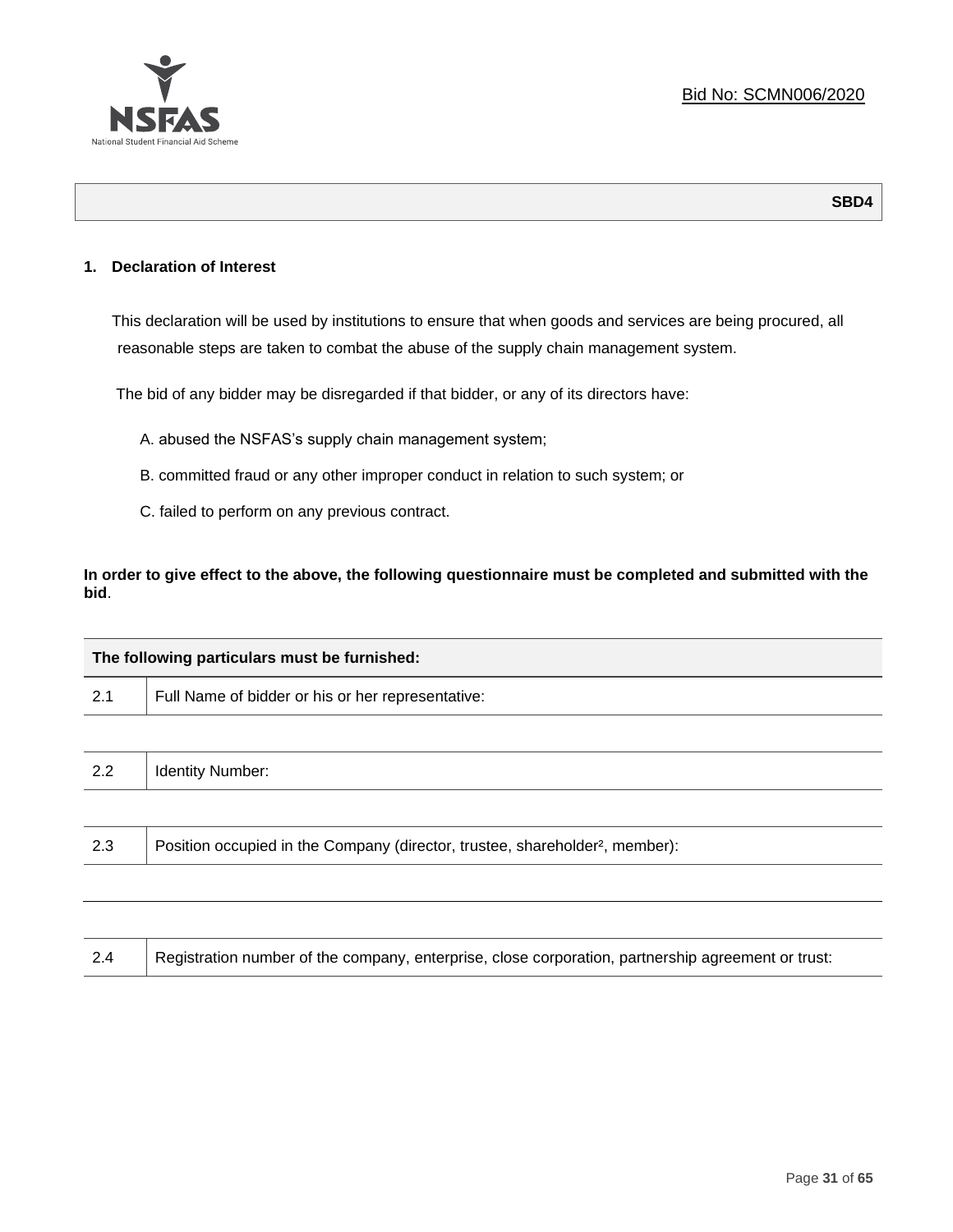

| っょ<br>ن ک | $\overline{\phantom{0}}$<br>-<br>Tax Reference<br>Number: |
|-----------|-----------------------------------------------------------|
|           |                                                           |

| 2.6 | VAT Registration Number: |
|-----|--------------------------|
|-----|--------------------------|

| 2.6.1  | The names of all directors / trustees / shareholders / members, their individual identity numbers, tax<br>reference numbers and, if applicable, employee / PESAL numbers must be indicated in paragraph 3<br>below. |     |                                            |
|--------|---------------------------------------------------------------------------------------------------------------------------------------------------------------------------------------------------------------------|-----|--------------------------------------------|
| 2.7    | Are you or any person connected with the bidder presently employed by the state?                                                                                                                                    |     |                                            |
|        | Yes                                                                                                                                                                                                                 | No. |                                            |
| 2.7.2. |                                                                                                                                                                                                                     |     | If yes, furnish the following particulars: |
|        | Name of person / director / trustee / shareholder/ member:                                                                                                                                                          |     |                                            |

| Name of state institution at which you or the person connected to the bidder is employed: |
|-------------------------------------------------------------------------------------------|
|                                                                                           |

Position occupied in the state institution:

#### "State" means

┱

- (a) Any national or provincial department, national or provincial public entity or constitutional institution within the meaning of the Public Finance Management Act, 1999 (Act No 1 of 1999);
- (b) Any municipality or municipal entity;
- (c) Provincial legislature;
- (d) National Assembly or the National Council of Provinces;
- (e) Parliament.

"Shareholder" means a person who owns shares in the company and is actively involved in the management of the enterprise or business and exercises control over the enterprise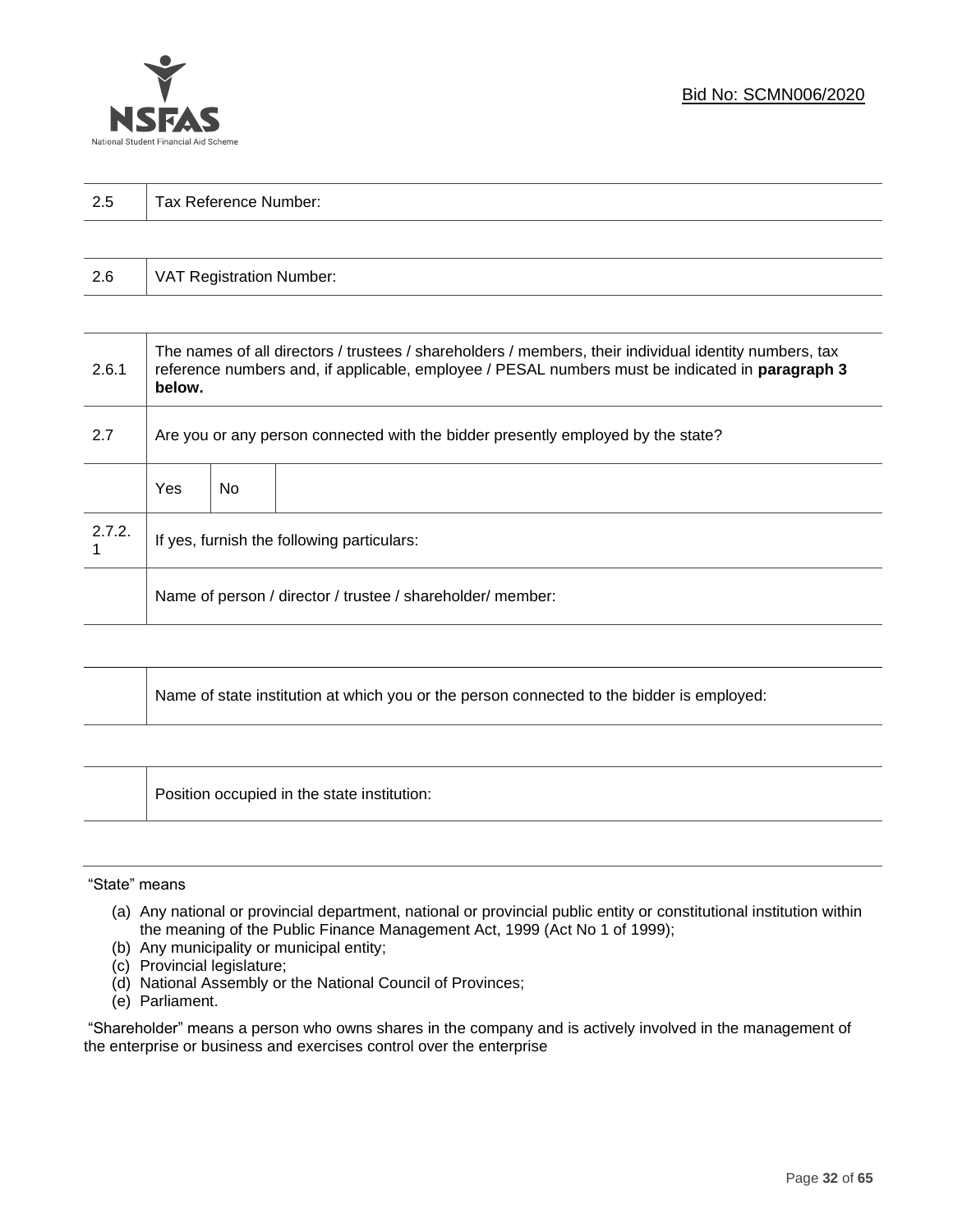

|             | Any other particulars:                                                                                                                                                                                                                           |    |  |  |
|-------------|--------------------------------------------------------------------------------------------------------------------------------------------------------------------------------------------------------------------------------------------------|----|--|--|
| 2.7.2       | If you are presently employed by the state, did you obtain the appropriate authority to undertake<br>remunerative work outside employment in the public sector?                                                                                  |    |  |  |
|             | <b>Yes</b>                                                                                                                                                                                                                                       | No |  |  |
|             | If yes, did you attach proof of such authority to the bid document?                                                                                                                                                                              |    |  |  |
| 2.7.2.<br>1 | Note: Failure to submit proof of such authority, where applicable, may result in the disqualification of the<br>bid.                                                                                                                             |    |  |  |
|             | Yes                                                                                                                                                                                                                                              | No |  |  |
| 2.7.2.<br>2 | If no, furnish reasons for non-submission of such proof:                                                                                                                                                                                         |    |  |  |
| 2.8         | Did you or your spouse, or any of the company's directors / trustees / shareholders / members or their<br>spouses conduct business with the state in the previous twelve months?                                                                 |    |  |  |
|             | Yes                                                                                                                                                                                                                                              | No |  |  |
| 2.8.1       | If so, furnish particulars:                                                                                                                                                                                                                      |    |  |  |
| 2.9         | Do you, or any person connected with the bidder, have any relationship (family, friend, other) with a<br>person employed by the state and who may be involved with the evaluation and or adjudication of this<br>bid?                            |    |  |  |
|             | Yes                                                                                                                                                                                                                                              | No |  |  |
| 2.9.1       | If so, furnish particulars:                                                                                                                                                                                                                      |    |  |  |
| 2.10        | Are you, or any person connected with the bidder, aware of any relationship (family, friend, other)<br>between any other bidder and any person employed by the state who may be involved with the<br>evaluation and or adjudication of this bid? |    |  |  |
|             | Yes                                                                                                                                                                                                                                              | No |  |  |
| 2.10.1      | If so, furnish particulars:                                                                                                                                                                                                                      |    |  |  |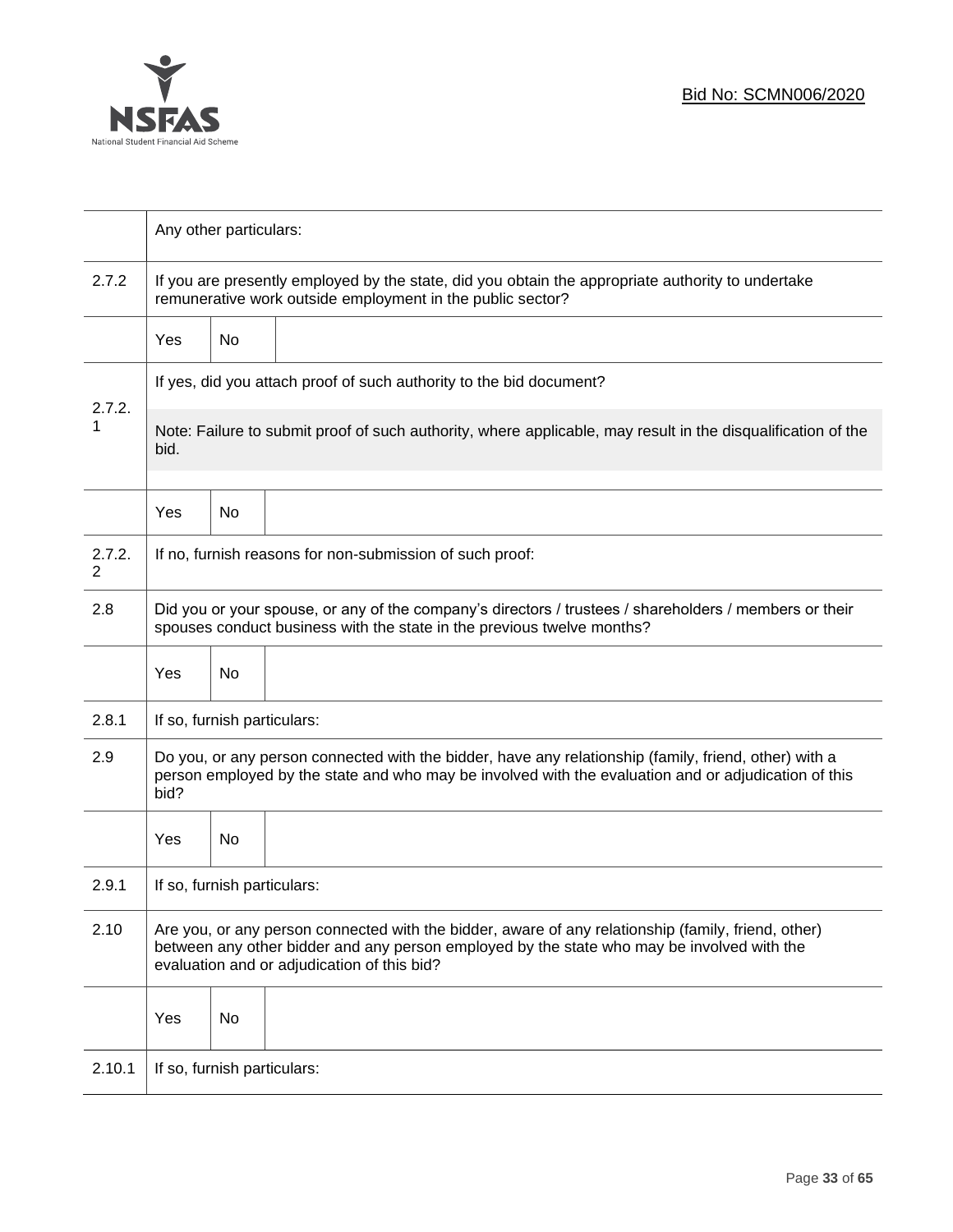

| 2.11   | Do you or any of the directors / trustees / shareholders / members of the company have any interest in<br>any other related companies whether or not they are bidding for this contract? |    |  |
|--------|------------------------------------------------------------------------------------------------------------------------------------------------------------------------------------------|----|--|
|        | Yes                                                                                                                                                                                      | No |  |
| 2.11.1 | If so, furnish particulars:                                                                                                                                                              |    |  |

# **Full details of directors / trustees / members / shareholders**.

| <b>Full Name</b> | <b>Identity Number</b> | Personal Income Tax<br>Reference Number | State Employee Number /<br>PERSEL Number |
|------------------|------------------------|-----------------------------------------|------------------------------------------|
|                  |                        |                                         |                                          |
|                  |                        |                                         |                                          |
|                  |                        |                                         |                                          |
|                  |                        |                                         |                                          |
|                  |                        |                                         |                                          |
|                  |                        |                                         |                                          |
|                  |                        |                                         |                                          |
|                  |                        |                                         |                                          |
|                  |                        |                                         |                                          |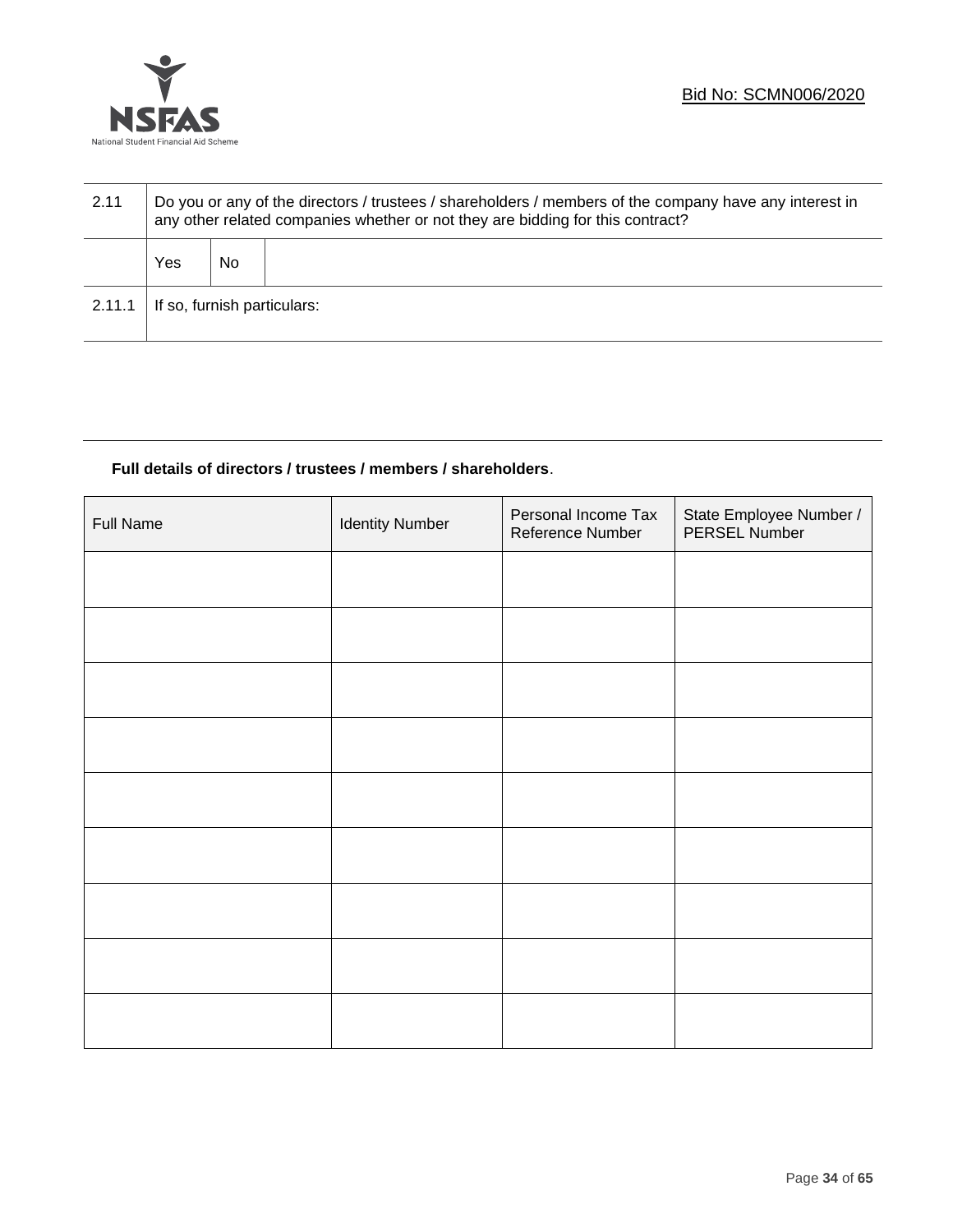

# **Declaration**

I, the undersigned (NAME)………………………………………………………………………

Certify that the information furnished in paragraphs 2 and 3 above is correct. I accept that the state may reject the bid or act against me should this declaration prove to be false.

| <b>Signature</b> | <b>Date</b>    |
|------------------|----------------|
|                  |                |
| <b>Position</b>  | Name of bidder |
|                  |                |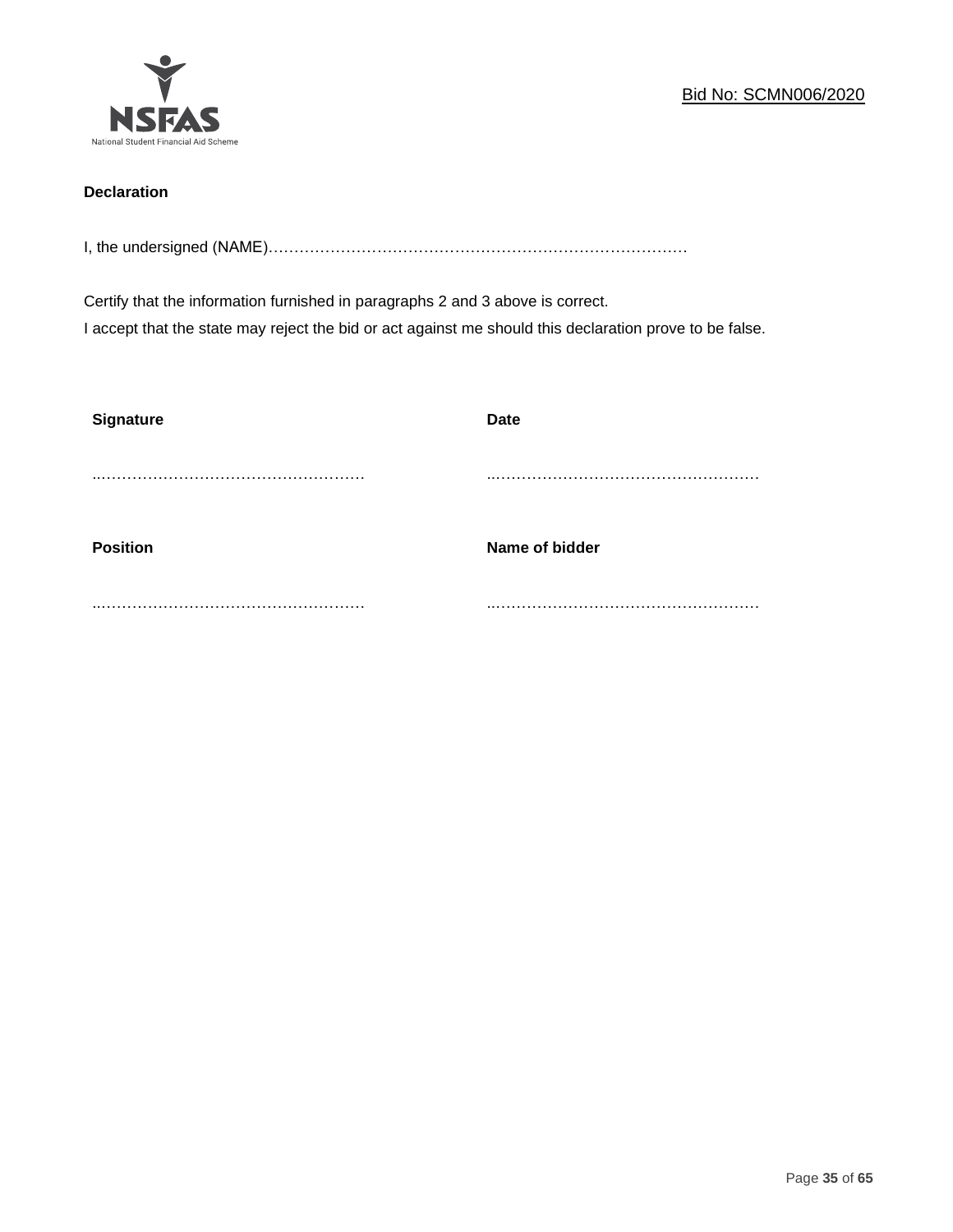

#### **Declaration of bidder's past Supply Chain Management practices**

**SBD 8**

This declaration will be used by institutions to ensure that when goods and services are being procured, all reasonable steps are taken to combat the abuse of the supply chain management system.

The bid of any bidder may be disregarded if that bidder, or any of its directors have -

- (a) abused the institution's supply chain management system;
- (b) committed fraud or any other improper conduct in relation to such system; or
- (c) failed to perform on any previous contract.

In order to give effect to the above, **the following questionnaire must be completed and submitted with the bid.**

**The following particulars must be furnished:**

|      | Is the bidder or any of its directors listed on the National Treasury's Database of Restricted Suppliers as<br>companies or persons prohibited from doing business with the public sector?                                                                                                                                                                                                                |                             |                                                                                                                                                                                             |  |
|------|-----------------------------------------------------------------------------------------------------------------------------------------------------------------------------------------------------------------------------------------------------------------------------------------------------------------------------------------------------------------------------------------------------------|-----------------------------|---------------------------------------------------------------------------------------------------------------------------------------------------------------------------------------------|--|
| 1.1. | (Companies or persons who are listed on this Database were informed in writing of this restriction by the<br>Accounting Officer/Authority of the institution that imposed the restriction after the audi alteram partem<br>rule was applied).                                                                                                                                                             |                             |                                                                                                                                                                                             |  |
|      | The                                                                                                                                                                                                                                                                                                                                                                                                       |                             | Database of Restricted Suppliers now resides on the National Treasury's website<br>(http://www.treasury.gov.za) and can be accessed by clicking on its link at the bottom of the home page. |  |
|      | Yes                                                                                                                                                                                                                                                                                                                                                                                                       | <b>No</b>                   |                                                                                                                                                                                             |  |
| 1.2. |                                                                                                                                                                                                                                                                                                                                                                                                           | If so, furnish particulars: |                                                                                                                                                                                             |  |
| 1.3. | Is the bidder or any of its directors listed on the Register for Tender Defaulters in terms of section 29 of<br>Prevention<br>Activities<br>(No<br>Combating<br>of<br>Corrupt<br>12<br>2004)?<br>the<br>and<br>Act<br>of<br>The Register for Tender Defaulters can be accessed on the National Treasury's website<br>(http://www.treasury.gov.za) by clicking on its link at the bottom of the home page. |                             |                                                                                                                                                                                             |  |
|      | Yes                                                                                                                                                                                                                                                                                                                                                                                                       | No                          |                                                                                                                                                                                             |  |
| 1.4. |                                                                                                                                                                                                                                                                                                                                                                                                           | If so, furnish particulars: |                                                                                                                                                                                             |  |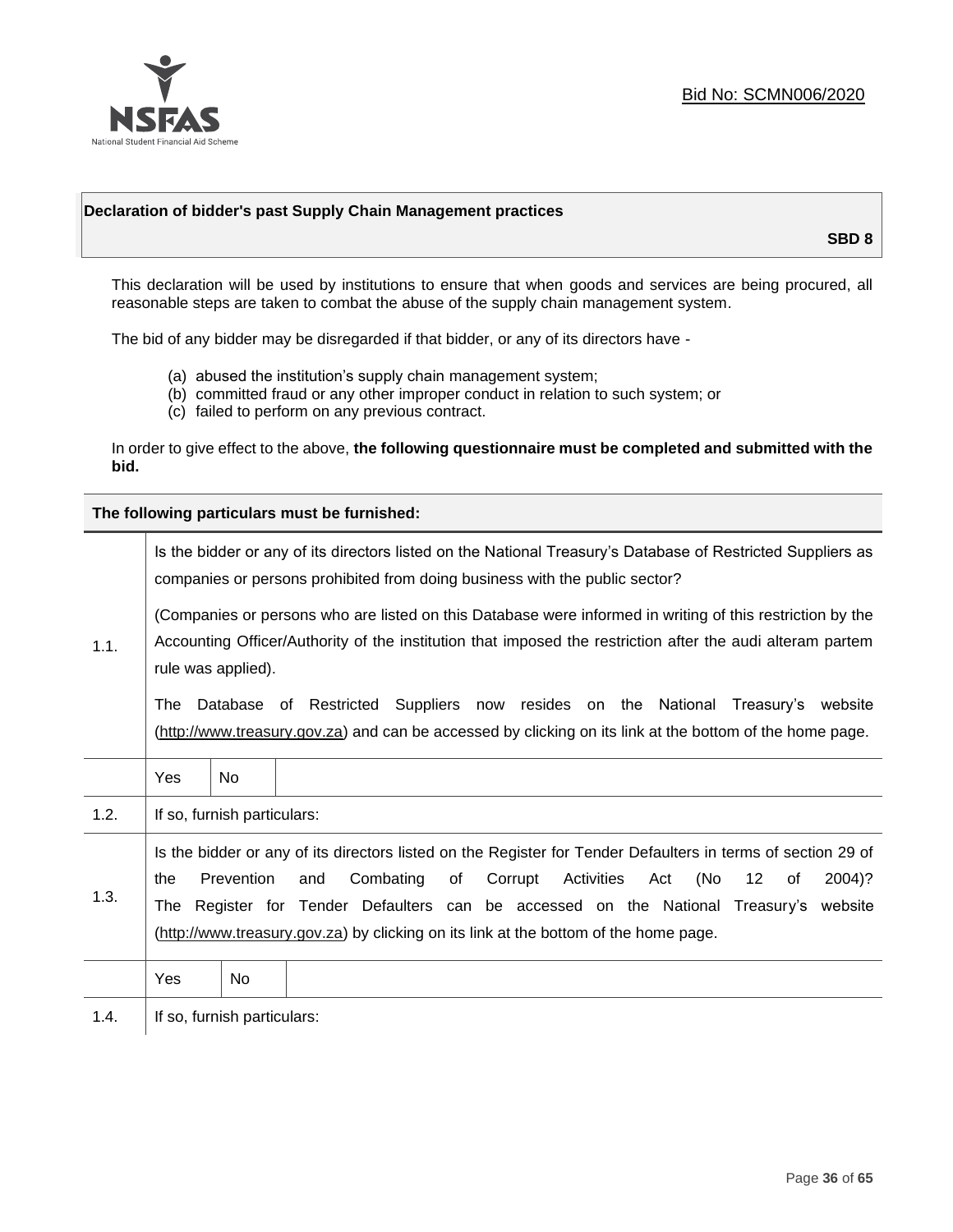

Τ

| 1.5. | Was the bidder or any of its directors convicted by a court of law (including a court outside of the<br>Republic of South Africa) for fraud or corruption during the past five years? |    |  |
|------|---------------------------------------------------------------------------------------------------------------------------------------------------------------------------------------|----|--|
|      | Yes                                                                                                                                                                                   | No |  |
| 1.6. | If so, furnish particulars:                                                                                                                                                           |    |  |
| 1.7. | Was any contract between the bidder and any organ of state terminated during the past five years on<br>account of failure to perform on or comply with the contract?                  |    |  |
|      | Yes                                                                                                                                                                                   | No |  |
| 1.8. | If so, furnish particulars:                                                                                                                                                           |    |  |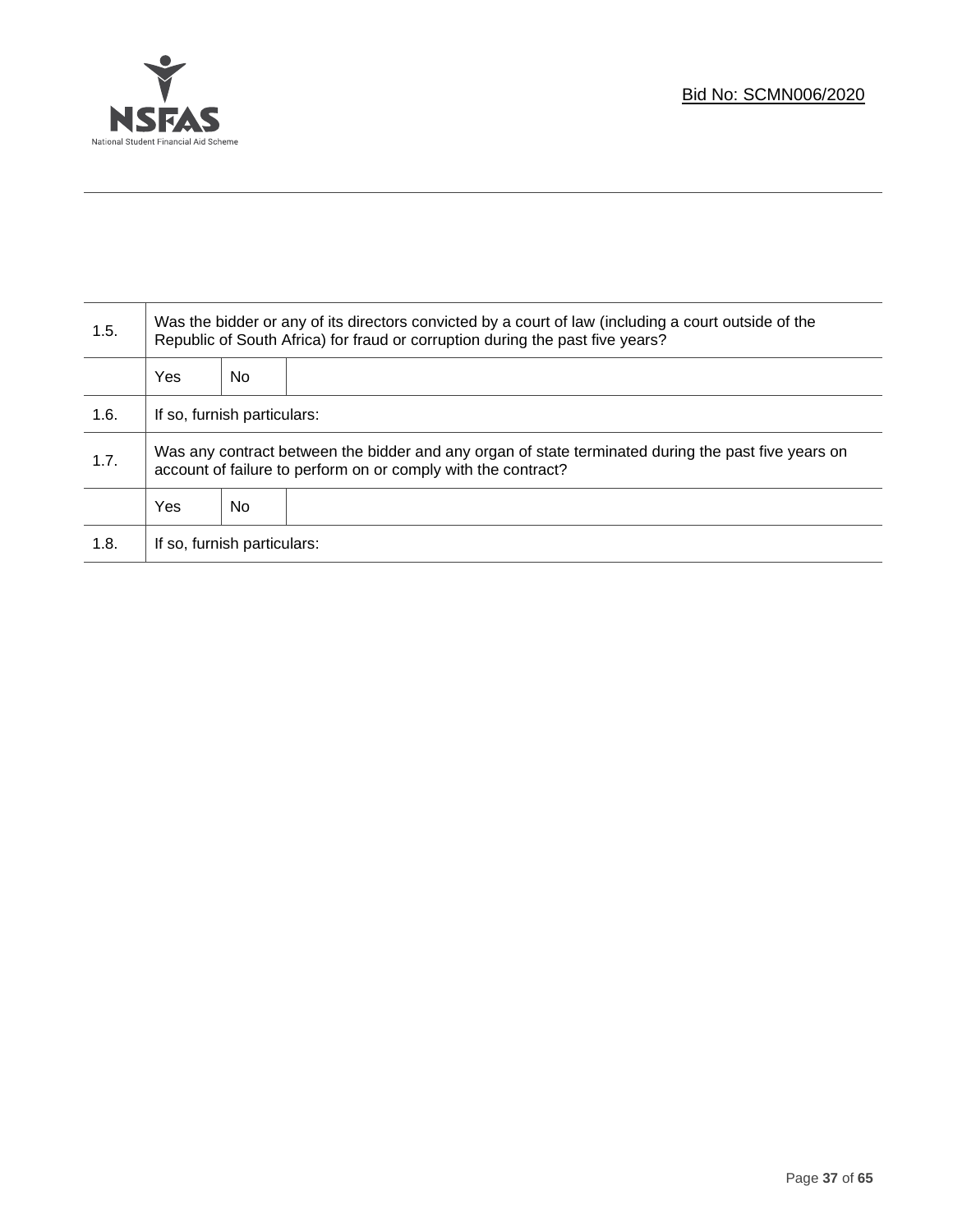

#### **Declaration**

I, the undersigned (NAME)………………………………………………………………………

Certify that the information furnished on the declaration from is true and correct.

I accept that, in addition to cancellation of a contract, action may be taken against me should this declaration provide to be false.

| Signature       | <b>Date</b>    |
|-----------------|----------------|
|                 |                |
|                 |                |
| <b>Position</b> | Name of bidder |
|                 |                |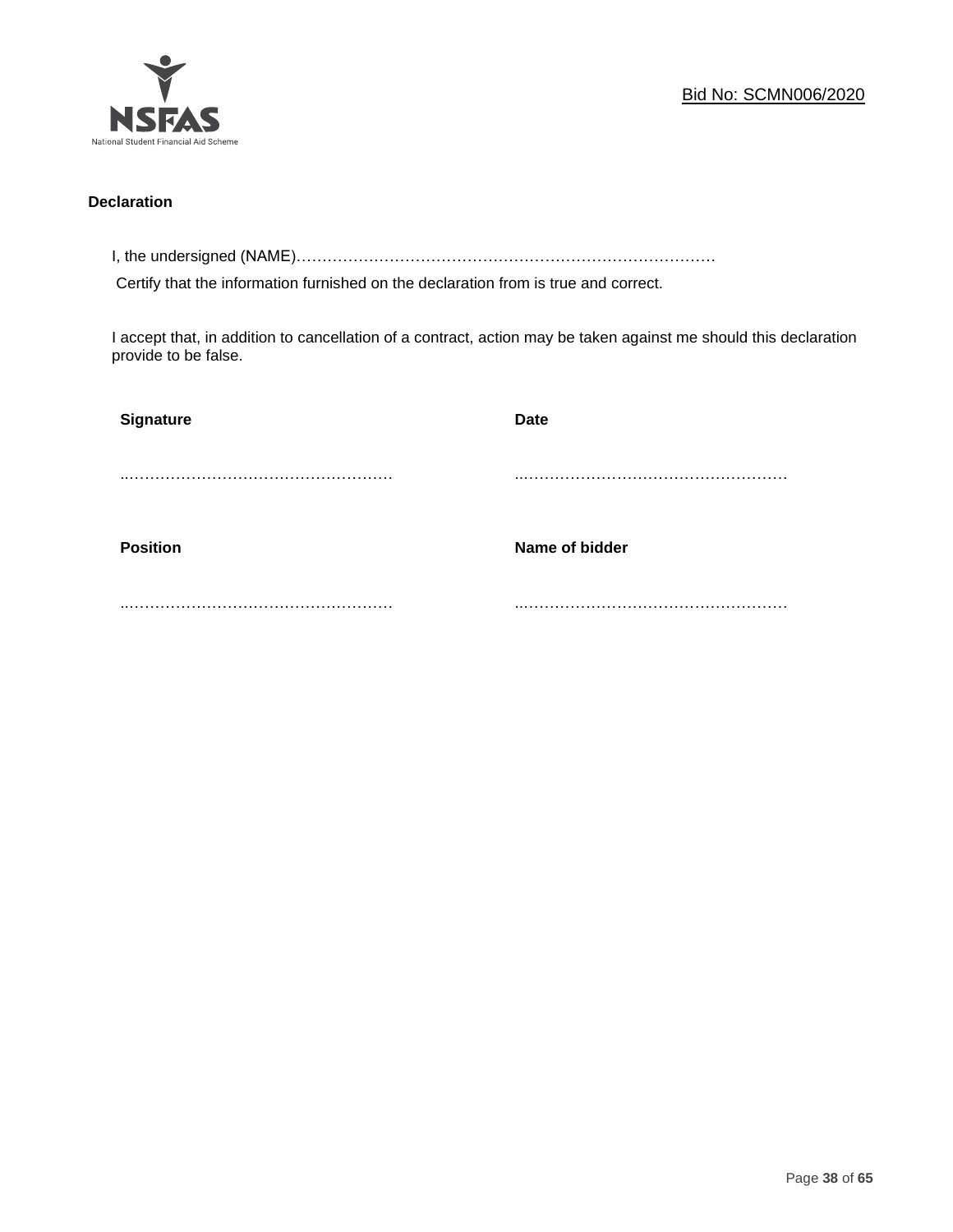

# **SBD 9**

# **CERTIFICATE OF INDEPENDENT BID DETERMINATION**

I, the undersigned, in submitting the accompanying bid in response to the invitation for the bid made by: NSFAS

(Name of Institution)

Do hereby make the following statements that I certify to be true and complete in every respect:

| I certify, on behalf of: |  |
|--------------------------|--|
| (Name of Bidder)         |  |

- 1. I have read, and I understand the contents of this Certificate;
- 6.1.I understand that the accompanying bid will be disqualified if this Certificate is found not to be true and complete in every respect;
- 6.2.I am authorized by the bidder to sign this Certificate, and to submit the accompanying bid, on behalf of the bidder;
- 6.3.Each person whose signature appears on the accompanying bid has been authorized by the bidder to determine the terms of, and to sign the bid, on behalf of the bidder;
- 6.4.For the purposes of this Certificate and the accompanying bid, I understand that the word "competitor" shall include any individual or organization, other than the bidder, whether or not affiliated with the bidder, who:
	- 6.4.1.1.1. has been requested to submit a bid in response to this bid invitation;
	- 6.4.1.1.2. could potentially submit a bid in response to this bid invitation, based on their qualifications,
	- 6.4.1.1.3. Abilities or experience;
- 6.10. Provides the same goods and services as the bidder and/or is in the same line of business as the bidder.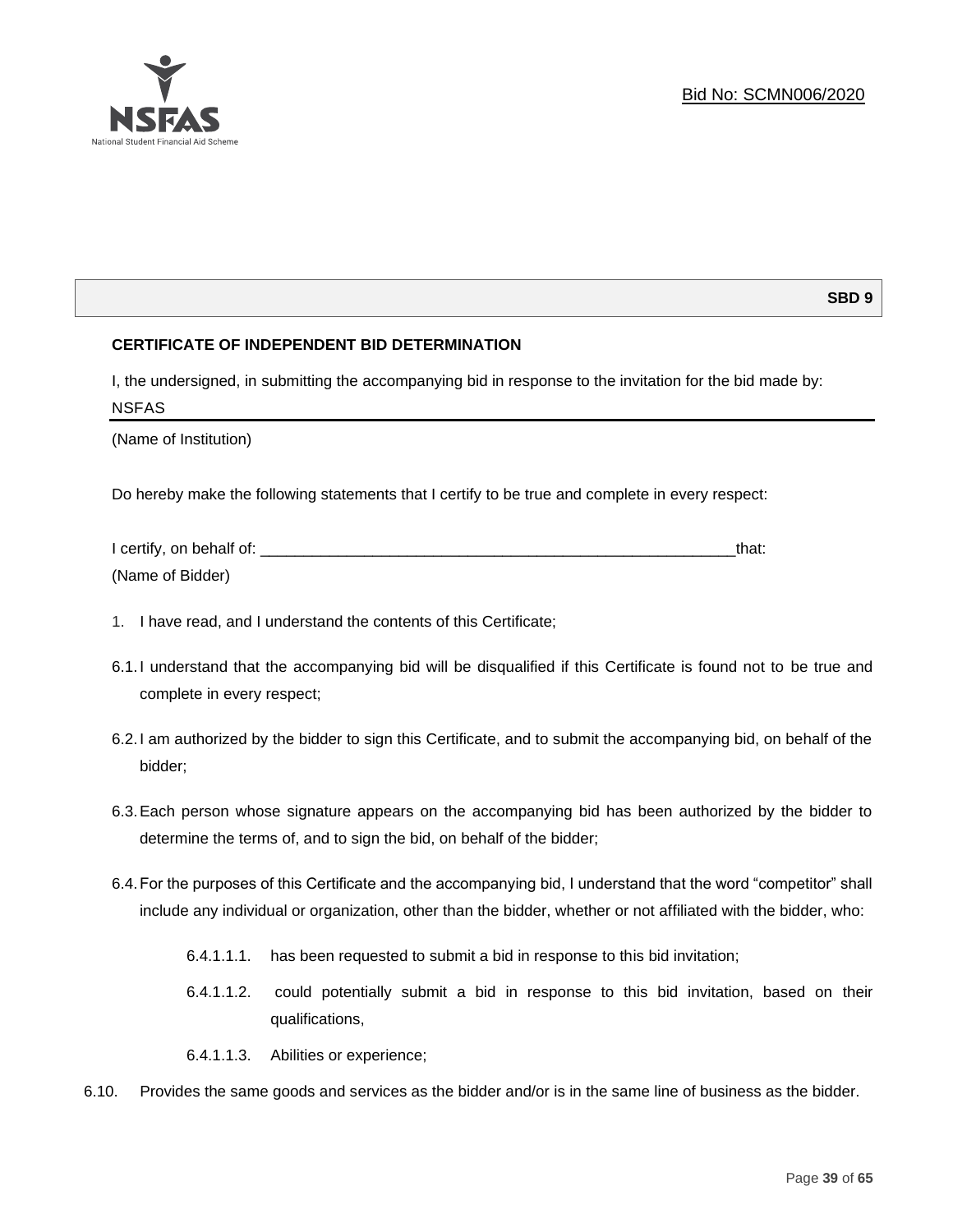

6.11. The bidder has arrived at the accompanying bid independently from, and without consultation, communication, agreement or arrangement with any competitor. However, communication between partners in a joint venture or consortium<sup>3</sup> will not be construed as collusive bidding.

<sup>3</sup> Joint venture or Consortium means an association of persons for the purpose of combining their expertise, property, capital, efforts, skill and knowledge in an activity for the execution of a contract.

- 6.12. In particular, without limiting the generality of paragraphs 6 above, there has been no consultation, communication, agreement or arrangement with any competitor regarding:
	- (a) prices
	- (b) geographical area where product or service will be rendered (market allocation)
	- (c) methods, factors or formulas used to calculate prices;
	- (d) the intention or decision to submit or not to submit, a bid;
	- (e) the submission of a bid which does not meet the specifications and conditions of the bid; or
	- (f) bidding with the intention not to win the bid.
- 6.13. In addition, there have been no consultations, communications, agreements or arrangements with any competitor regarding the quality, quantity, specifications and conditions or delivery particulars of the products or services to which this bid invitation relates.
- 6.14. The terms of the accompanying bid have not been, and will not be, disclosed by the bidder, directly or indirectly, to any competitor, prior to the date and time of the official bid opening or of the awarding of the contract.
- 6.15. I am aware that, in addition and without prejudice to any other remedy provided to combat any restrictive practices related to bids and contracts, bids that are suspicious will be reported to the Competition Commission for investigation and possible imposition of administrative penalties in terms of section 59 of the Competition Act No 89 of 1998 and or may be reported to the National Prosecuting Authority (NPA) for criminal investigation and or may be restricted from conducting business with the public sector for a period not exceeding ten (10) years in terms of the Prevention and Combating of Corrupt Activities Act No 12 of 2004 or any other applicable legislation.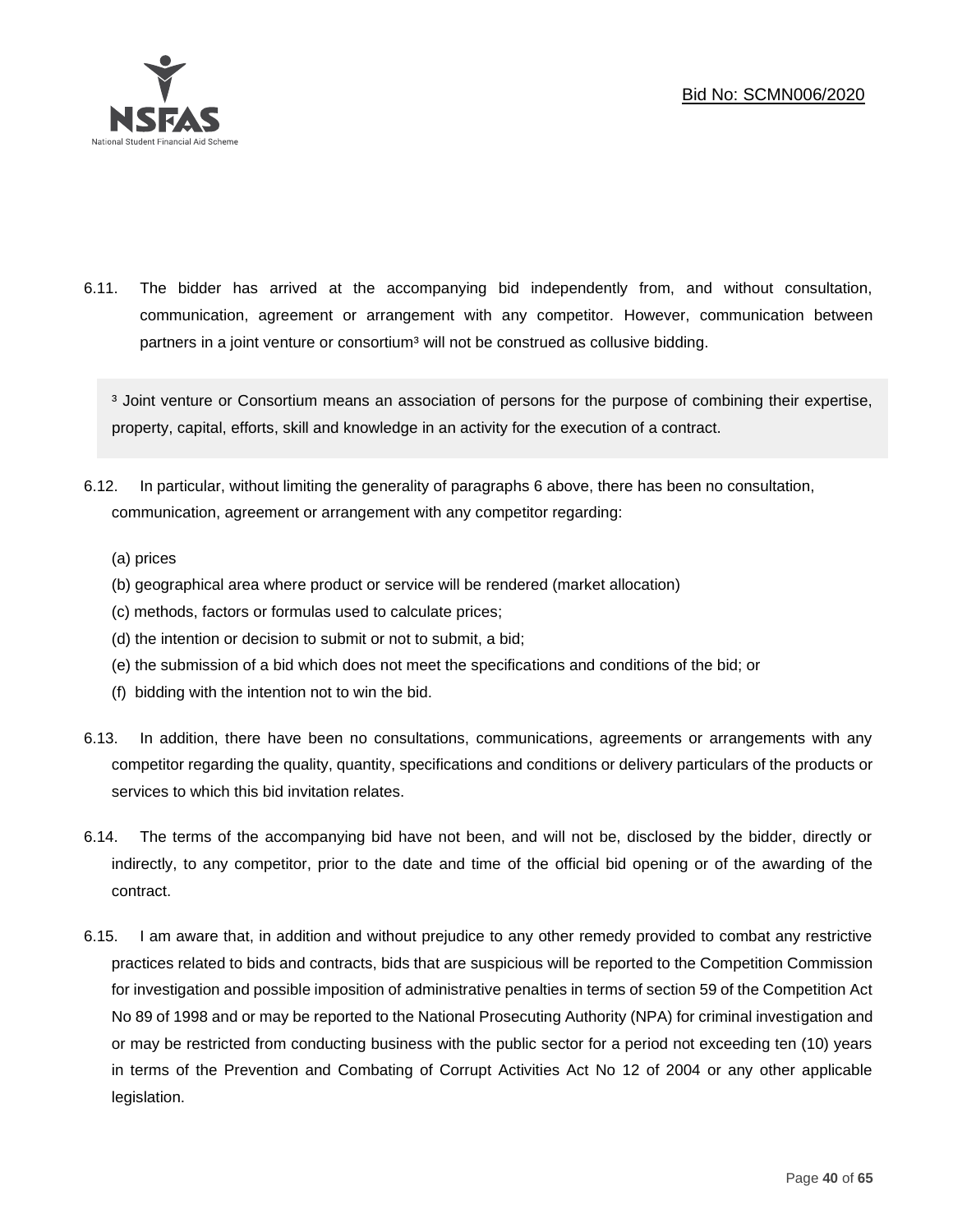

| Date           |
|----------------|
|                |
|                |
|                |
| Name of bidder |
|                |
|                |
|                |
|                |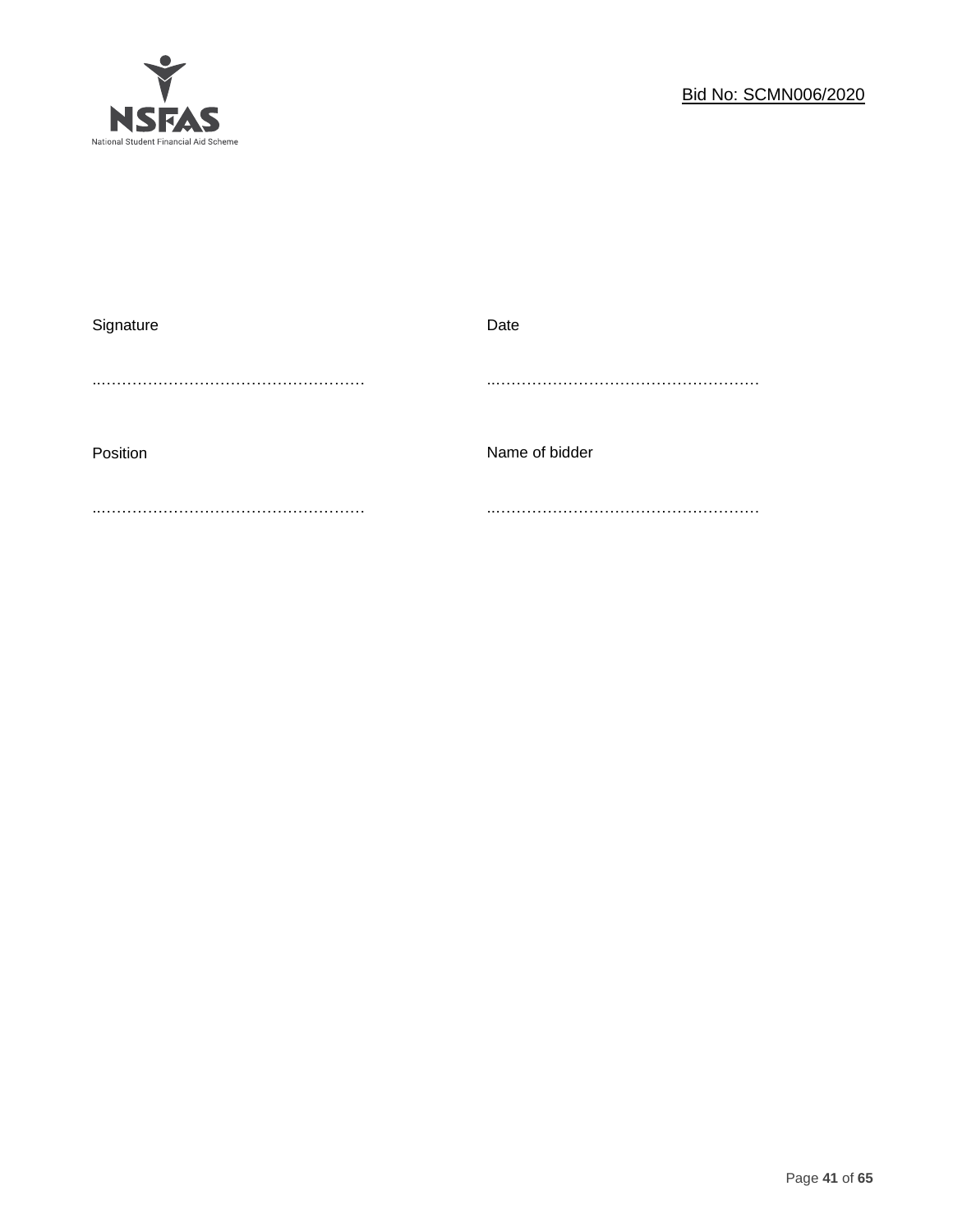

# **1. PREFERENCE POINTS CLAIM FORM IN TERMS OF THE PREFERENTIAL PROCUREMENT REGULATIONS 2017**

This preference form must form part of all bids invited. It contains general information and serves as a claim form for preference points for Broad-Based Black Economic Empowerment (B-BBEE) Status Level of Contribution

#### **NB: BEFORE COMPLETING THIS FORM, BIDDERS MUST STUDY THE GENERAL CONDITIONS, DEFINITIONS AND DIRECTIVES APPLICABLE IN RESPECT OF B-BBEE, AS PRESCRIBED IN THE PREFERENTIAL PROCUREMENT REGULATIONS, 2017.**

#### **1. GENERAL CONDITIONS**

- 1.1 The following preference point systems are applicable to all bid:
	- the 80/20 system for requirements with a Rand value of up to R50 000 000 (all applicable taxes included); and
- 1.2
- a) The value of this bid is estimated not to exceed R50 000 000 (all applicable taxes included) and therefore the 80/20 Preference point system shall be applicable; or
- b) The 80/20 preference point system will be applicable to this tender
- 1.3 Points for this bid shall be awarded for:
	- (a) Price; and
	- (b) B-BBEE Status Level of Contributor.
- 1.4 The maximum points for this bid are allocated as follows:

|                                                   | <b>POINTS</b> |
|---------------------------------------------------|---------------|
| <b>PRICE</b>                                      | 80            |
| <b>B-BBEE STATUS LEVEL OF CONTRIBUTOR</b>         | 20            |
| Total points for Price and B-BBEE must not exceed | 100           |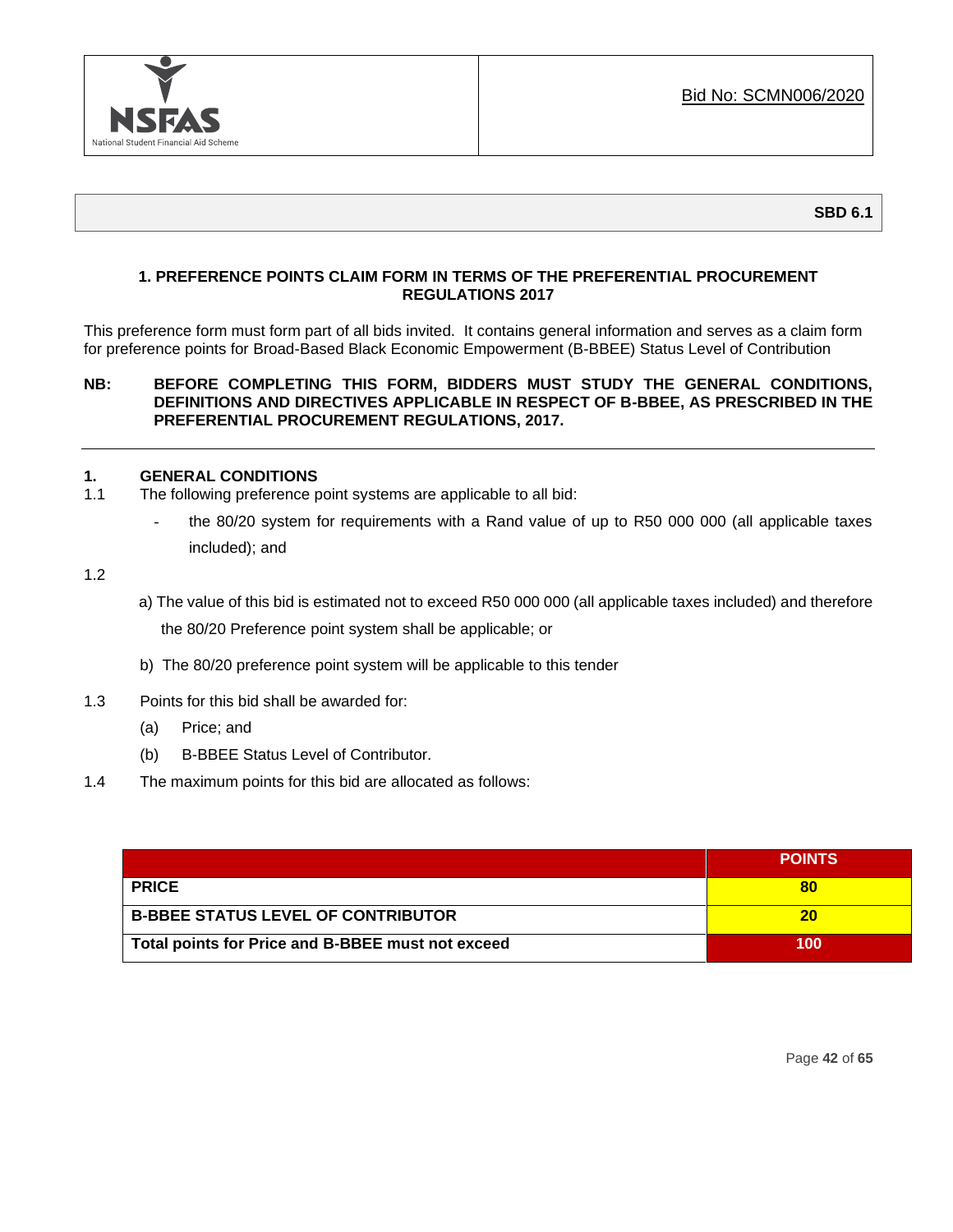

- 1.5 Failure on the part of a bidder to submit proof of B-BBEE Status level of contributor together with the bid, will be interpreted to mean that preference points for B-BBEE status level of contribution are not claimed.
- 1.6 The purchaser reserves the right to require of a bidder, either before a bid is adjudicated or at any time subsequently, to substantiate any claim in regard to preferences, in any manner required by the purchaser.

# **2. DEFINITIONS**

- (a) **"B-BBEE"** means broad-based black economic empowerment as defined in section 1 of the Broad-Based Black Economic Empowerment Act;
- (b) "**B-BBEE status level of contributor"** means the B-BBEE status of an entity in terms of a code of good practice on black economic empowerment, issued in terms of section 9(1) of the Broad-Based Black Economic Empowerment Act;
- (c) **"bid"** means a written offer in a prescribed or stipulated form in response to an invitation by an organ of state for the provision of goods or services, through price quotations, advertised competitive bidding processes or proposals;
- (d) **"Broad-Based Black Economic Empowerment Act"** means the Broad-Based Black Economic Empowerment Act, 2003 (Act No. 53 of 2003);
- **(e) "EME"** means an Exempted Micro Enterprise in terms of a code of good practice on black economic empowerment issued in terms of section 9 (1) of the Broad-Based Black Economic Empowerment Act;
- (f) **"functionality"** means the ability of a tenderer to provide goods or services in accordance with specifications as set out in the tender documents.
- (g) **"prices"** includes all applicable taxes less all unconditional discounts;
- (h) **"proof of B-BBEE status level of contributor"** means:
	- **1)** B-BBEE Status level certificate issued by an authorized body or person;
	- **2)** A sworn affidavit as prescribed by the B-BBEE Codes of Good Practice;
	- **3)** Any other requirement prescribed in terms of the B-BBEE Act;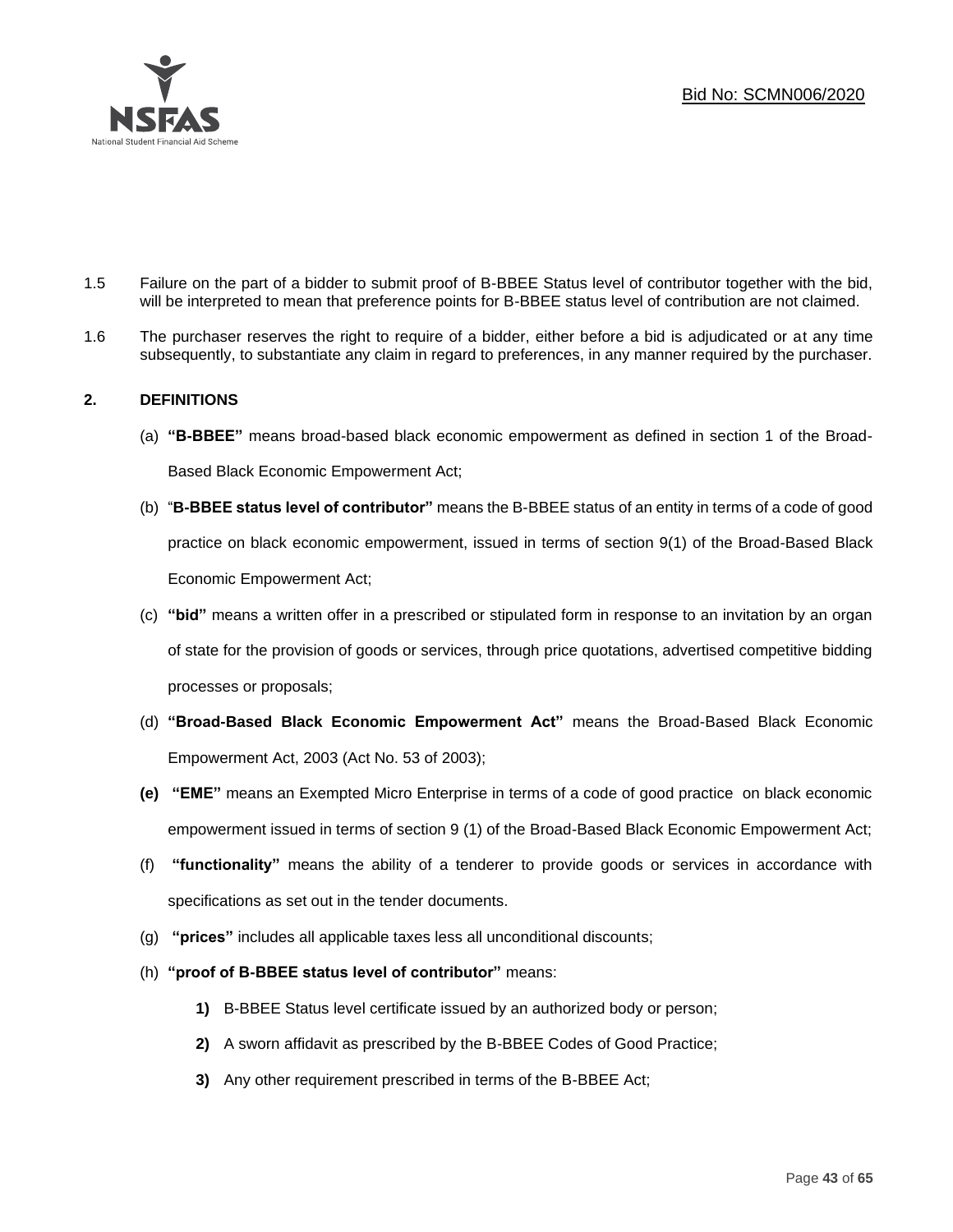

- (i) **"QSE"** means a qualifying small business enterprise in terms of a code of good practice on black economic empowerment issued in terms of section 9 (1) of the Broad-Based Black Economic Empowerment Act;
- *(j)* **"rand value"** means the total estimated value of a contract in Rand, calculated at the time of bid invitation, and includes all applicable taxes;

# **3. POINTS AWARDED FOR PRICE**

# 3.1 **THE 80/20 PREFERENCE POINT SYSTEMS**

A maximum of 80 points is allocated for price on the following basis:

**80/20**

$$
Ps = 80 \left( 1 - \frac{Pt - P \min}{P \min} \right)
$$

Where

- Ps = Points scored for price of bid under consideration
- Pt = Price of bid under consideration

Pmin = Price of lowest acceptable bid

# **4. POINTS AWARDED FOR B-BBEE STATUS LEVEL OF CONTRIBUTOR**

4.1 In terms of Regulation 6 (2) and 7 (2) of the Preferential Procurement Regulations, preference points must be awarded to a bidder for attaining the B-BBEE status level of contribution in accordance with the table below: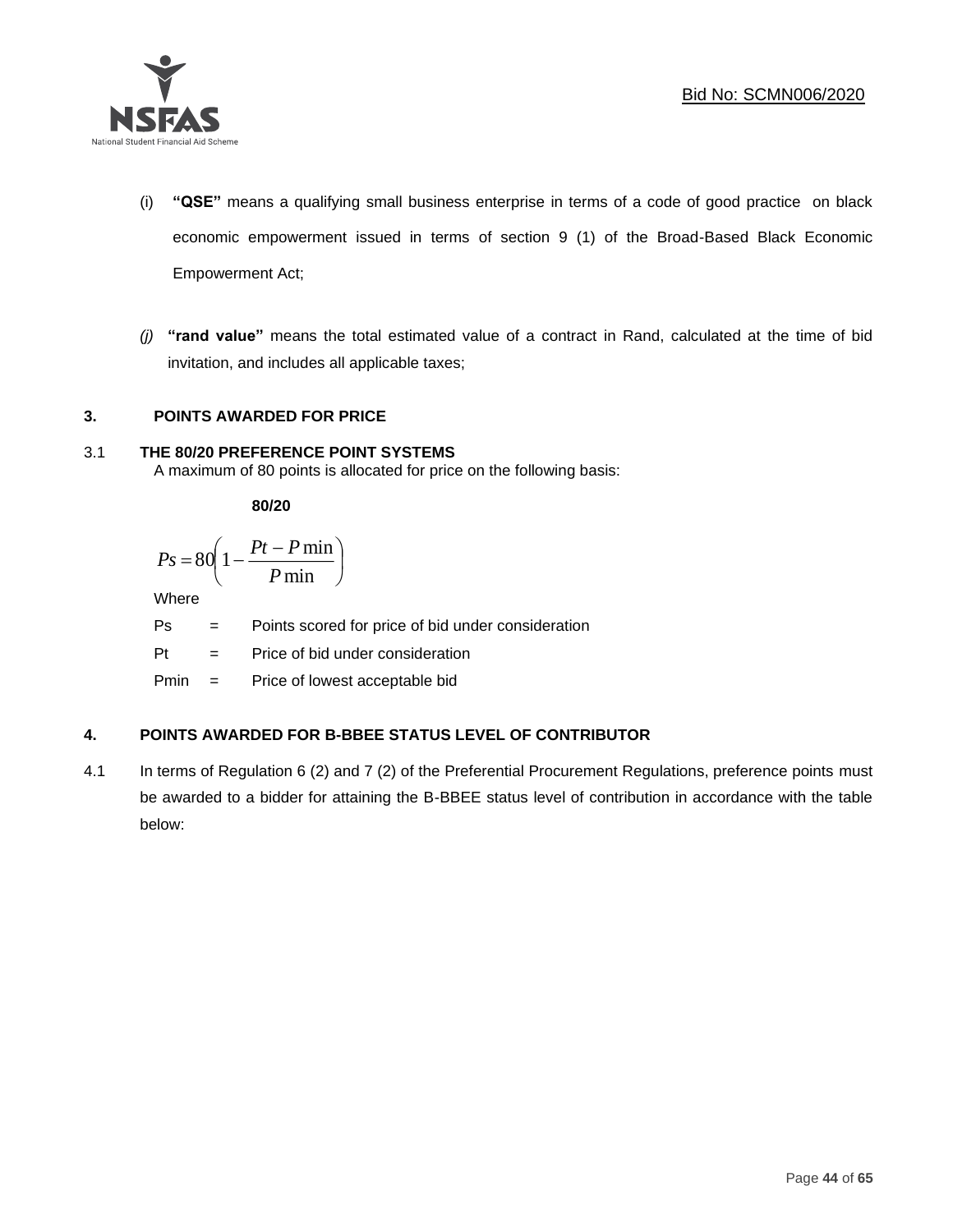

| <b>B-BBEE Status Level of</b><br><b>Contributor</b> | <b>Number of points</b><br>(90/10 system) | <b>Number of points</b><br>(80/20 system) |
|-----------------------------------------------------|-------------------------------------------|-------------------------------------------|
|                                                     | 10                                        | 20                                        |
| 2                                                   | 9                                         | 18                                        |
| 3                                                   | 6                                         | 14                                        |
|                                                     | 5                                         | 12                                        |
| 5                                                   |                                           | 8                                         |
| 6                                                   |                                           | 6                                         |
|                                                     |                                           |                                           |
| 8                                                   |                                           |                                           |
| Non-compliant contributor                           |                                           |                                           |

# **5. BID DECLARATION**

5.1 Bidders who claim points in respect of B-BBEE Status Level of Contribution must complete the following:

# **6. B-BBEE STATUS LEVEL OF CONTRIBUTOR CLAIMED IN TERMS OF PARAGRAPHS 1.4 AND 4.1**

6.1 B-BBEE Status Level of Contributor: = ……… (maximum of 20 points)

(Points claimed in respect of paragraph 7.1 must be in accordance with the table reflected in paragraph

4.1 and must be substantiated by relevant proof of B-BBEE status level of contributor.

# **7. SUB-CONTRACTING**

7.1 Will any portion of the contract be sub-contracted?

# (*Tick applicable box*)



7.1.1 If yes, indicate:

- i) What percentage of the contract will be subcontracted............…………….…………%
- ii) The name of the sub-contractor…………………………………………………………...
- iii) The B-BBEE status level of the sub-contractor......................................……………...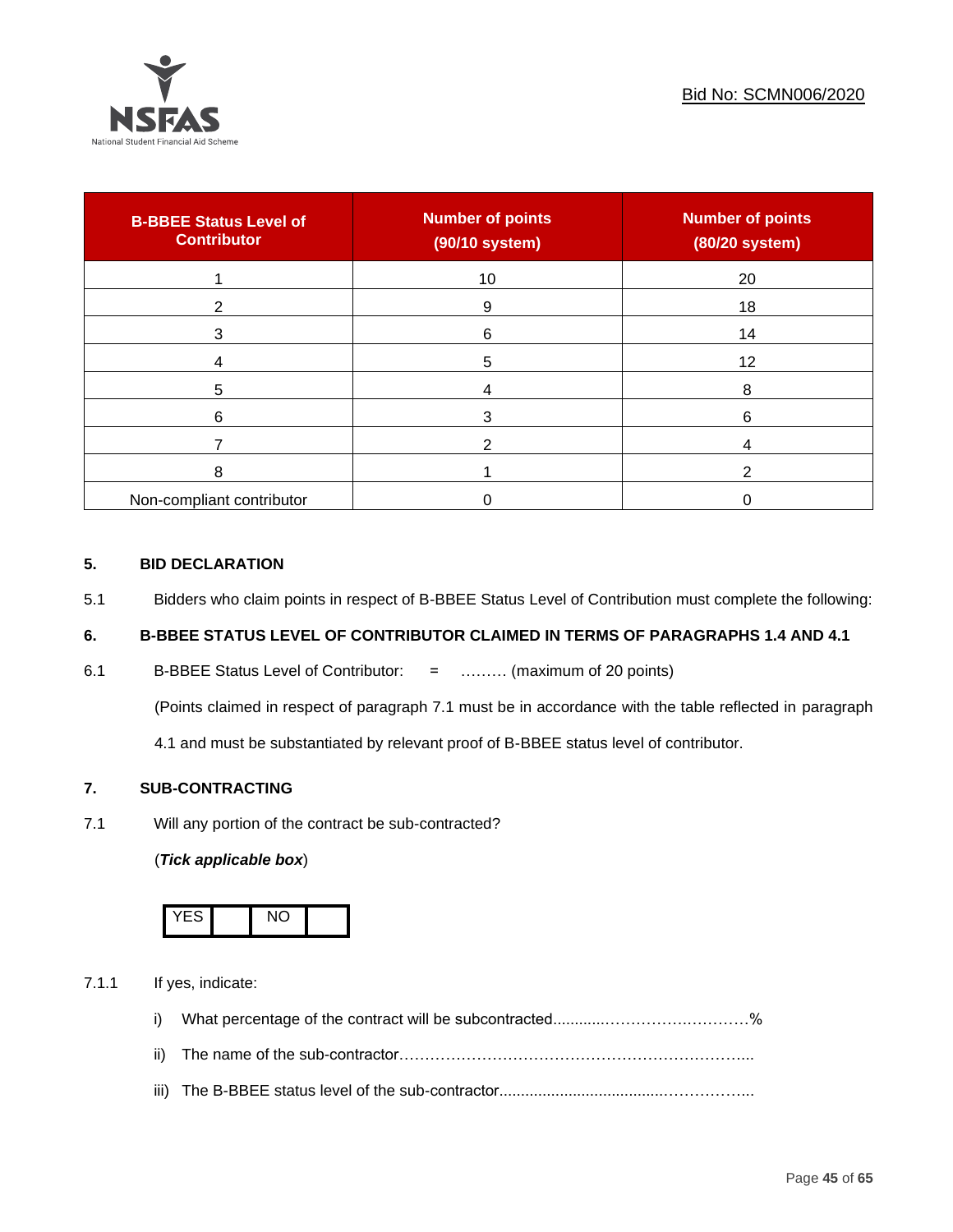

iv) Whether the sub-contractor is an EME or QSE

# *(Tick applicable box*)



v) Specify, by ticking the appropriate box, if subcontracting with an enterprise in terms of Preferential

Procurement Regulations,2017:

| Designated Group: An EME or QSE which is at last 51% owned by:    | <b>EME</b> | QSE |
|-------------------------------------------------------------------|------------|-----|
|                                                                   | $\sqrt{ }$ | V   |
| Black people                                                      |            |     |
| Black people who are youth                                        |            |     |
| Black people who are women                                        |            |     |
| Black people with disabilities                                    |            |     |
| Black people living in rural or underdeveloped areas or townships |            |     |
| Cooperative owned by black people                                 |            |     |
| Black people who are military veterans                            |            |     |
| <b>OR</b>                                                         |            |     |
| Any EME                                                           |            |     |
| Any QSE                                                           |            |     |

# 8. **DECLARATION WITH REGARD TO COMPANY/FIRM**

- 8.1 Name of company/firm………………………………………………………………………….
- 8.2 VAT registration number…………………………………….…………………………………
- 8.3 Company registration number…………….……………………….…………………………….

# 8.4 TYPE OF COMPANY/ FIRM

- D Partnership/Joint Venture / Consortium
- □ One-person business/sole propriety
- **Close corporation**
- D Company
- (Pty) Limited

[TICK APPLICABLE BOX]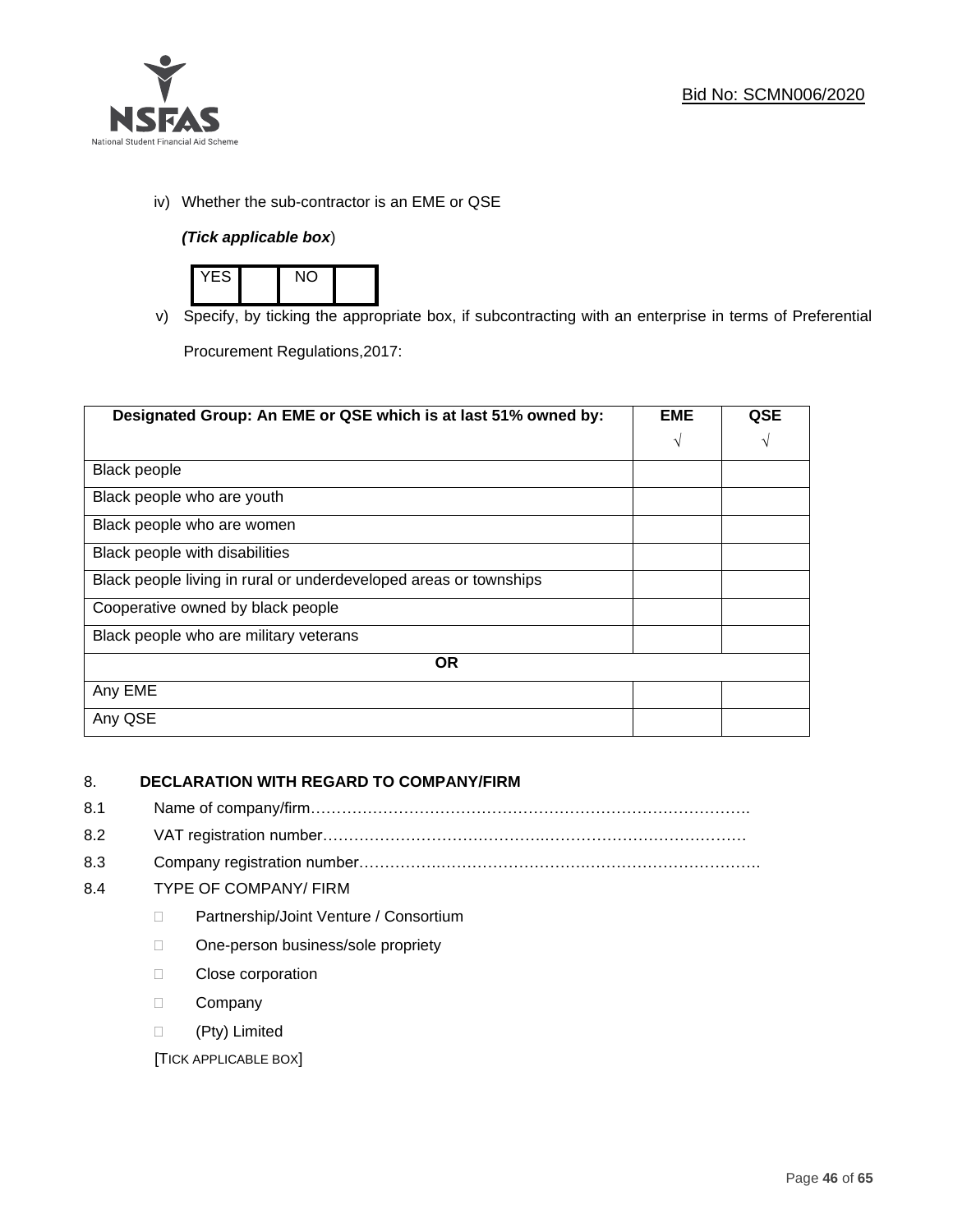

# Bid No: SCMN006/2020

| 8.5 | DESCRIBE PRINCIPAL BUSINESS ACTIVITIES                                                                        |  |  |  |  |  |
|-----|---------------------------------------------------------------------------------------------------------------|--|--|--|--|--|
|     |                                                                                                               |  |  |  |  |  |
|     |                                                                                                               |  |  |  |  |  |
|     |                                                                                                               |  |  |  |  |  |
| 8.6 | <b>COMPANY CLASSIFICATION</b>                                                                                 |  |  |  |  |  |
|     | Manufacturer<br>$\Box$                                                                                        |  |  |  |  |  |
|     | Supplier<br>$\Box$                                                                                            |  |  |  |  |  |
|     | Professional service provider<br>$\Box$                                                                       |  |  |  |  |  |
|     | Other service providers, e.g. transporter, etc.<br>$\Box$                                                     |  |  |  |  |  |
|     | [TICK APPLICABLE BOX]                                                                                         |  |  |  |  |  |
| 8.7 | Total number of years the company/firm has been in business:                                                  |  |  |  |  |  |
| 8.8 | I/we, the undersigned, who is / are duly authorised to do so on behalf of the company/firm, certify that the  |  |  |  |  |  |
|     | points claimed, based on the B-BBE status level of contributor indicated in paragraphs 1.4 and 6.1 of the     |  |  |  |  |  |
|     | foregoing certificates, qualifies the company/ firm for the preference(s) shown and I / we acknowledge        |  |  |  |  |  |
|     | that:                                                                                                         |  |  |  |  |  |
|     | The information furnished is true and correct;<br>i)                                                          |  |  |  |  |  |
|     | The preference points claimed are in accordance with the General Conditions as indicated in<br>ii)            |  |  |  |  |  |
|     | paragraph 1 of this form;                                                                                     |  |  |  |  |  |
|     | In the event of a contract being awarded as a result of points claimed as shown in paragraphs 1.4 and<br>iii) |  |  |  |  |  |
|     | 6.1, the contractor may be required to furnish documentary proof to the satisfaction of the purchaser         |  |  |  |  |  |
|     | that the claims are correct;                                                                                  |  |  |  |  |  |
|     | If the B-BBEE status level of contributor has been claimed or obtained on a fraudulent basis or any of<br>iv) |  |  |  |  |  |
|     | the conditions of contract have not been fulfilled, the purchaser may, in addition to any other remedy        |  |  |  |  |  |
|     | it may have -                                                                                                 |  |  |  |  |  |
|     |                                                                                                               |  |  |  |  |  |
|     | disqualify the person from the bidding process;<br>(a)                                                        |  |  |  |  |  |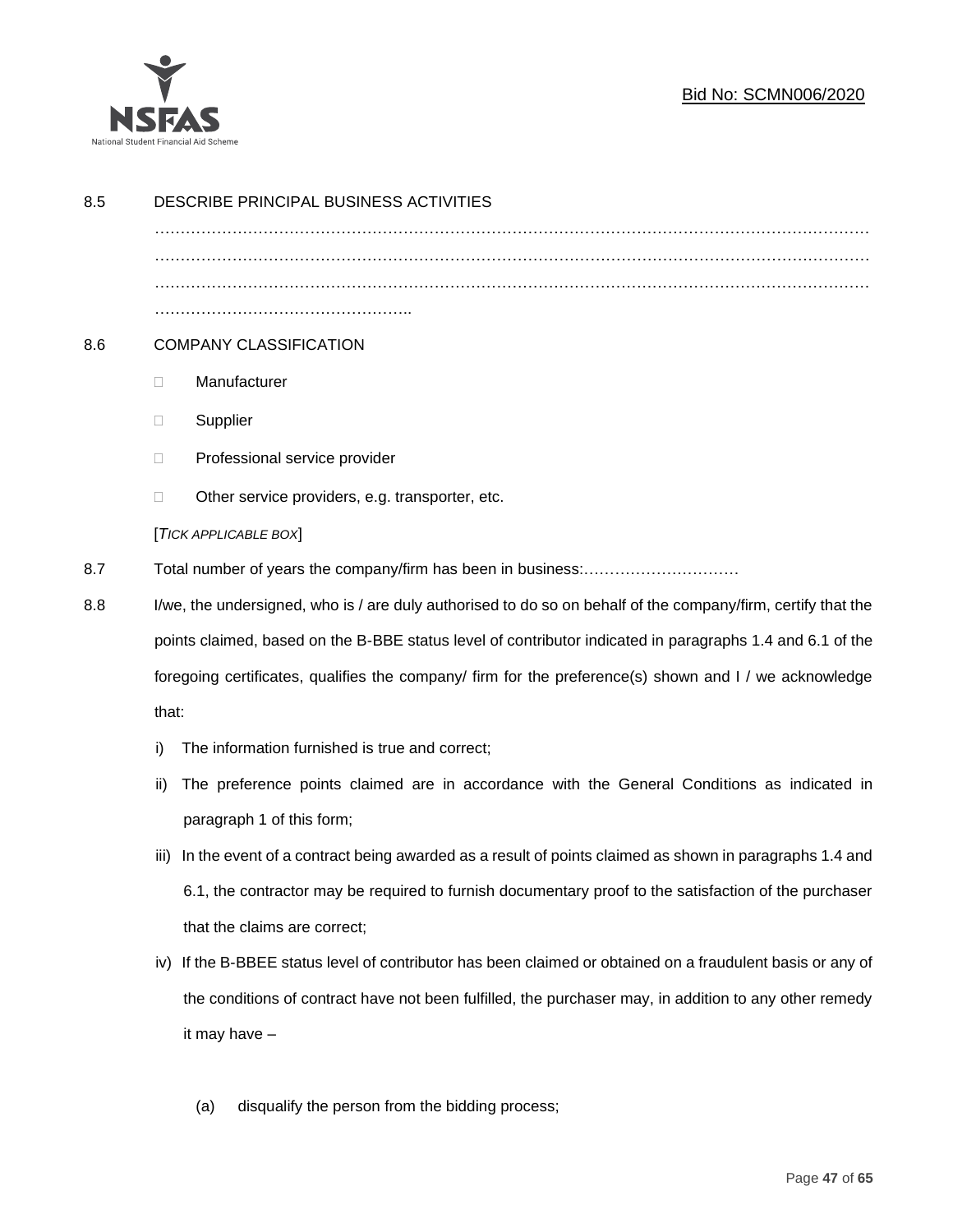

- (b) recover costs, losses or damages it has incurred or suffered as a result of that person's conduct;
- (c) cancel the contract and claim any damages which it has suffered as a result of having to make less favourable arrangements due to such cancellation;
- (d) recommend that the bidder or contractor, its shareholders and directors, or only the shareholders and directors who acted on a fraudulent basis, be restricted by the National Treasury from obtaining business from any organ of state for a period not exceeding 10 years, after the *audi alteram partem* (hear the other side) rule has been applied; and
- (e) forward the matter for criminal prosecution.

| <b>WITNESSES</b> |                            |
|------------------|----------------------------|
|                  | SIGNATURE(S) OF BIDDERS(S) |
|                  | DATE:<br>.<br>.<br>ADDRESS |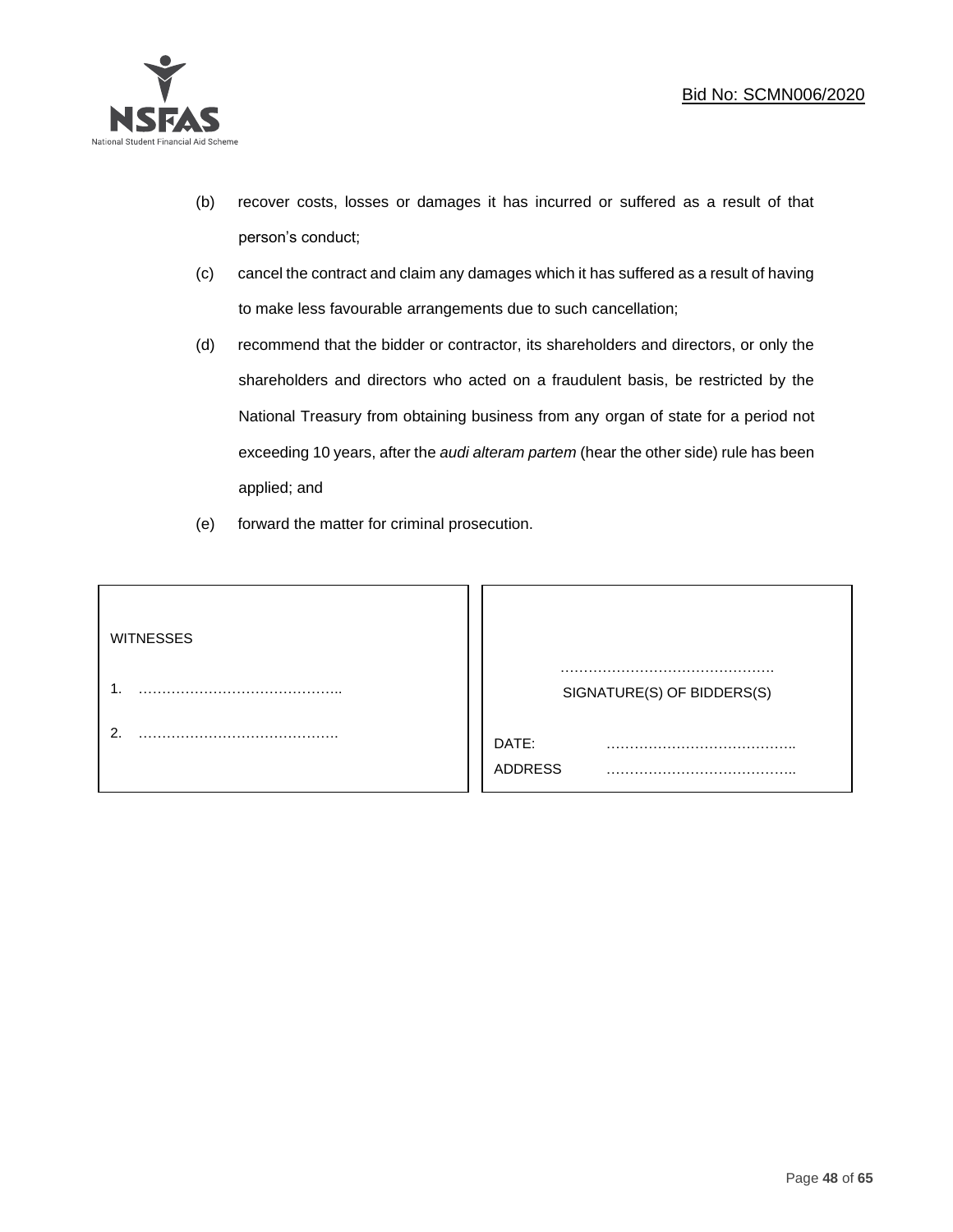

# GOVERNMENT PROCUREMENT

# **GENERAL CONDITIONS OF CONTRACT July 2010**

# **NOTES**

The purpose of this document is to:

(i) Draw special attention to certain general conditions applicable to government bids, contracts and orders; and

(ii) To ensure that clients be familiar with regard to the rights and obligations of all parties involved in doing business with government.

In this document words in the singular also mean in the plural and vice versa and words in the masculine also mean in the feminine and neuter.

• The General Conditions of Contract will form part of all bid documents and may not be amended.

Special Conditions of Contract (SCC) relevant to a specific bid, should be compiled separately for every bid (if applicable) and will supplement the General Conditions of Contract. Whenever there is a conflict, the provisions in the SCC shall prevail.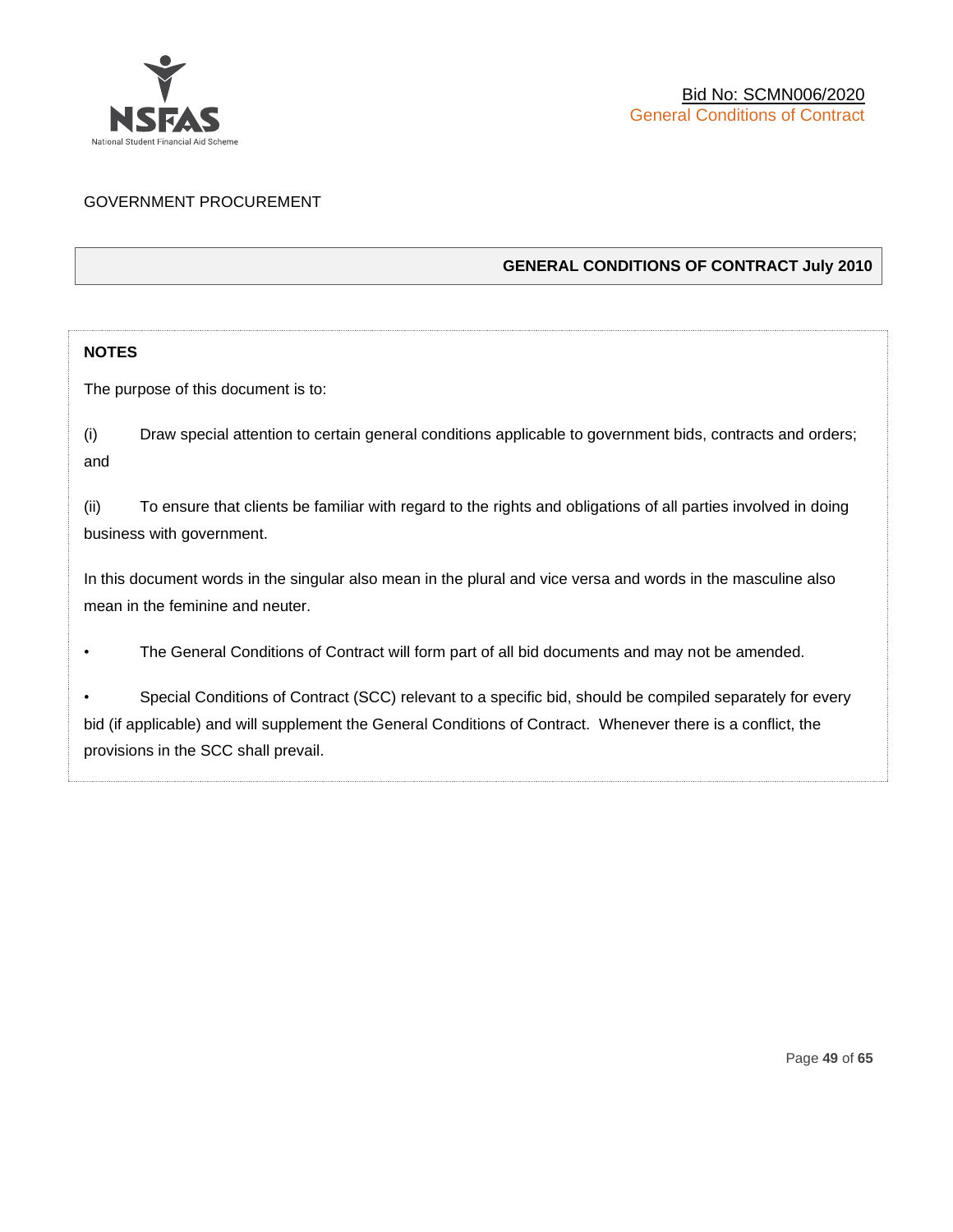

# TABLE OF CLAUSES

- 1. Definitions
- 2. Application
- 3. General
- 4. Standards
- 5. Use of contract documents and information; inspection
- 6. Patent rights
- 7. Performance security
- 8. Inspections, tests and analysis
- 9. Packing
- 10. Delivery and documents
- 11. Insurance
- 12. Transportation
- 13. Incidental services
- 14. Spare parts
- 15. Warranty
- 16. Payment
- 17. Prices
- 18. Contract amendments
- 19. Assignment
- 20. Subcontracts
- 21. Delays in the supplier's performance
- 22. Penalties
- 23. Termination for default
- 24. Dumping and countervailing duties
- 25. Force Majeure
- 26. Termination for insolvency
- 27. Settlement of disputes
- 28. Limitation of liability
- 29. Governing language
- 30. Applicable law
- 31. Notices
- 32. Taxes and duties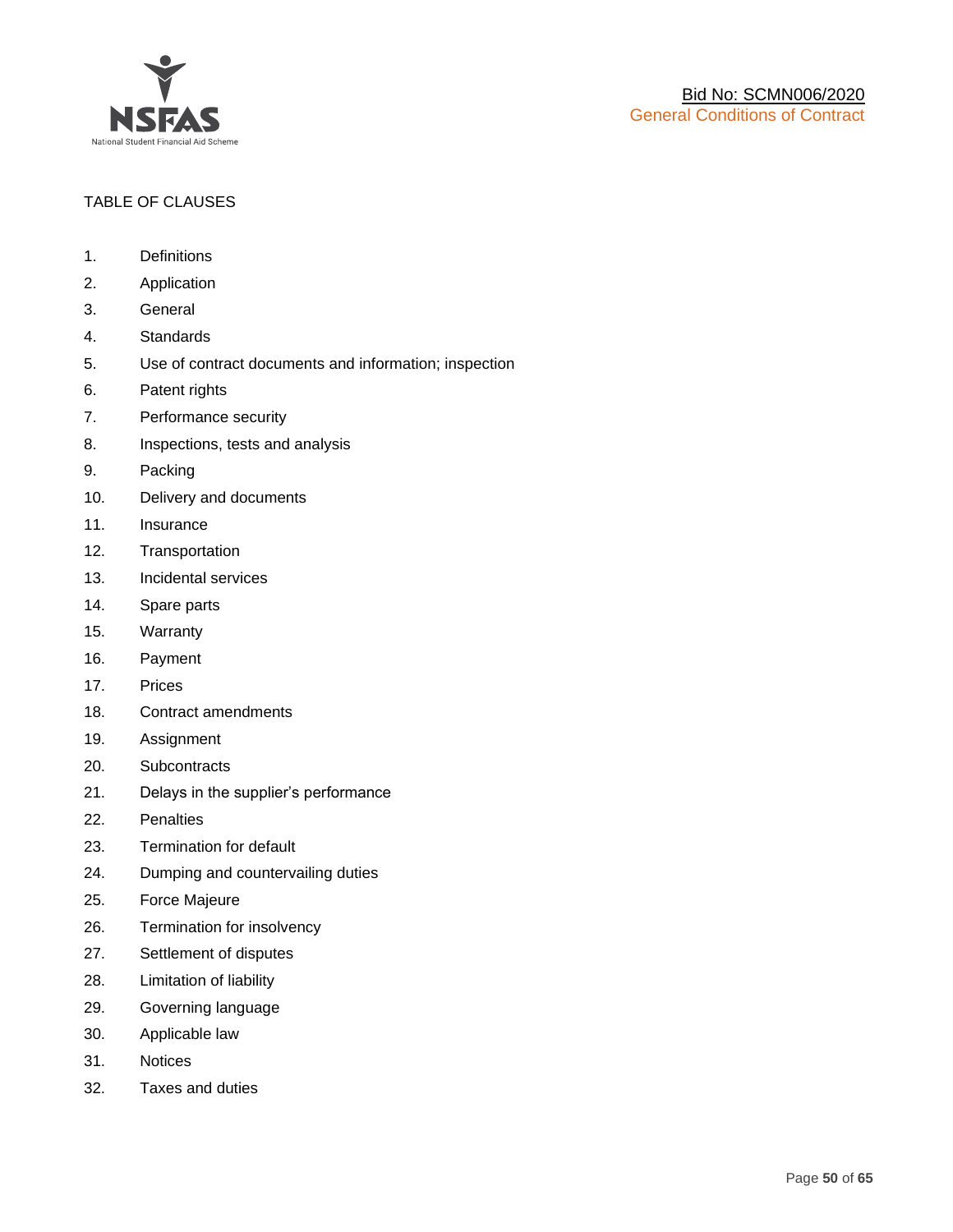

- 33. National Industrial Participation Programme (NIPP)
- 34. Prohibition of restrictive practices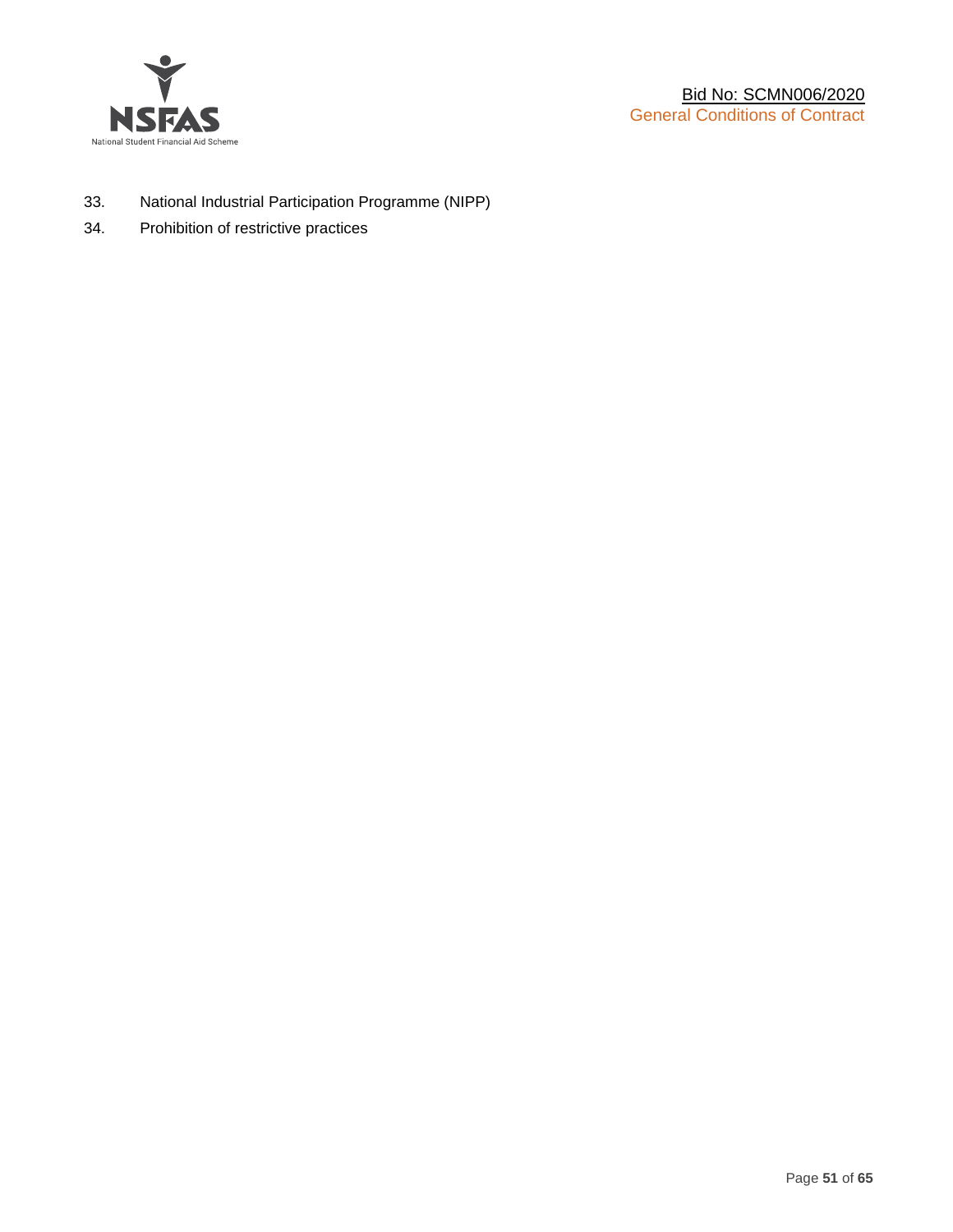

#### **General Conditions of Contract**

#### **1. Definitions**

- 1. The following terms shall be interpreted as indicated:
- 1.1 "Closing time" means the date and hour specified in the bidding documents for the receipt of bids.
- 1.2 "Contract" means the written agreement entered into between the purchaser and the supplier, as recorded in the contract form signed by the parties, including all attachments and appendices thereto and all documents incorporated by reference therein.
- 1.3 "Contract price" means the price payable to the supplier under the contract for the full and proper performance of his contractual obligations.
- 1.4 "Corrupt practice" means the offering, giving, receiving, or soliciting of anything of value to influence the action of a public official in the procurement process or in contract execution.
- 1.5 "Countervailing duties" are imposed in cases where an enterprise abroad is subsidized by its government and encouraged to market its products internationally.
- 1.6 "Country of origin" means the place where the goods were mined, grown or produced or from which the services are supplied. Goods are produced when, through manufacturing, processing or substantial and major assembly of components, a commercially recognized new product results that is substantially different in basic characteristics or in purpose or utility from its components.
- 1.7 "Day" means calendar day.
- 1.8 "Delivery" means delivery in compliance of the conditions of the contract or order.
- 1.9 "Delivery ex stock" means immediate delivery directly from stock actually on hand.
- 1.10 "Delivery into consignees store or to his site" means delivered and unloaded in the specified store or depot or on the specified site in compliance with the conditions of the contract or order, the supplier bearing all risks and charges involved until the supplies are so delivered and a valid receipt is obtained.
- 1.11 "Dumping" occurs when a private enterprise abroad market its goods on own initiative in the RSA at lower prices than that of the country of origin and which have the potential to harm the local industries in the RSA.
- 1.12 " Force majeure" means an event beyond the control of the supplier and not involving the supplier's fault or negligence and not foreseeable. Such events may include, but is not restricted to, acts of the purchaser in its sovereign capacity, wars or revolutions, fires, floods, epidemics, quarantine restrictions and freight embargoes.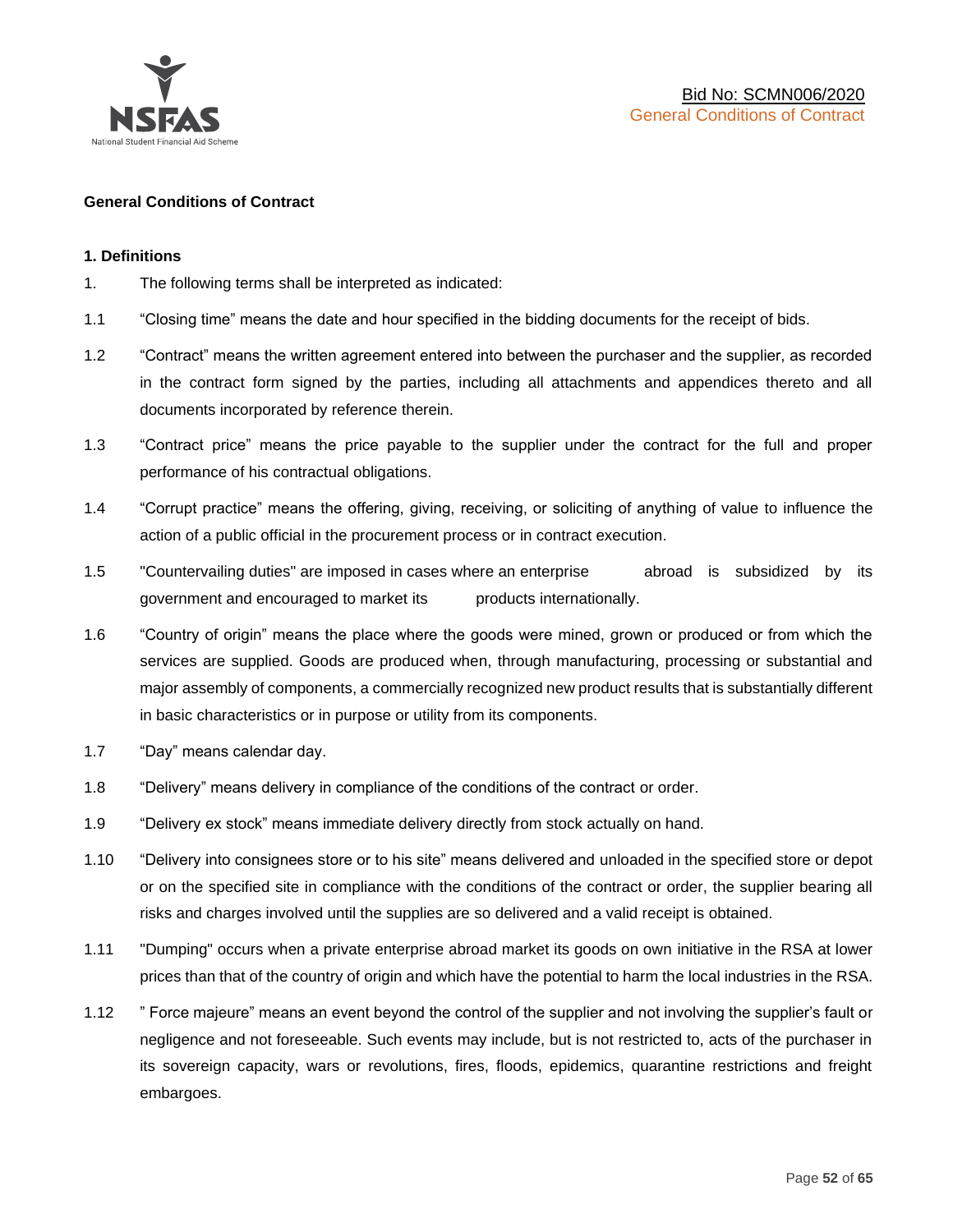

- 1.13 "Fraudulent practice" means a misrepresentation of facts in order to influence a procurement process or the execution of a contract to the detriment of any bidder and includes collusive practice among bidders (prior to or after bid submission) designed to establish bid prices at artificial non-competitive levels and to deprive the bidder of the benefits of free and open competition.
- 1.14 "GCC" means the General Conditions of Contract.
- 1.15 "Goods" means all of the equipment, machinery, and/or other materials that the supplier is required to supply to the purchaser under the contract.
- 1.16 "Imported content" means that portion of the bidding price represented by the cost of components, parts or materials which have been or are still to be imported (whether by the supplier or his subcontractors) and which costs are inclusive of the costs abroad, plus freight and other direct importation costs such as landing costs, dock dues, import duty, sales duty or other similar tax or duty at the South African place of entry as well as transportation and handling charges to the factory in the Republic where the supplies covered by the bid will be manufactured.
- 1.17 "Local content" means that portion of the bidding price which is not included in the imported content provided that local manufacture does take place.
- 1.18 "Manufacture" means the production of products in a factory using labour, materials, components and machinery and includes other related value-adding activities.
- 1.19 "Order" means an official written order issued for the supply of goods or works or the rendering of a service.
- 1.20 "Project site," where applicable, means the place indicated in bidding documents.
- 1.21 "Purchaser" means the organization purchasing the goods.
- 1.22 "Republic" means the Republic of South Africa.
- 1.23 "SCC" means the Special Conditions of Contract.
- 1.24 "Services" means those functional services ancillaries to the supply of the goods, such as transportation and any other incidental services, such as installation, commissioning, provision of technical assistance, training, catering, gardening, security, maintenance and other such obligations of the supplier covered under the contract.
- 1.25 "Written" or "in writing" means handwritten in ink or any form of electronic or mechanical writing.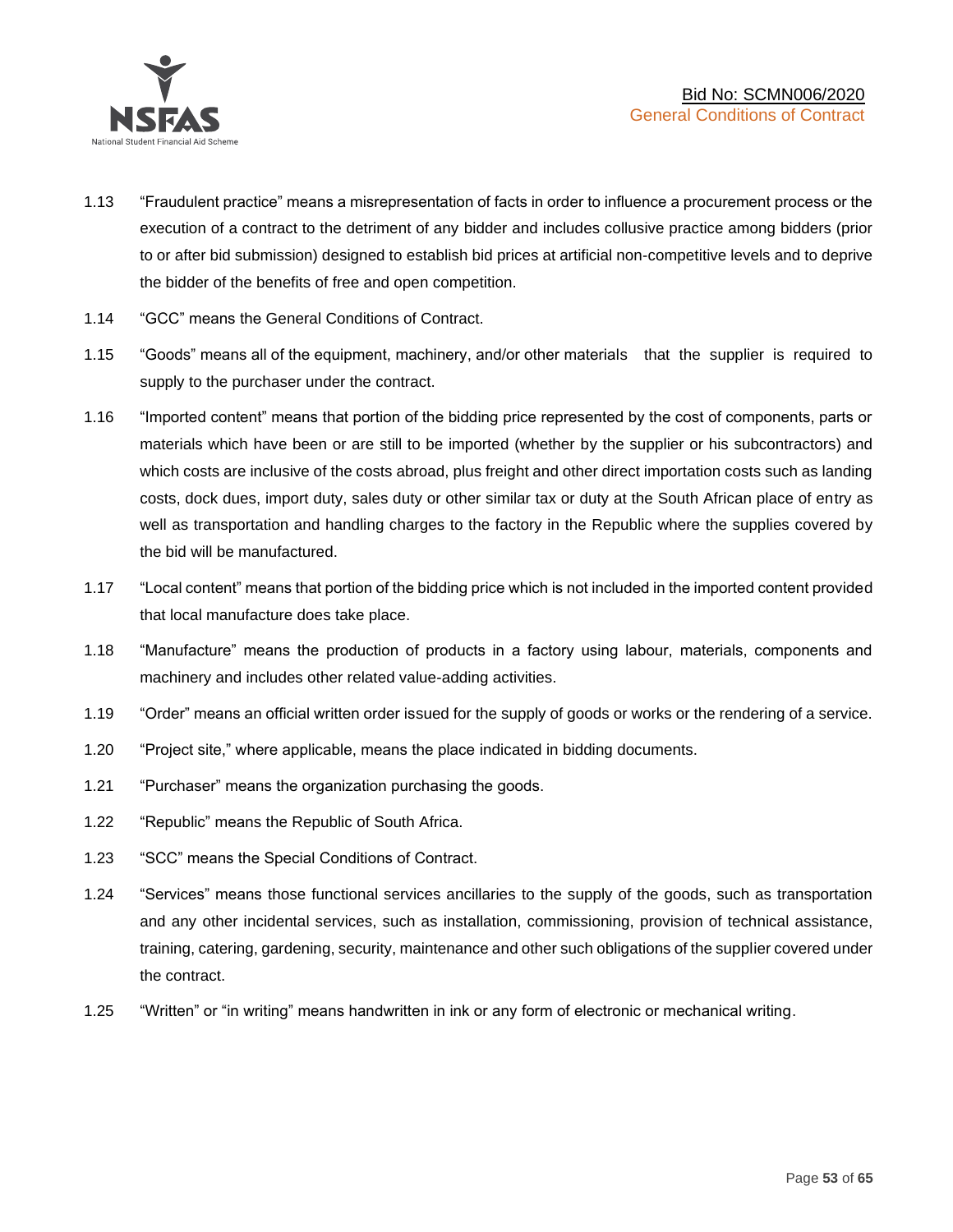

#### **2. Application**

- 2.1 These general conditions are applicable to all bids, contracts and orders including bids for functional and professional services, sales, hiring, letting and the granting or acquiring of rights, but excluding immovable property, unless otherwise indicated in the bidding documents.
- 2.2 Where applicable, special conditions of contract are also laid down to cover specific supplies, services or works.
- 2.3 Where such special conditions of contract are in conflict with these general conditions, the special conditions shall apply.

#### **3 General**

- 3.1 Unless otherwise indicated in the bidding documents, the purchaser shall not be liable for any expense incurred in the preparation and submission of a bid. Where applicable a non-refundable fee for documents may be charged.
- 3.2 With certain exceptions, invitations to bid are only published in the Government Tender Bulletin. The Government Tender Bulletin may be obtained directly from the Government Printer, Private Bag X85, Pretoria 0001, or accessed electronically from [www.treasury.gov.za](http://www.treasury.gov.za/)

#### **4. Standards**

4.1 The goods supplied shall conform to the standards mentioned in the bidding documents and specifications.

#### **5. Use of contract documents and information; inspection**.

- 5.1 The supplier shall not, without the purchaser's prior written consent, disclose the contract, or any provision thereof, or any specification, plan, drawing, pattern, sample, or information furnished by or on behalf of the purchaser in connection therewith, to any person other than a person employed by the supplier in the performance of the contract. Disclosure to any such employed person shall be made in confidence and shall extend only so far as may be necessary for purposes of such performance.
- 5.2 The supplier shall not, without the purchaser's prior written consent, make use of any document or information mentioned in GCC clause 5.1 except for purposes of performing the contract.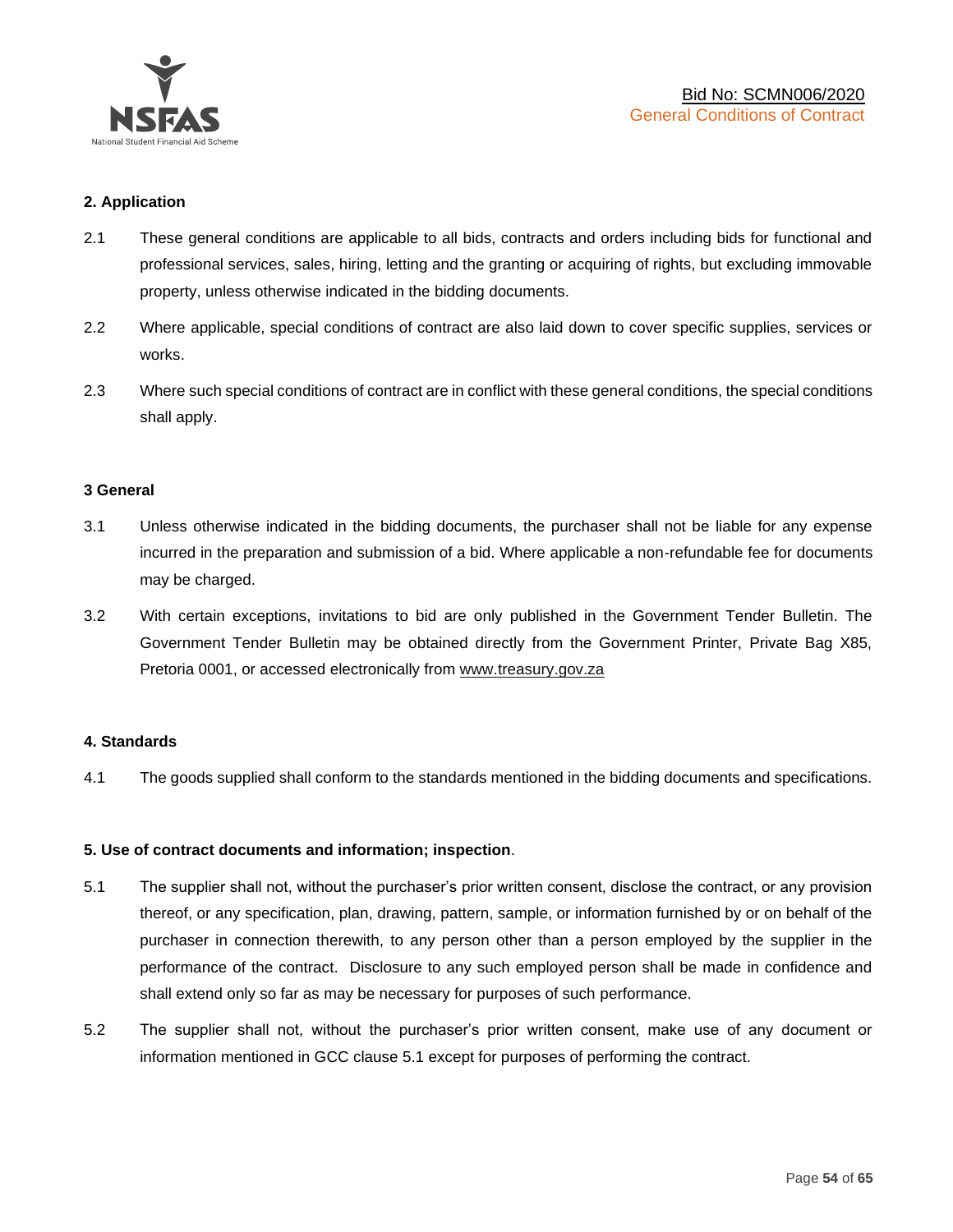

- 5.3 Any document, other than the contract itself mentioned in GCC clause 5.1 shall remain the property of the purchaser and shall be returned (all copies) to the purchaser on completion of the supplier's performance under the contract if so, required by the purchaser.
- 5.4 The supplier shall permit the purchaser to inspect the supplier's records relating to the performance of the supplier and to have them audited by auditors appointed by the purchaser, if so, required by the purchaser.

#### **6. Patent rights**

6.1 The supplier shall indemnify the purchaser against all third-party claims of infringement of patent, trademark, or industrial design rights arising from use of the goods or any part thereof by the purchaser.

#### **7. Performance security**

- 7.1 Within thirty (30) days of receipt of the notification of contract award, the successful bidder shall furnish to the purchaser the performance security of the amount specified in SCC.
- 7.2 The proceeds of the performance security shall be payable to the purchaser as compensation for any loss resulting from the supplier's failure to complete his obligations under the contract.
- 7.3 The performance security shall be denominated in the currency of the contract, or in a freely convertible currency acceptable to the purchaser and shall be in one of the following forms:
	- (a) a bank guarantee or an irrevocable letter of credit issued by a reputable bank located in the purchaser's country or abroad, acceptable to the purchaser, in the form provided in the bidding documents or another form acceptable to the purchaser; or
	- (b) a cashier's or certified cheque
- 7.4 The performance security will be discharged by the purchaser and returned to the supplier not later than thirty (30) days following the date of completion of the supplier's performance obligations under the contract, including any warranty obligations, unless otherwise specified in SCC.

#### **8. Inspections, tests and analyses**

- 8.1 All pre-bidding testing will be for the account of the bidder.
- 8.2 If it is a bid condition that supplies to be produced or services to be rendered should at any stage during production or execution or on completion be subject to inspection, the premises of the bidder or contractor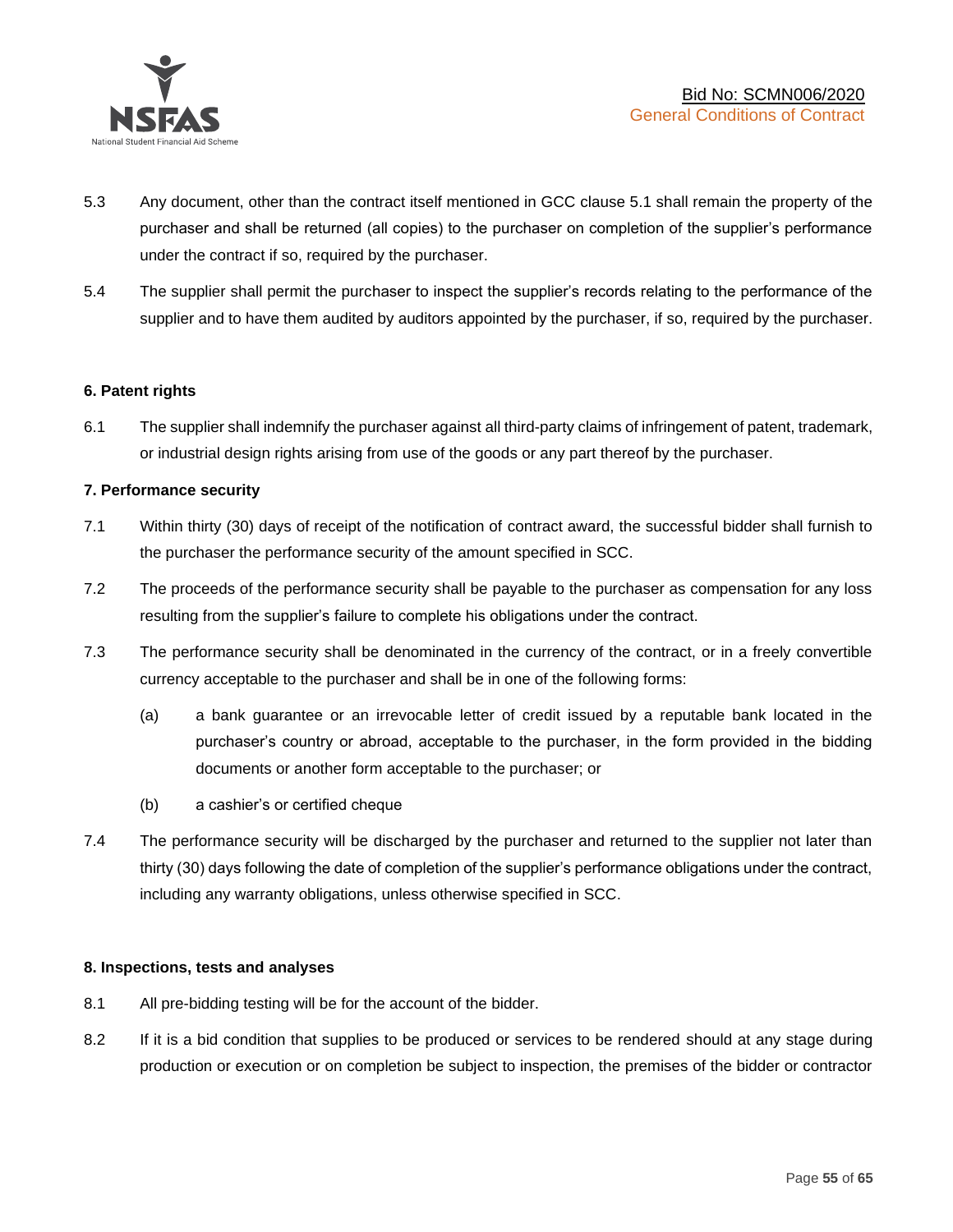shall be open, at all reasonable hours, for inspection by a representative of the Department or an organization acting on behalf of the Department.

- 8.3 If there are no inspection requirements indicated in the bidding documents and no mention is made in the contract, but during the contract period it is decided that inspections shall be carried out, the purchaser shall itself make the necessary arrangements, including payment arrangements with the testing authority concerned.
- 8.4 If the inspections, tests and analyses referred to in clauses 8.2 and 8.3 show the supplies to be in accordance with the contract requirements, the cost of the inspections, tests and analyses shall be defrayed by the purchaser.
- 8.5 Where the supplies or services referred to in clauses 8.2 and 8.3 do not comply with the contract requirements, irrespective of whether such supplies or services are accepted or not, the cost in connection with these inspections, tests or analyses shall be defrayed by the supplier.
- 8.6 Supplies and services which are referred to in clauses 8.2 and 8.3 and which do not comply with the contract requirements may be rejected.
- 8.7 Any contract supplies may on or after delivery be inspected, tested or analysed and may be rejected if found not to comply with the requirements of the contract. Such rejected supplies shall be held at the cost and risk of the supplier who shall, when called upon, remove them immediately at his own cost and forthwith substitute them with supplies which do comply with the requirements of the contract. Failing such removal, the rejected supplies shall be returned at the supplier's cost and risk. Should the supplier fail to provide the substitute supplies forthwith, the purchaser may, without giving the supplier further opportunity to substitute the rejected supplies, purchase such supplies as may be necessary at the expense of the supplier.
- 8.8 The provisions of clauses 8.4 to 8.7 shall not prejudice the right of the purchaser to cancel the contract on account of a breach of the conditions thereof, or to act in terms of Clause 23 of GCC.

# **9. Packing**

9.1 The supplier shall provide such packing of the goods as is required to prevent their damage or deterioration during transit to their final destination, as indicated in the contract. The packing shall be sufficient to withstand, without limitation, rough handling during transit and exposure to extreme temperatures, salt and precipitation during transit, and open storage. Packing, case size and weights shall take into consideration, where appropriate, the remoteness of the goods' final destination and the absence of heavy handling facilities at all points in transit.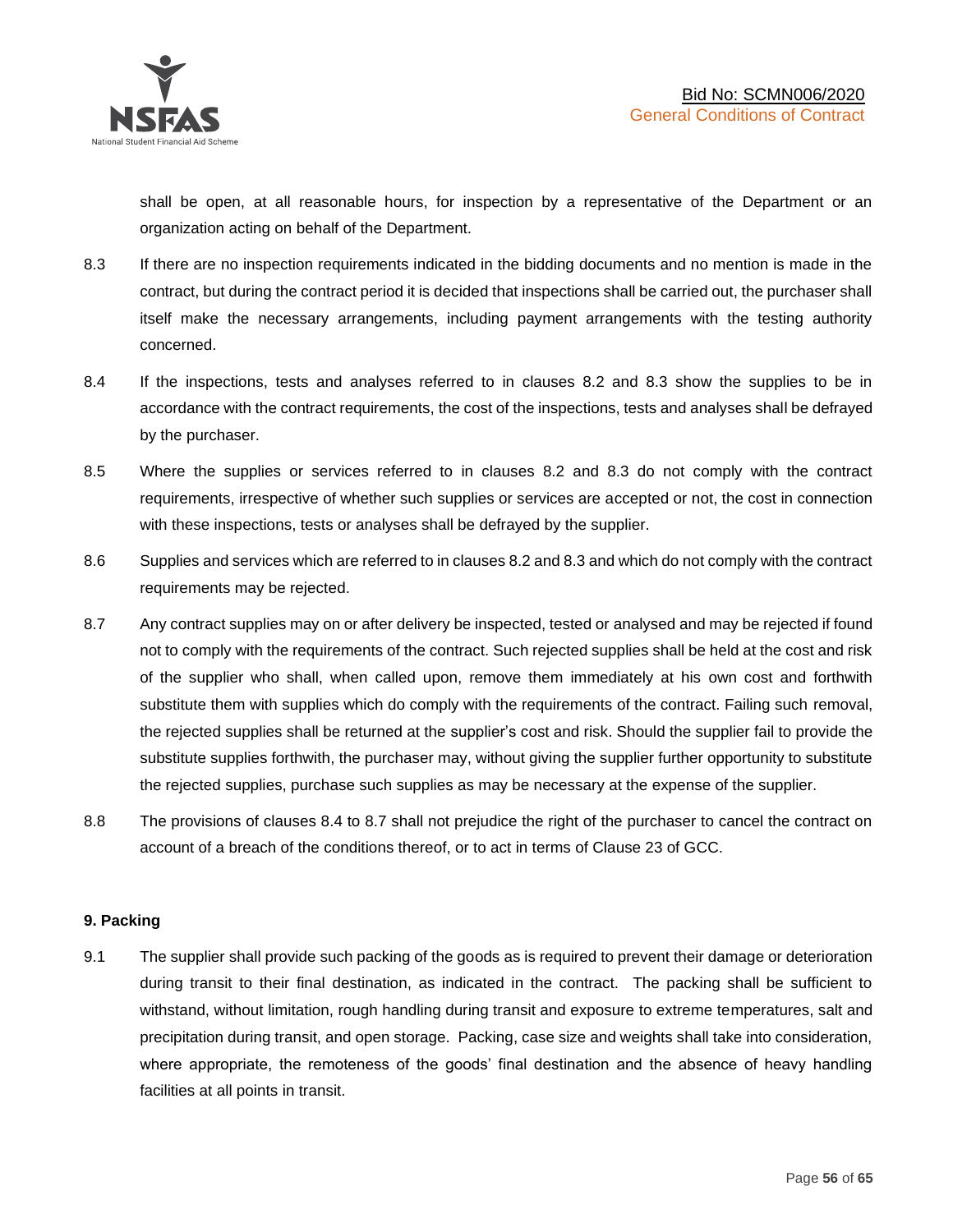

9.2 The packing, marking, and documentation within and outside the packages shall comply strictly with such special requirements as shall be expressly provided for in the contract, including additional requirements, if any, specified in SCC, and in any subsequent instructions ordered by the purchaser.

#### **10. Delivery and documents**

- 10.1 Delivery of the goods shall be made by the supplier in accordance with the terms specified in the contract. The details of shipping and/or other documents to be furnished by the supplier are specified in SCC.
- 10.2 Documents to be submitted by the supplier are specified in SCC.

#### **11. Insurance**

11.1 The goods supplied under the contract shall be fully insured in a freely convertible currency against loss or damage incidental to manufacture or acquisition, transportation, storage and delivery in the manner specified in the SCC.

#### **12. Transportation**

12.1 Should a price other than an all-inclusive delivered price be required, this shall be specified in the SCC.

#### **13. Incidental services**

13.1 The supplier may be required to provide any or all of the following services, including additional services, if any, specified in SCC:

(a) performance or supervision of on-site assembly and/or commissioning of the supplied ` goods;

- (b) furnishing of tools required for assembly and/or maintenance of the supplied goods;
- (c) furnishing of a detailed operations and maintenance manual for each appropriate unit of the supplied goods;
- (d) performance or supervision or maintenance and/or repair of the supplied goods, for a period of time agreed by the parties, provided that this service shall not relieve the supplier of any warranty obligations under this contract; and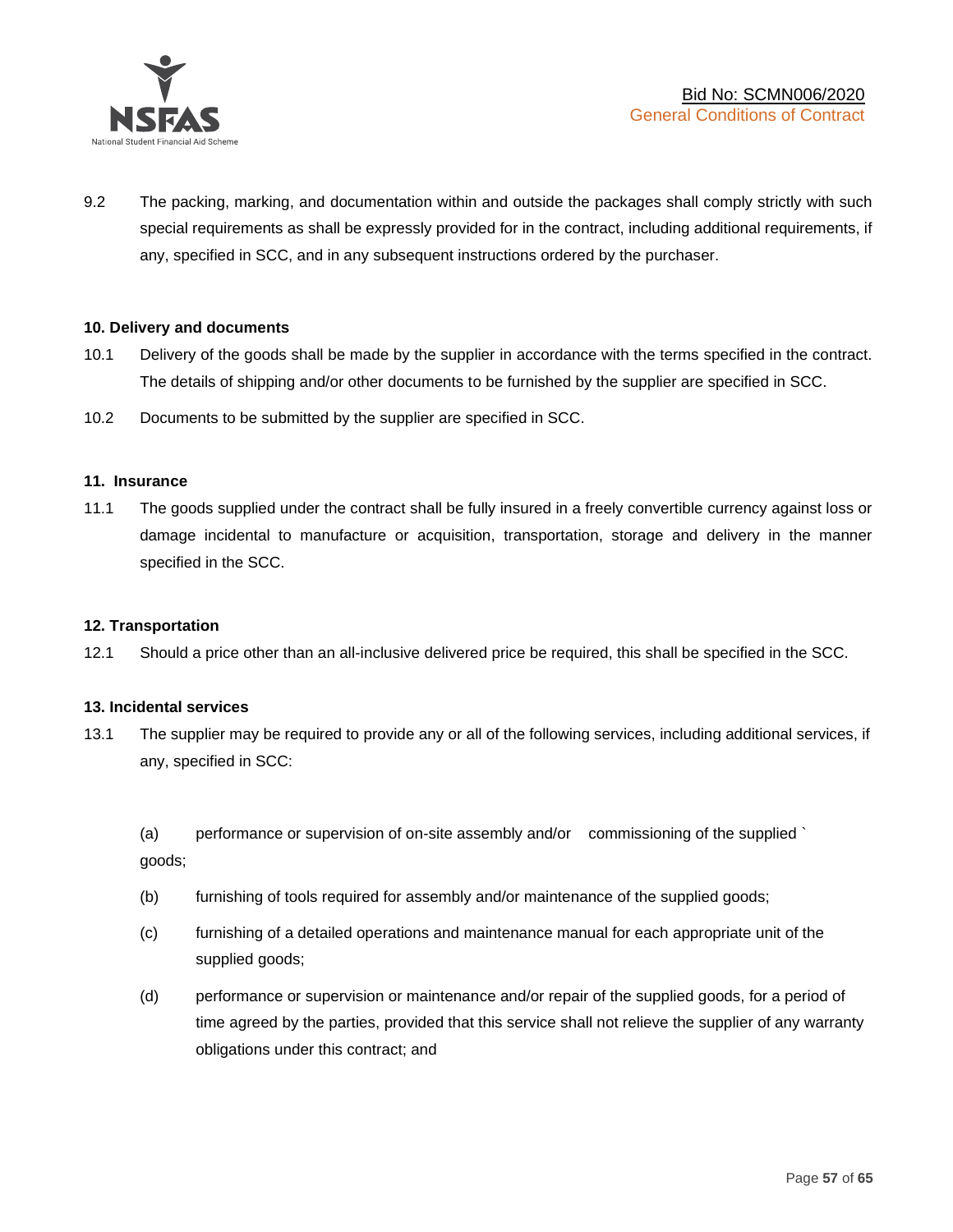

- (e) training of the purchaser's personnel, at the supplier's plant and/or on-site, in assembly, start-up, operation, maintenance, and/or repair of the supplied goods.
- 13.2 Prices charged by the supplier for incidental services, if not included in the contract price for the goods, shall be agreed upon in advance by the parties and shall not exceed the prevailing rates charged to other parties by the supplier for similar services.

#### **14. Spare parts**

- 14.1 As specified in SCC, the supplier may be required to provide any or all of the following materials, notifications, and information pertaining to spare parts manufactured or distributed by the supplier:
	- (a) such spare parts as the purchaser may elect to purchase from the supplier, provided that this election shall not relieve the supplier of any warranty obligations under the contract; and
	- (b) in the event of termination of production of the spare parts:

(i) Advance notification to the purchaser of the pending termination, in sufficient time to permit the purchaser to procure needed requirements; and

(ii) following such termination, furnishing at no cost to the purchaser, the blueprints, drawings, and specifications of the spare parts, if requested.

#### **15. Warranty**

- 15.1 The supplier warrants that the goods supplied under the contract are new, unused, of the most recent or current models, and that they incorporate all recent improvements in design and materials unless provided otherwise in the contract. The supplier further warrants that all goods supplied under this contract shall have no defect, arising from design, materials, or workmanship (except when the design and/or material is required by the purchaser's specifications) or from any act or omission of the supplier, that may develop under normal use of the supplied goods in the conditions prevailing in the country of final destination.
- 15.2 This warranty shall remain valid for twelve (12) months after the goods, or any portion thereof as the case may be, have been delivered to and accepted at the final destination indicated in the contract, or for eighteen (18) months after the date of shipment from the port or place of loading in the source country, whichever period concludes earlier, unless specified otherwise in SCC.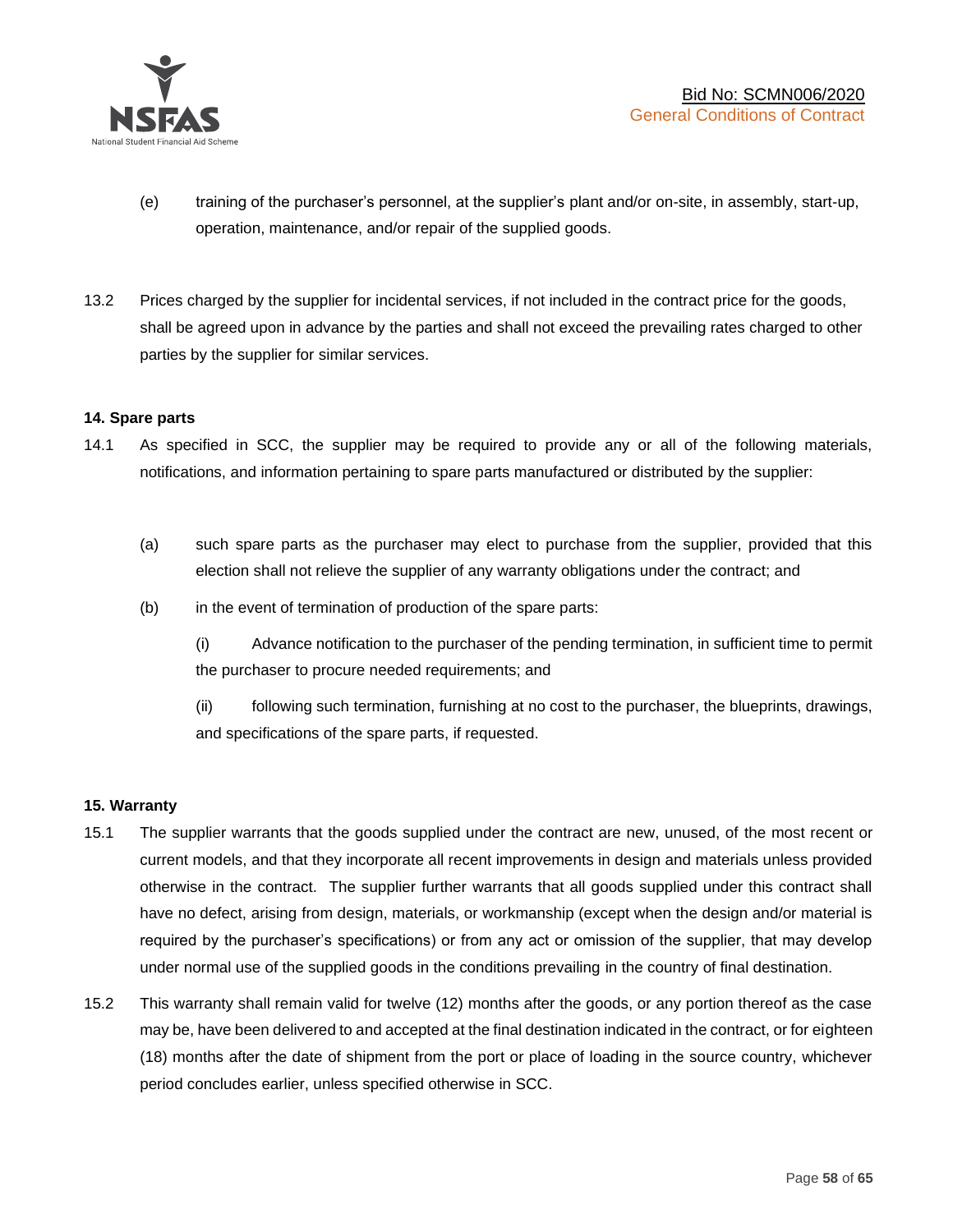

- 15.3 The purchaser shall promptly notify the supplier in writing of any claims arising under this warranty.
- 15.4 Upon receipt of such notice, the supplier shall, within the period specified in SCC and with all reasonable speed, repair or replace the defective goods or parts thereof, without costs to the purchaser.
- 15.5 If the supplier, having been notified, fails to remedy the defect(s) within the period specified in SCC, the purchaser may proceed to take such remedial action as may be necessary, at the supplier's risk and expense and without prejudice to any other rights which the purchaser may have against the supplier under the contract.

#### **16. Payment**

- 16.1 The method and conditions of payment to be made to the supplier under this contract shall be specified in SCC.
- 16.2 The supplier shall furnish the purchaser with an invoice accompanied by a copy of the delivery note and upon fulfilment of other obligations stipulated in the contract.
- 16.3 Payments shall be made promptly by the purchaser, but in no case later than thirty (30) days after submission of an invoice or claim by the supplier.
- 16.4 Payment will be made in Rand unless otherwise stipulated in SCC.

#### **17. Prices**

17.1 Prices charged by the supplier for goods delivered and services performed under the contract shall not vary from the prices quoted by the supplier in his bid, with the exception of any price adjustments authorized in SCC or in the purchaser's request for bid validity extension, as the case may be.

#### **18. Contract amendments**

18.1 No variation in or modification of the terms of the contract shall be made except by written amendment signed by the parties concerned.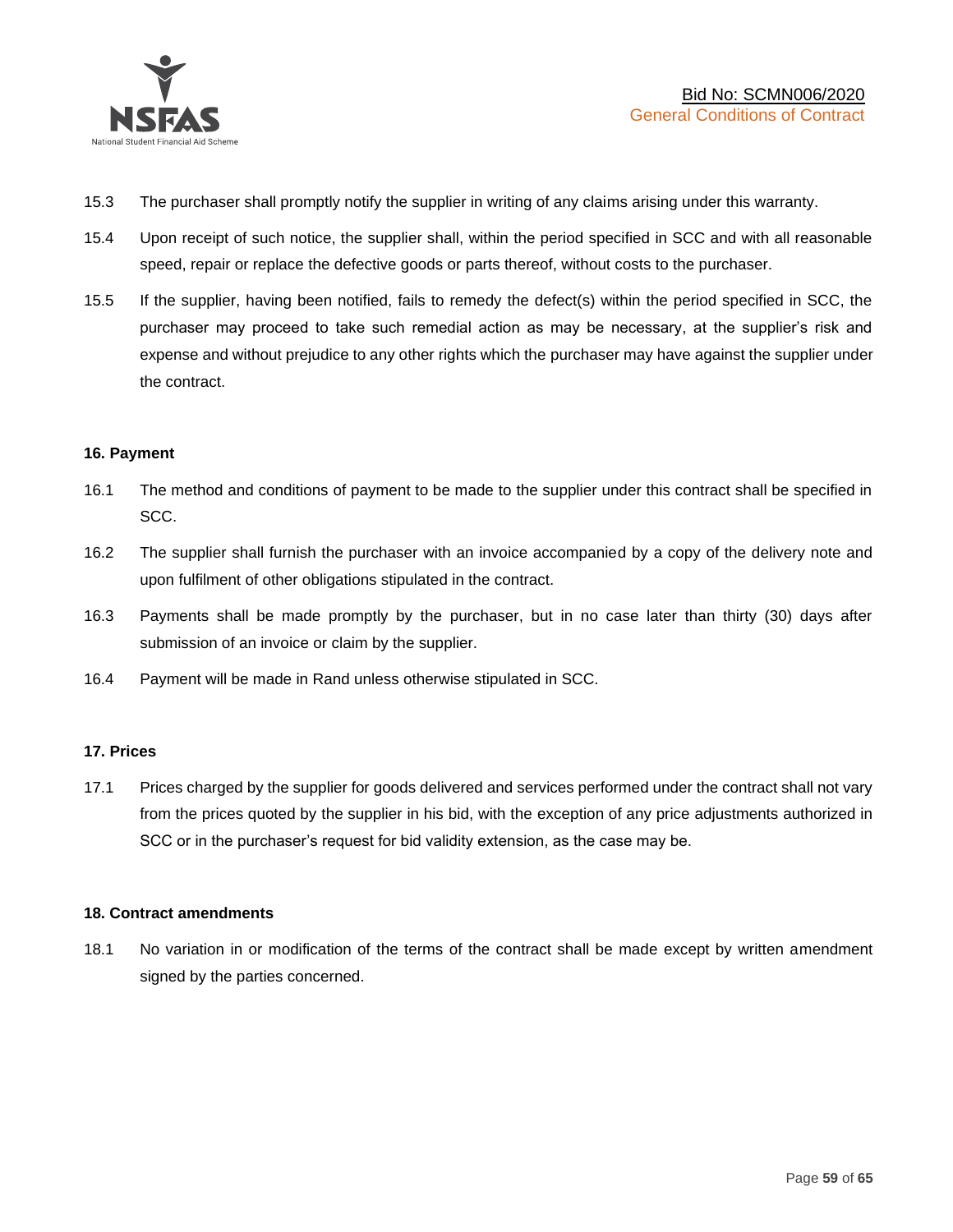

#### **19. Assignment**

19.1 The supplier shall not assign, in whole or in part, its obligations to perform under the contract, except with the purchaser's prior written consent.

#### **20. Subcontracts**

20.1 The supplier shall notify the purchaser in writing of all subcontracts awarded under this contract if not already specified in the bid. Such notification, in the original bid or later, shall not relieve the supplier from any liability or obligation under the contract.

#### **21. Delays in the supplier's performance**

- 21.1 Delivery of the goods and performance of services shall be made by the supplier in accordance with the time schedule prescribed by the purchaser in the contract.
- 21.2 If at any time during performance of the contract, the supplier or its subcontractor(s) should encounter conditions impeding timely delivery of the goods and performance of services, the supplier shall promptly notify the purchaser in writing of the fact of the delay, its likely duration and its cause(s). As soon as practicable after receipt of the supplier's notice, the purchaser shall evaluate the situation and may at his discretion extend the supplier's time for performance, with or without the imposition of penalties, in which case the extension shall be ratified by the parties by amendment of contract.
- 21.3 No provision in a contract shall be deemed to prohibit the obtaining of supplies or services from a national department, provincial department, or a local authority.
- 21.4 The right is reserved to procure outside of the contract small quantities or to have minor essential services executed if an emergency arises, the supplier's point of supply is not situated at or near the place where the supplies are required, or the supplier's services are not readily available.
- 21.5 Except as provided under GCC Clause 25, a delay by the supplier in the performance of its delivery obligations shall render the supplier liable to the imposition of penalties, pursuant to GCC Clause 22, unless an extension of time is agreed upon pursuant to GCC Clause 21.2 without the application of penalties.
- 21.6 Upon any delay beyond the delivery period in the case of a supplies contract, the purchaser shall, without cancelling the contract, be entitled to purchase supplies of a similar quality and up to the same quantity in substitution of the goods not supplied in conformity with the contract and to return any goods delivered later at the supplier's expense and risk, or to cancel the contract and buy such goods as may be required to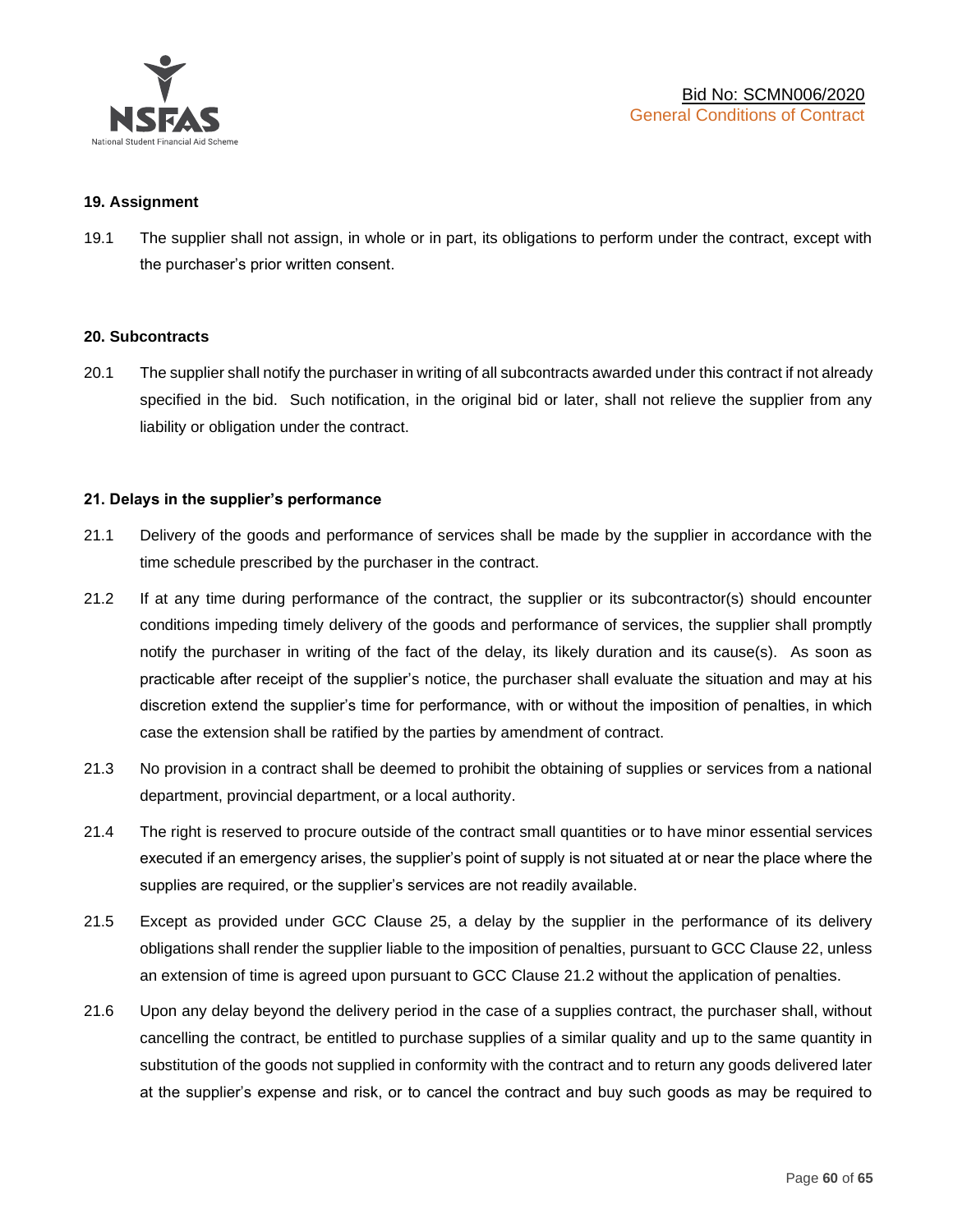

complete the contract and without prejudice to his other rights, be entitled to claim damages from the supplier.

#### **22. Penalties**

22.1 Subject to GCC Clause 25, if the supplier fails to deliver any or all of the goods or to perform the services within the period(s) specified in the contract, the purchaser shall, without prejudice to its other remedies under the contract, deduct from the contract price, as a penalty, a sum calculated on the delivered price of the delayed goods or unperformed services using the current prime interest rate calculated for each day of the delay until actual delivery or performance. The purchaser may also consider termination of the contract pursuant to GCC Clause 23.

#### **23. Termination for default**

- 23.1 The purchaser, without prejudice to any other remedy for breach of contract, by written notice of default sent to the supplier, may terminate this contract in whole or in part:
	- (a) if the supplier fails to deliver any or all of the goods within the period(s) specified in the contract, or within any extension thereof granted by the purchaser pursuant to GCC Clause 21.2;
	- (b) if the Supplier fails to perform any other obligation(s) under the contract; or
	- (c) if the supplier, in the judgment of the purchaser, has engaged in corrupt or fraudulent practices in competing for or in executing the contract.
- 23.2 In the event the purchaser terminates the contract in whole or in part, the purchaser may procure, upon such terms and in such manner as it deems appropriate, goods, works or services similar to those undelivered, and the supplier shall be liable to the purchaser for any excess costs for such similar goods, works or services. However, the supplier shall continue performance of the contract to the extent not terminated.
- 23.3 Where the purchaser terminates the contract in whole or in part, the purchaser may decide to impose a restriction penalty on the supplier by prohibiting such supplier from doing business with the public sector for a period not exceeding 10 years.
- 23.4 If a purchaser intends imposing a restriction on a supplier or any person associated with the supplier, the supplier will be allowed a time period of not more than fourteen (14) days to provide reasons why the envisaged restriction should not be imposed. Should the supplier fail to respond within the stipulated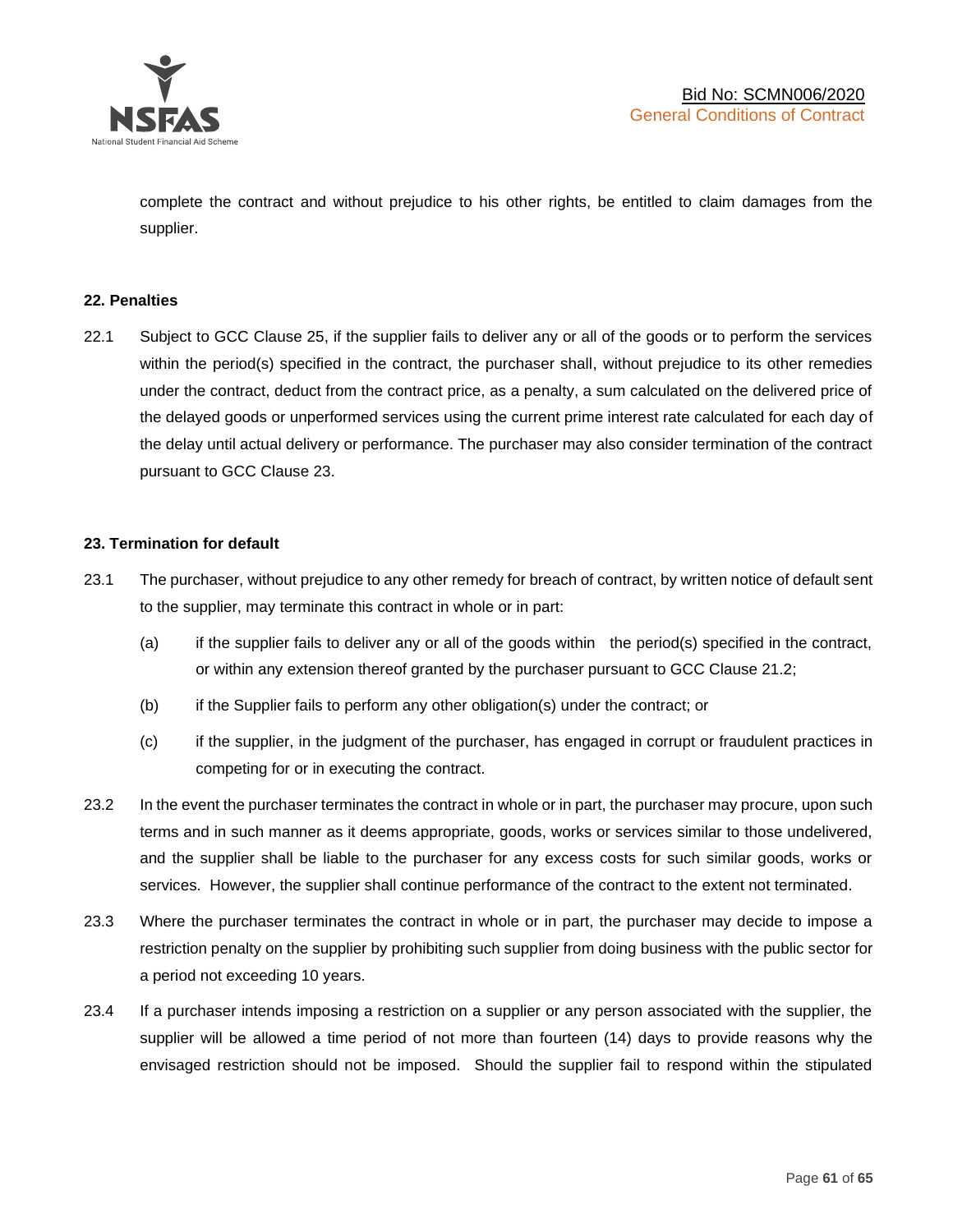

fourteen (14) days the purchaser may regard the intended penalty as not objected against and may impose it on the supplier.

- 23.5 Any restriction imposed on any person by the Accounting Officer / Authority will, at the discretion of the Accounting Officer / Authority, also be applicable to any other enterprise or any partner, manager, director or other person who wholly or partly exercises or exercised or may exercise control over the enterprise of the first-mentioned person, and with which enterprise or person the first-mentioned person, is or was in the opinion of the Accounting Officer / Authority actively associated.
- 23.6 If a restriction is imposed, the purchaser must, within five (5) working days of such imposition, furnish the National Treasury, with the following information:
	- (i) the name and address of the supplier and / or person restricted by the purchaser;
	- (ii) the date of commencement of the restriction
	- (iii) the period of restriction; and
	- (iv) the reasons for the restriction.

These details will be loaded in the National Treasury's central database of suppliers or persons prohibited from doing business with the public sector.

23.7 If a court of law convicts a person of an offence as contemplated in sections 12 or 13 of the Prevention and Combating of Corrupt Activities Act, No. 12 of 2004, the court may also rule that such person's name be endorsed on the Register for Tender Defaulters. When a person's name has been endorsed on the Register, the person will be prohibited from doing business with the public sector for a period not less than five years and not more than 10 years. The National Treasury is empowered to determine the period of restriction and each case will be dealt with on its own merits. According to section 32 of the Act the Register must be open to the public. The Register can be perused on the National Treasury website.

# **24. Anti- dumping and countervailing duties and rights**

24.1 When, after the date of bid, provisional payments are required, or anti-dumping or countervailing duties are imposed, or the amount of a provisional payment or anti-dumping or countervailing right is increased in respect of any dumped or subsidized import, the State is not liable for any amount so required or imposed, or for the amount of any such increase. When, after the said date, such a provisional payment is no longer required or any such anti-dumping or countervailing right is abolished, or where the amount of such provisional payment or any such right is reduced, any such favourable difference shall on demand be paid forthwith by the contractor to the State or the State may deduct such amounts from moneys (if any) which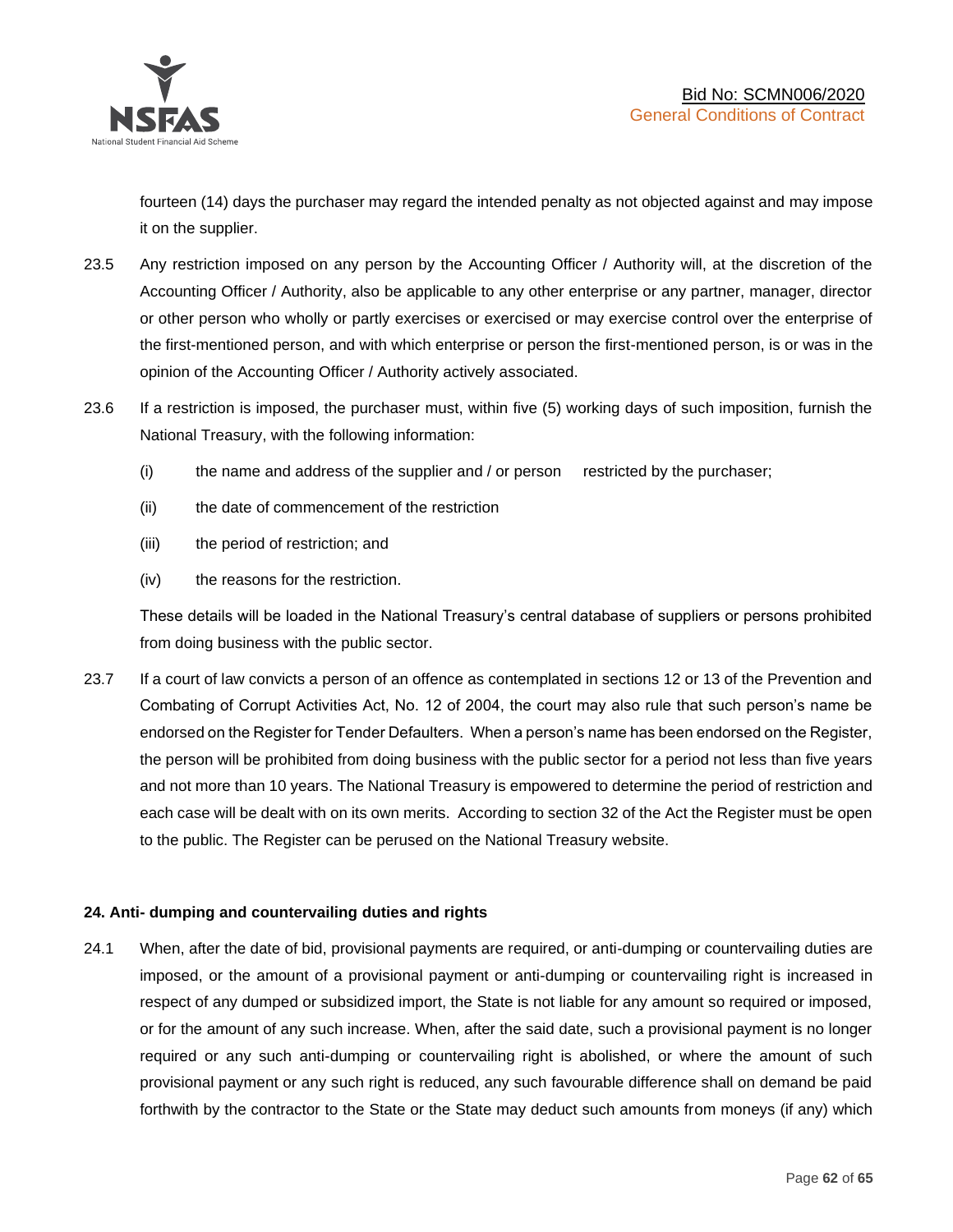

may otherwise be due to the contractor in regard to supplies or services which he delivered or rendered, or is to deliver or render in terms of the contract or any other contract or any other amount which may be due to him

#### **25. Force Majeure**

- 25.1 Notwithstanding the provisions of GCC Clauses 22 and 23, the supplier shall not be liable for forfeiture of its performance security, damages, or termination for default if and to the extent that his delay in performance or other failure to perform his obligations under the contract is the result of an event of force majeure.
- 25.2 If a force majeure situation arises, the supplier shall promptly notify the purchaser in writing of such condition and the cause thereof. Unless otherwise directed by the purchaser in writing, the supplier shall continue to perform its obligations under the contract as far as is reasonably practical, and shall seek all reasonable alternative means for performance not prevented by the force majeure event.

#### **26. Termination for insolvency**

26.1 The purchaser may at any time terminate the contract by giving written notice to the supplier if the supplier becomes bankrupt or otherwise insolvent. In this event, termination will be without compensation to the supplier, provided that such termination will not prejudice or affect any right of action or remedy which has accrued or will accrue thereafter to the purchaser.

#### **27. Settlement of Disputes**

- 27.1 If any dispute or difference of any kind whatsoever arises between the purchaser and the supplier in connection with or arising out of the contract, the parties shall make every effort to resolve amicably such dispute or difference by mutual consultation.
- 27.2 If, after thirty (30) days, the parties have failed to resolve their dispute or difference by such mutual consultation, then either the purchaser or the supplier may give notice to the other party of his intention to commence with mediation. No mediation in respect of this matter may be commenced unless such notice is given to the other party.
- 27.3 Should it not be possible to settle a dispute by means of mediation, it may be settled in a South African court of law.
- 27.4 Mediation proceedings shall be conducted in accordance with the rules of procedure specified in the SCC.
- 27.5 Notwithstanding any reference to mediation and/or court proceedings herein,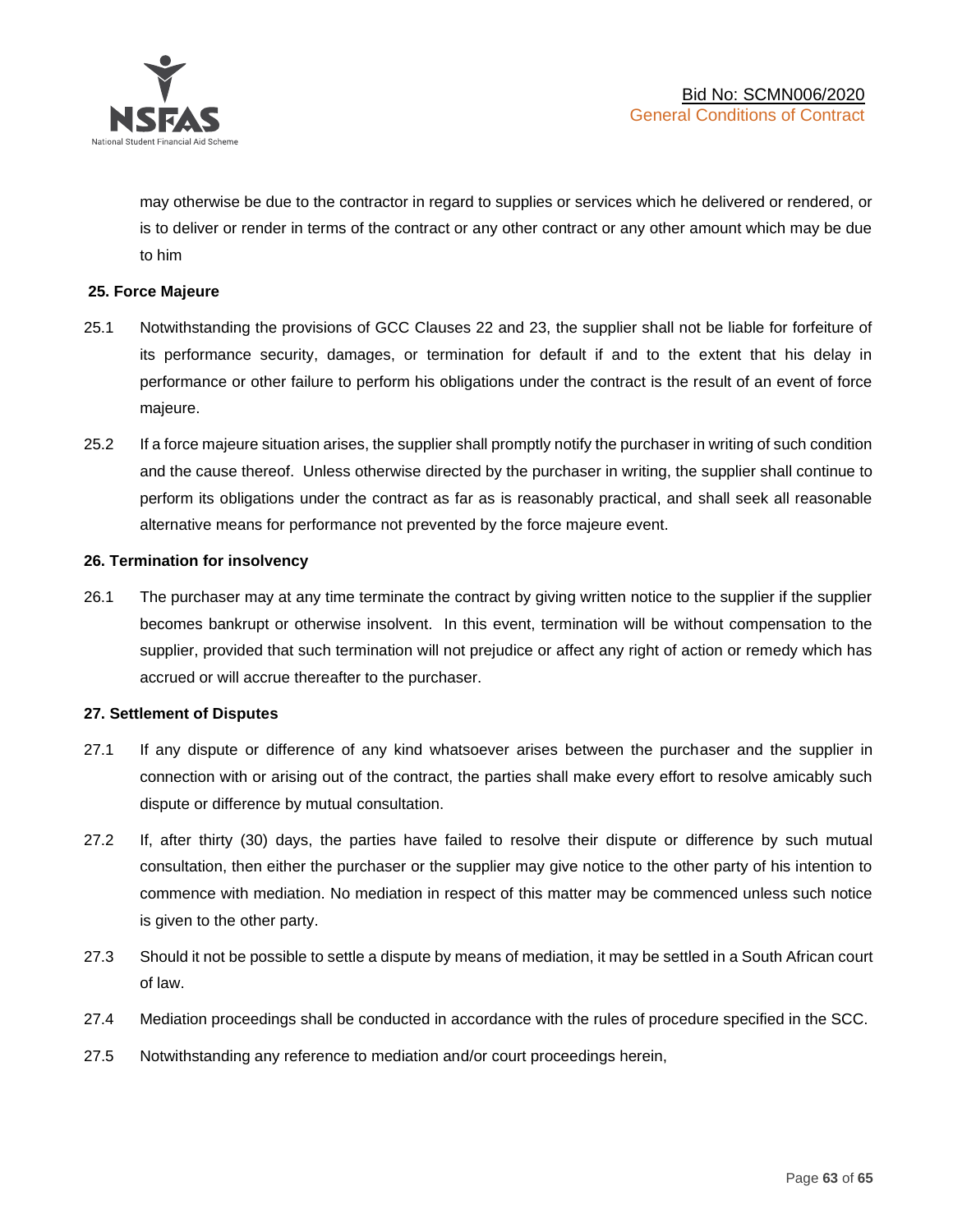

(a) the parties shall continue to perform their respective obligations under the contract unless they otherwise agree; and

(b) the purchaser shall pay the supplier any monies due the supplier.

# **28. Limitation of liability**

28.1 Except in cases of criminal negligence or wilful misconduct, and in the case of infringement pursuant to Clause 6;

(a) the supplier shall not be liable to the purchaser, whether in contract, tort, or otherwise, for any indirect or consequential loss or damage, loss of use, loss of production, or loss of profits or interest costs, provided that this exclusion shall not apply to any obligation of the supplier to pay penalties and/or damages to the purchaser; and

(b) the aggregate liability of the supplier to the purchaser, whether under the contract, in tort or otherwise, shall not exceed the total contract price, provided that this limitation shall not apply to the cost of repairing or replacing defective equipment.

#### **29. Governing language**

29.1 The contract shall be written in English. All correspondence and other documents pertaining to the contract that is exchanged by the parties shall also be written in English.

#### **30. Applicable Law**

30.1 The contract shall be interpreted in accordance with South African laws, unless otherwise specified in SCC.

#### **31. Notices**

31.1 Every written acceptance of a bid shall be posted to the supplier concerned by registered or certified mail and any other notice to him shall be posted by ordinary mail to the address furnished in his bid or to the address notified later by him in writing and such posting shall be deemed to be proper service of such notice

The time mentioned in the contract documents for performing any act after such aforesaid notice has been given, shall be reckoned from the date of posting of such notice.